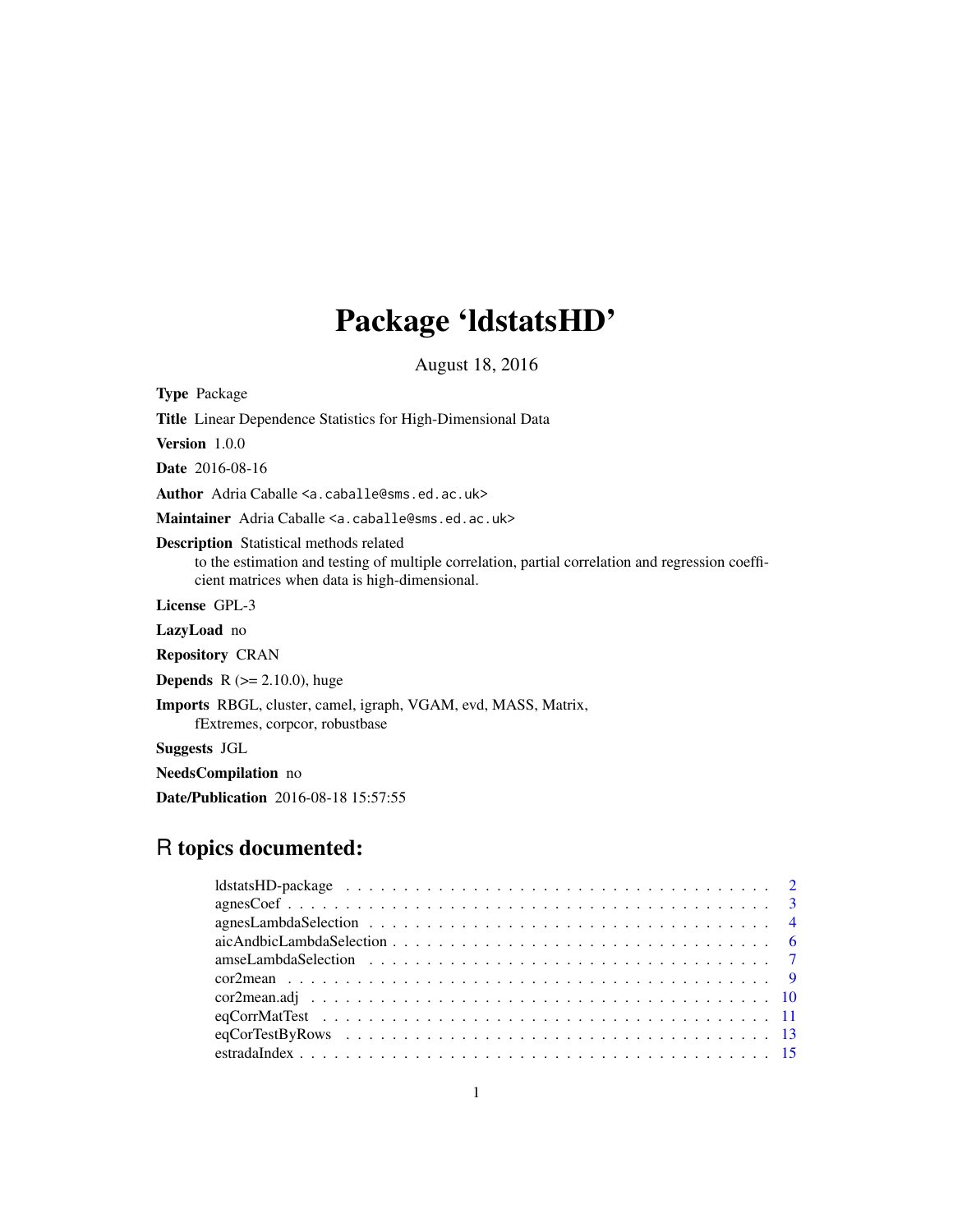<span id="page-1-0"></span>

| Index | 41 |
|-------|----|

ldstatsHD-package *Linear Dependence Statistics for High-Dimensional data*

#### **Description**

This package consists of functions with statistical methods related to the estimation and testing of multiple correlation, partial correlation and regression coefficient matrices when data is highdimensional  $(n < p)$ .

Joint estimation of two partial correlation matrices (see [wfgl](#page-34-1)) and joint estimation of two regression coefficient matrices (see [wfrl](#page-37-1)) are currently implemented in the package. These use a weightedfused lasso penalized maximum likelihood estimator such that they encourage both sparsity and similarity between estimated matrices.

ldstatsHD also contains approaches to select the sparsity tuning parameter of graphical lasso estimators such that several risk functions based on characteristics of the estimated networks are available (see [lambdaSelection](#page-19-1)). Among others, statistics that measure clustering structure or network connectivity can be used to find the desired networks.

It finally includes statistical methods that test global dependence characteristics: (i) a test for equality of two correlation matrices as well as a test for Identity correlation matrix (see [eqCorrMatTest](#page-10-1)); (ii) a test for equality of two correlation matrix rows as well as a test to check if a variable is linearly independent of the rest of the variables in a dataset (see [eqCorTestByRows](#page-12-1)).

A particularity of the implemented methods in **ldstatsHD** is that it permits cases where datasets are dependent (e.g. paired data).

ldstatsHD provides two partial correlation matrix simulators such that all methods can be tested using using simulated data: see [pcorSimulator](#page-22-1) to generate a single partial correlation / dataset and [pcorSimulatorJoint](#page-24-1) to generate a joint partial correlation matrix and two (dependent) datasets.

#### Details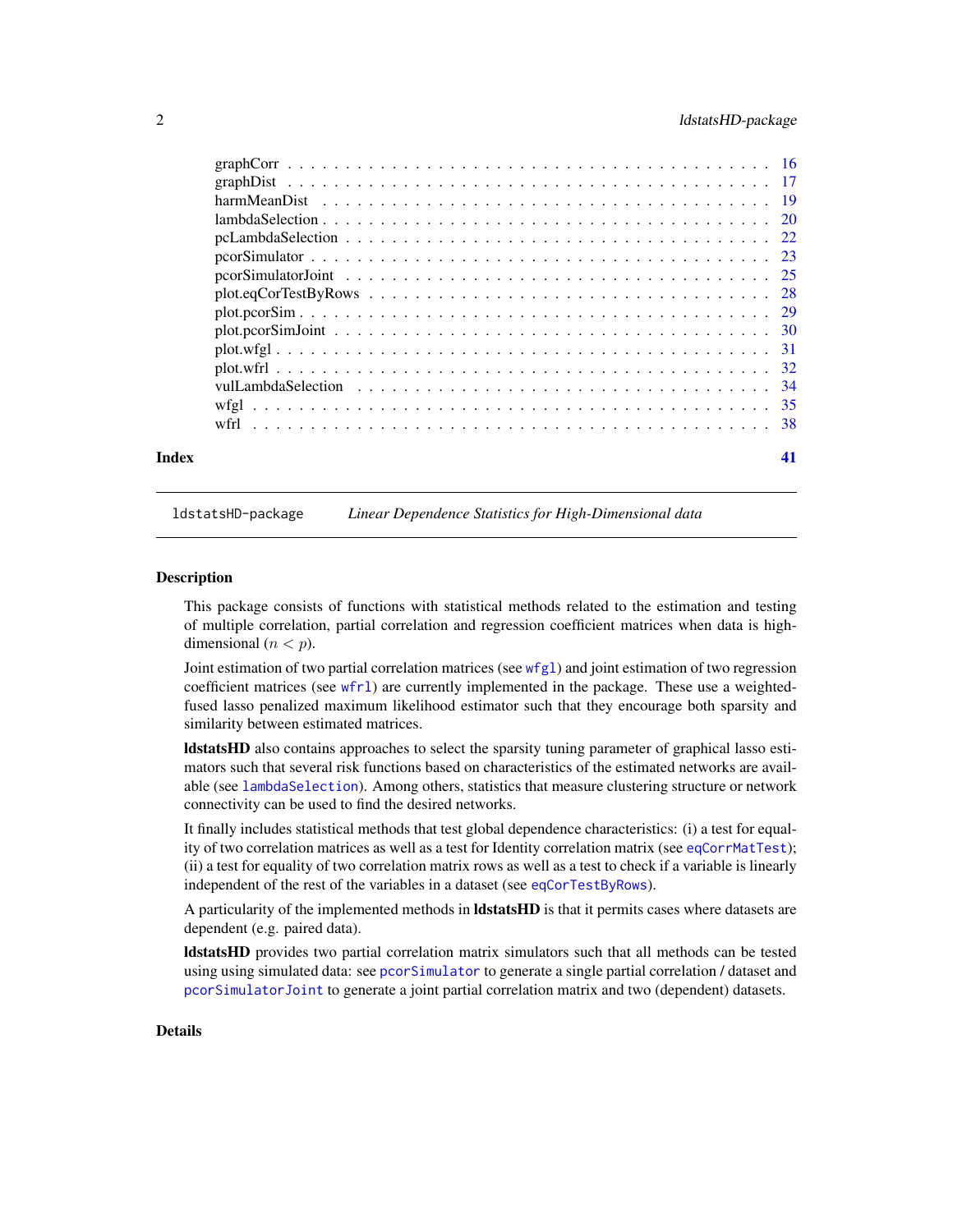# <span id="page-2-0"></span>agnesCoef 3

| Package:  | <b>ldstatsHD</b> |
|-----------|------------------|
| Type:     | Package          |
| Version:  | 1.0.1            |
| Date:     | 2016-07-08       |
| License:  | $GPL-2$          |
| LazyLoad: | yes              |

# Author(s)

Caballe, Adria <a.caballe@sms.ed.ac.uk>, Natalia Bochkina and Claus Mayer.

# References

To come

agnesCoef *AGNES coefficient*

# Description

computes the AGNES coefficient of a graph structure.

#### Usage

agnesCoef(A)

# Arguments

A [matrix](#page-0-0) or [Matrix](#page-0-0) object with adjacency matrix of a graph.

# Details

The input of the AGNES hierarchical algorithm is the dissimilarity matrix of the graph structure A computed by [graphCorr](#page-15-1). Then the R function [agnes](#page-0-0) is used to calculate the coefficient.

# Value

AGNES coefficient magnitude for the given graph structure.

# Author(s)

Caballe, Adria <a.caballe@sms.ed.ac.uk>, Natalia Bochkina and Claus Mayer.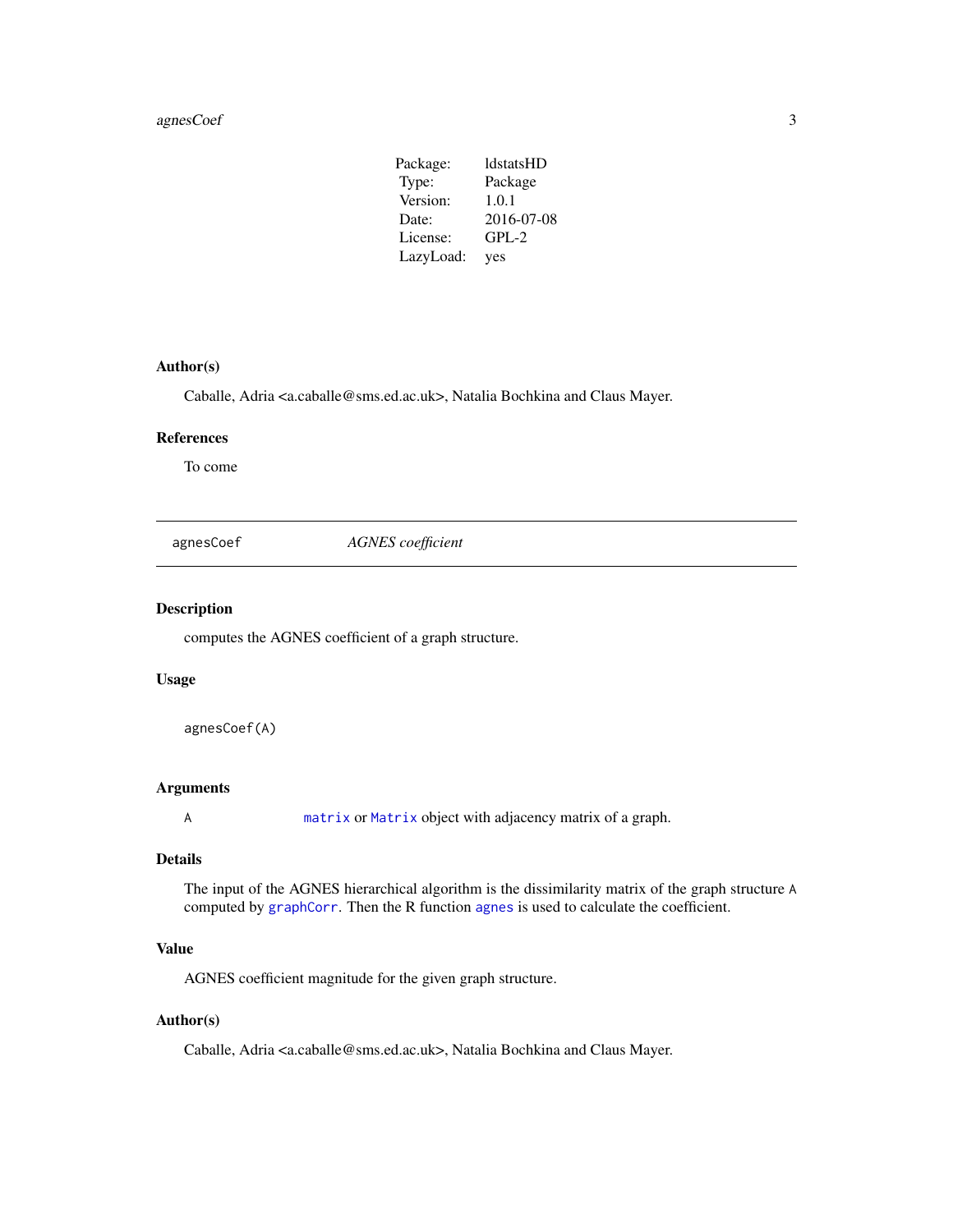### <span id="page-3-0"></span>References

Rousseeuw, P., A. Struyf, and M. Hubert (2013). cluster: Cluster Analysis Basics and Extensions.

#### See Also

[lambdaSelection](#page-19-1) for lambda selection approaches.

# Examples

```
EX1 \leftarrow pcorSimulator(nobs = 50, nclusters = 2, nnodesxcluster = c(40,30),
                         pattern = "powerLaw")
y <- EX1$y
out3 \leftarrow huge(y, method = "mb", lambda = 0.4)
PATH <- out3$path[[1]]
hm <- agnesCoef(PATH)
```
<span id="page-3-1"></span>agnesLambdaSelection *AGNES regularization parameter selection*

# Description

agnesLambdaSelection is a function designed to select the regularization parameter in graphical models. It selects the most clustered conditional dependence graph structure where clusters are defined by the hierarchical algorithm [agnes](#page-0-0) (See details).

#### Usage

```
agnesLambdaSelection(obj, way = "direct", nite = 10, subsvec = NULL,
                     eps = 0.05, until = NULL, minNodes = 30,
                     distF = c("correlation","shortPath"))
```

| obj     | an object of class huge, camel.tiger or wfgl.                                                                                                                                                              |
|---------|------------------------------------------------------------------------------------------------------------------------------------------------------------------------------------------------------------|
| way     | name that uniquely identifies "direct" (default), "rand. sampling" for random<br>subsets algorithm and "int.sampling" for intelligent subsets algorithm.                                                   |
| nite    | vector with the number of iterations used for each lambda (only if way $=$ "rand, sampling"<br>or way = $"int$ . sampling").                                                                               |
| subsvec | vector with the number of subsamples used for each lambda (only if way = "rand.sampling"<br>or way = "int.sampling"). If NULL, argument minNodes determines the num-<br>ber of subsamples for all lambdas. |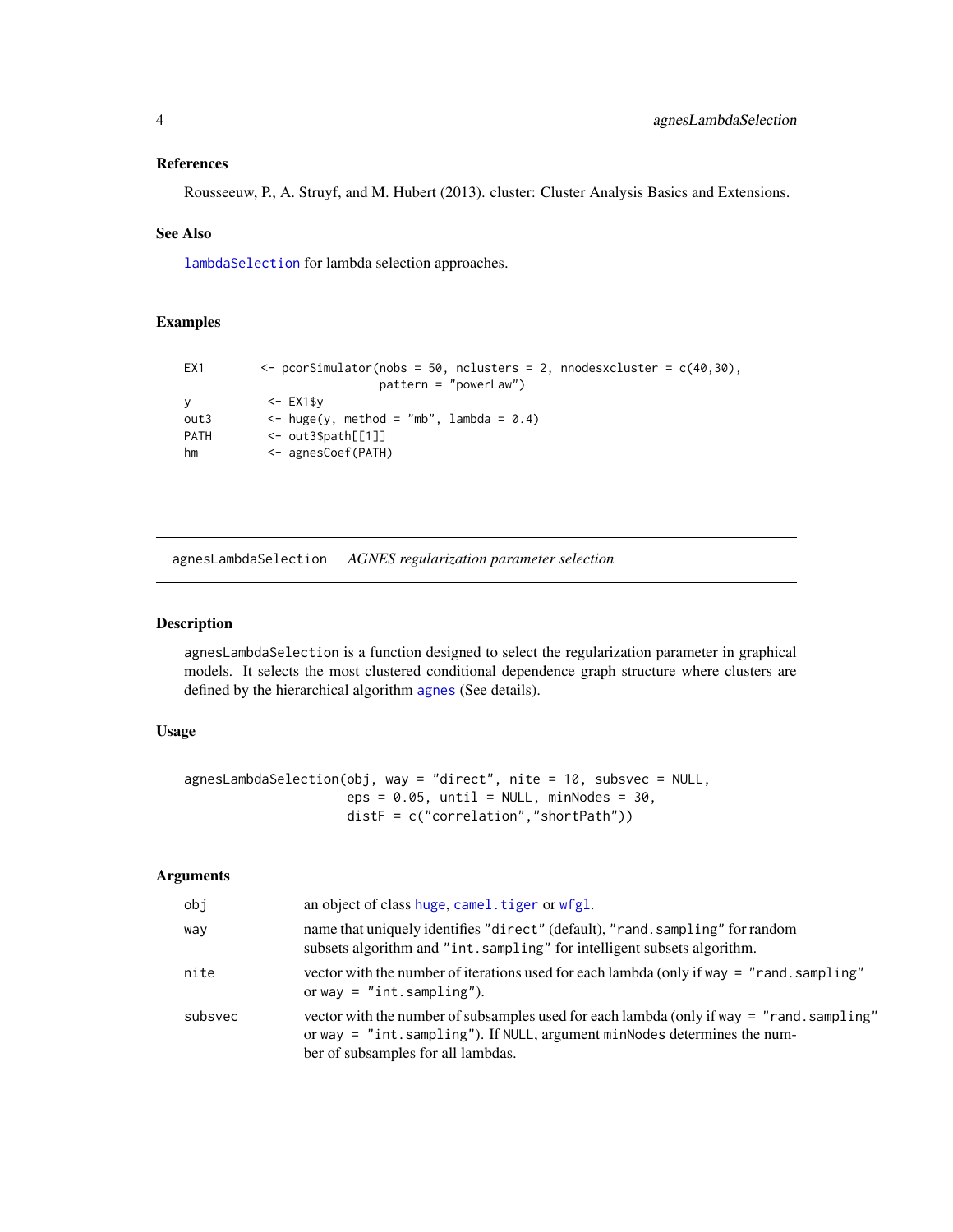<span id="page-4-0"></span>

| eps      | acceptance tolerance for subsets of variables.                                                                                                  |
|----------|-------------------------------------------------------------------------------------------------------------------------------------------------|
| until    | the last path used in obj. If NULL, all paths are used to select lambda.                                                                        |
| minNodes | minimum number of nodes with connections to compute the AGNES coefficient<br>(the coefficient is zero for paths with less nodes than minNodes). |
| distF    | distance function used to find the dissimilarity matrix from the graph: name that<br>uniquely identifies "correlation" and "shortPath".         |

# Details

AGNES algorithm finds  $\lambda$  by minimizing the risk function

$$
R_{AGNES}(\lambda) = -AC(\lambda)
$$

where  $AC(\lambda)$  is the AGNES coefficient calculated using the R function [agnes](#page-0-0). Using AGNES we select the  $\lambda$  that maximizes the between vs within cluster dissimilarities ratio given the dissimilarity matrix of the graph (see [graphCorr](#page-15-1) and [graphDist](#page-16-1) for possible dissimilarities).

A variable subset selection algorithm is available to estimate  $AC(\lambda)$  for very high-dimensional data. It is recommended in order to save memory space and computational time. Especially way = "int.sampling" which tends to finds similar lambda selections to the default procedure.

agnesLambdaSelection gives a good recovery of global network characteristics when the true partial correlation matrix is block diagonal.

#### Value

An object of class lambdaSelection containing the following components:

| opt.lambda | optimal lambda.                                         |
|------------|---------------------------------------------------------|
| crit.coef  | coefficients for each lambda given the criterion AGNES. |
| criterion  | with value "AGNES".                                     |

# Author(s)

Caballe, Adria <a.caballe@sms.ed.ac.uk>, Natalia Bochkina and Claus Mayer.

#### References

Caballe, A., N. Bochkina, and C. Mayer (2016). Selection of the Regularization Parameter in Graphical Models using network charactaristics. eprint arXiv:1509.05326, 1-25.

# See Also

[lambdaSelection](#page-19-1) for other lambda selection approaches and [agnes](#page-0-0) for clustering implementation.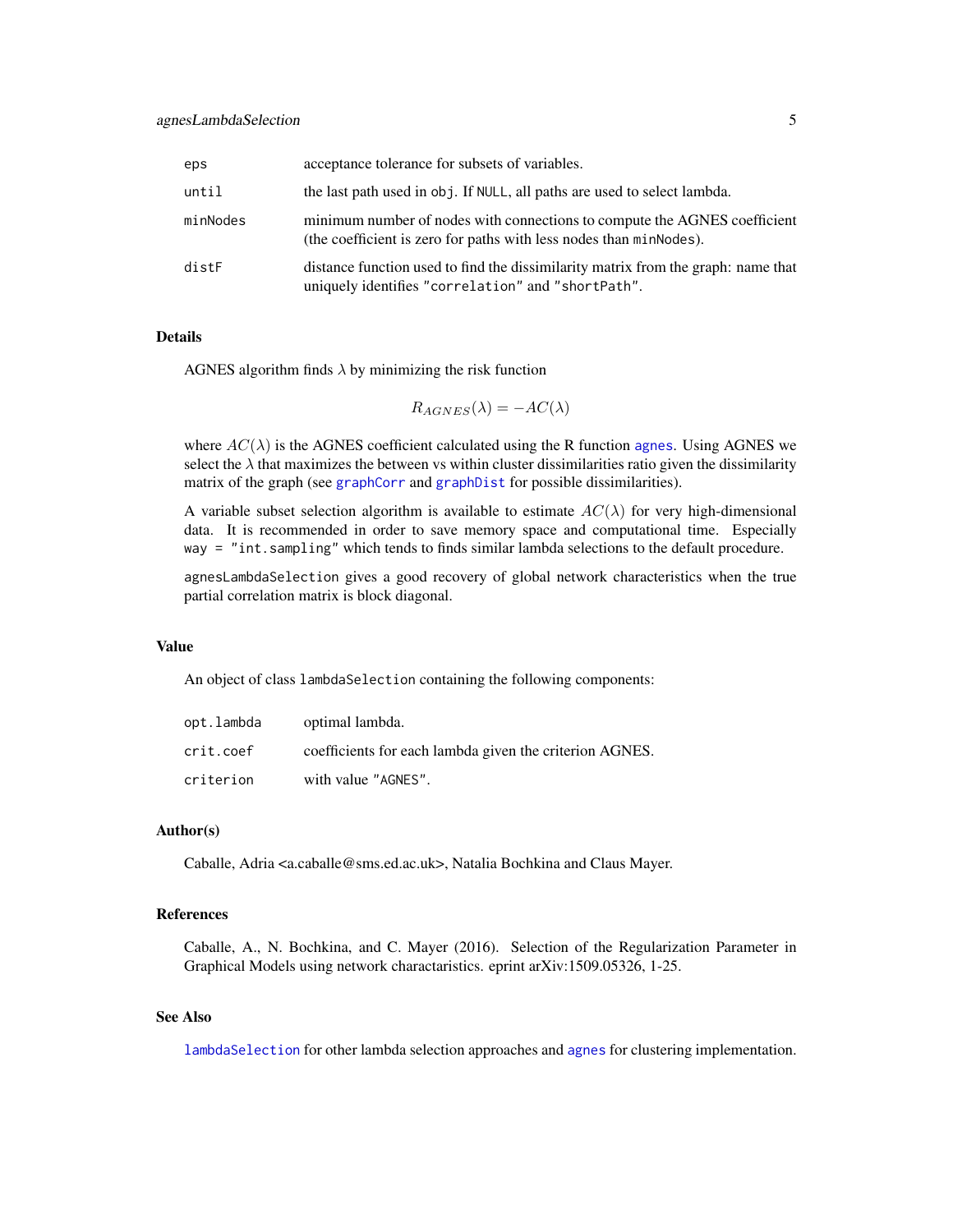# <span id="page-5-0"></span>Examples

```
# example to use agnes function
EX1 \langle - pcorSimulator(nobs = 70, nclusters = 3, nnodesxcluster = c(40, 30, 20),
                           pattern = "powerLaw")
y <- EX1$y
Lambda.SEQ <- seq(.25, 0.70, length.out=40)
out3 \leftarrow huge(y, method = "mb", lambda = Lambda.SEQ)
AG.COEF <- agnesLambdaSelection(out3, distF = "shortPath", way = "direct")
print(AG.COEF)
```
<span id="page-5-1"></span>aicAndbicLambdaSelection

*AIC/BIC regularization parameter selection*

# Description

aicAndbicLambdaSelection is a function designed to select the regularization parameter in graphical models. It selects the graph with smallest AIC or BIC coefficients.

# Usage

```
aicAndbicLambdaSelection(obj, y, criterion = c("AIC", "BIC"))
```
#### Arguments

| obi       | an object of class huge or camel. tiger.                                               |
|-----------|----------------------------------------------------------------------------------------|
|           | original $n \times p$ data set.                                                        |
| criterion | coefficients and optimal lambdas to be stored: to select from "AIC", "BIC" or<br>both. |

# Value

An object of class lambdaSelection containing the following components:

| opt.lambda | optimal lambdas for AIC and BIC.                              |
|------------|---------------------------------------------------------------|
| crit.coef  | coefficients for each lambda given the criterion AIC and BIC. |
| criterion  | with value defined by argument criterion.                     |

# Author(s)

Caballe, Adria <a.caballe@sms.ed.ac.uk>, Natalia Bochkina and Claus Mayer.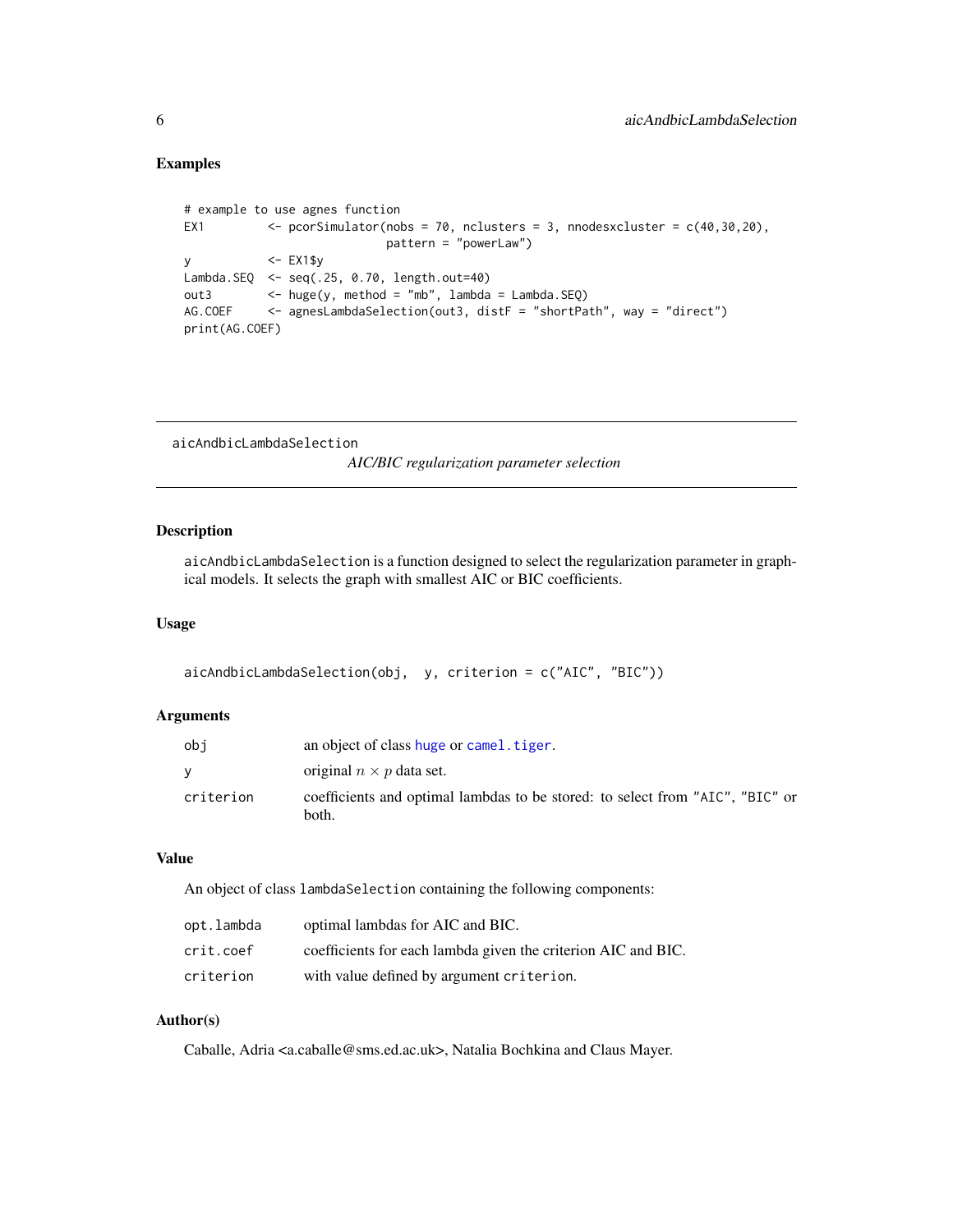#### <span id="page-6-0"></span>References

Caballe, A., N. Bochkina, and C. Mayer (2016). Selection of the Regularization Parameter in Graphical Models using network charactaristics. eprint arXiv:1509.05326, 1-25.

# See Also

[lambdaSelection](#page-19-1) for other lambda selection approaches.

#### Examples

```
# example to use aicAndBic function
EX1 \leftarrow pcorSimulator(nobs = 50, nclusters = 3, nnodesxcluster = c(40,30,30),
                           pattern = "powerLaw")
y <- EX1$y
Lambda.SEQ <- seq(.35, 0.70, length.out = 40)
out3 <- huge(y, method = "glasso", lambda = Lambda.SEQ, cov.output = TRUE)
AIC.COEF <- aicAndbicLambdaSelection(out3, y = y)
print(AIC.COEF)
```
<span id="page-6-1"></span>amseLambdaSelection *Augmented-MSE regularization parameter selection*

#### Description

amseLambdaSelection is a function designed to select the regularization parameter lambda in graphical models that compromises global clustering structure and variability of the graph.

#### Usage

```
amseLambdaSelection(obj, pathIni, y, generator = c("subsampling", "montecarlo"),
                   pB = 0.7, nite = 10, method = "mb", from = 1, until = NULL,
                    distF = c("correlation","shortPath"), oneByone = FALSE,
                   many = 3)
```

| obi     | an object of class huge or camel. tiger.                                                        |
|---------|-------------------------------------------------------------------------------------------------|
| pathIni | path with best global characteristics (for instance the agnesLambdaSelection<br>selected path). |
|         | original $n \times p$ data set.                                                                 |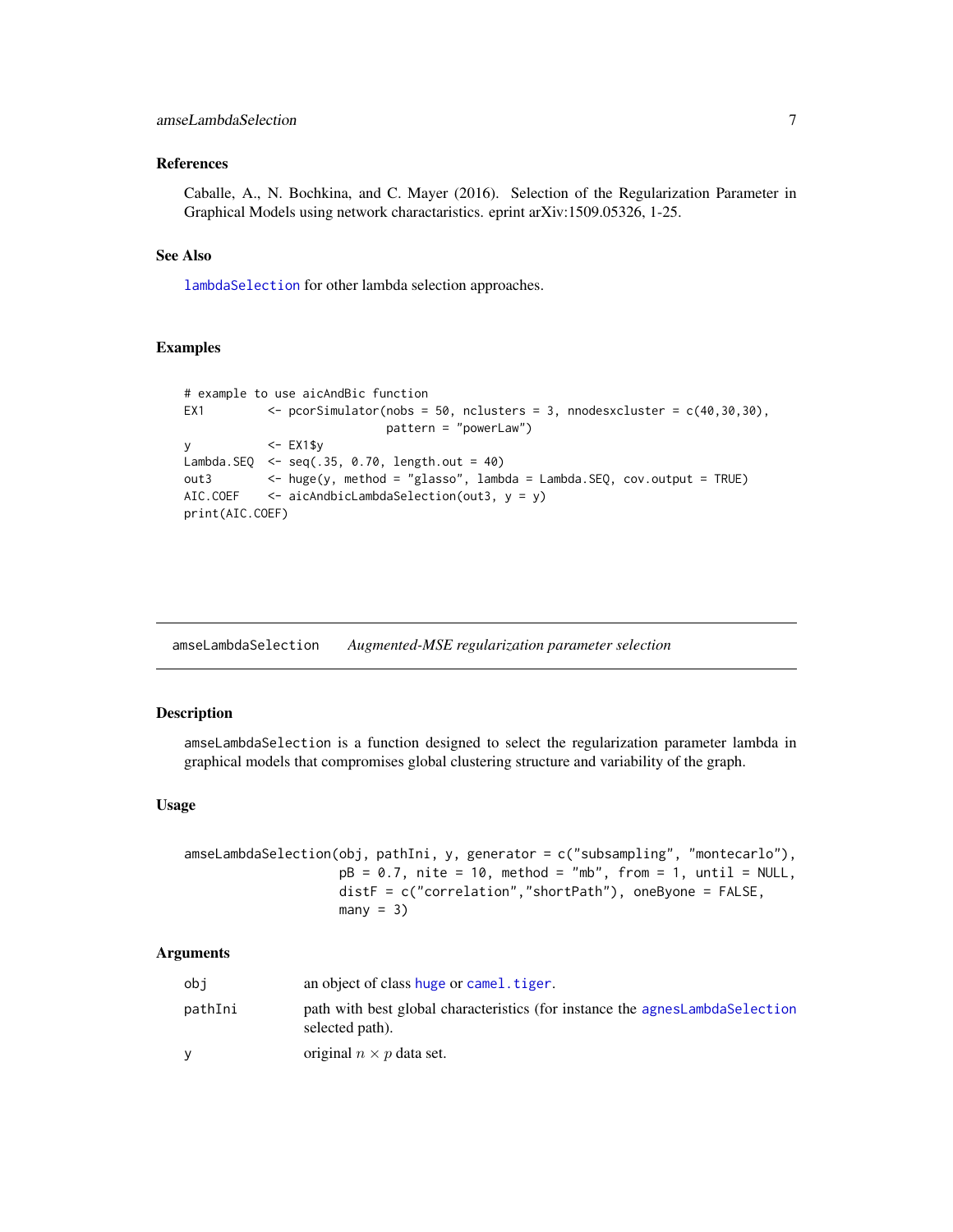<span id="page-7-0"></span>

| generator | type of generator to find the mean squared error: name that uniquely identifies<br>"subsampling" or "montecarlo".                      |  |
|-----------|----------------------------------------------------------------------------------------------------------------------------------------|--|
| pB        | proportion of observations used in subsampling iterations.                                                                             |  |
| nite      | number of iterations used to estimate the mean square error.                                                                           |  |
| method    | method used to estimate the networks: name that uniquely identifies "mb",<br>"glasso" or "tiger".                                      |  |
| from      | starting point in lambda sequence.                                                                                                     |  |
| until     | last point in lambda sequence. If $until = NULL$ , all lambda sequence is ex-<br>plored.                                               |  |
| distF     | distance function used to find the dissimilarity matrix from the graph: name that<br>uniquely identifies "correlation" or "shortPath". |  |
| oneByone  | If TRUE, the estimation process is done separately for each $\lambda$ .                                                                |  |
| many      | If one Byone $=$ TRUE, the estimation process is done separately for every many<br>$\lambda$ 's.                                       |  |

# Details

A-MSE algorithm finds  $\lambda$  by minimizing the risk function

$$
R_{AMSE}(\lambda) = E(\sum_{i>j} |\delta_{ij} - \hat{\delta}_{ij}^{\lambda}|^2)
$$

where  $\hat{\delta}_{ij}^{\lambda}$  is the dissimilarity matrix of the graph (see [graphCorr](#page-15-1)). The expected value is approximated by either subsampling or Monte Carlo and the theoretical  $\delta_{ij}$  is approximated by the graph in pathIni.

We recommend using the AGNES algorithm [agnesLambdaSelection](#page-3-1) to approximate pathIni since provides good reference of global network structure for clustered-based graph structures. Then, A-MSE gives a good trade-off between graph variability and global network characteristics.

If pathIni is given by [agnesLambdaSelection](#page-3-1) and generator = "subsampling", then the lambda selected is always smaller than the lambda obtained by AGNES.

The oneByone approach is suggested to save memory space for very high-dimensional data.

# Value

An object of class lambdaSelection containing the following components:

| opt.lambda | optimal lambda.                                         |
|------------|---------------------------------------------------------|
| crit.coef  | coefficients for each lambda given the criterion A-MSE. |
| criterion  | with value "A-MSE".                                     |

# Author(s)

Caballe, Adria <a.caballe@sms.ed.ac.uk>, Natalia Bochkina and Claus Mayer.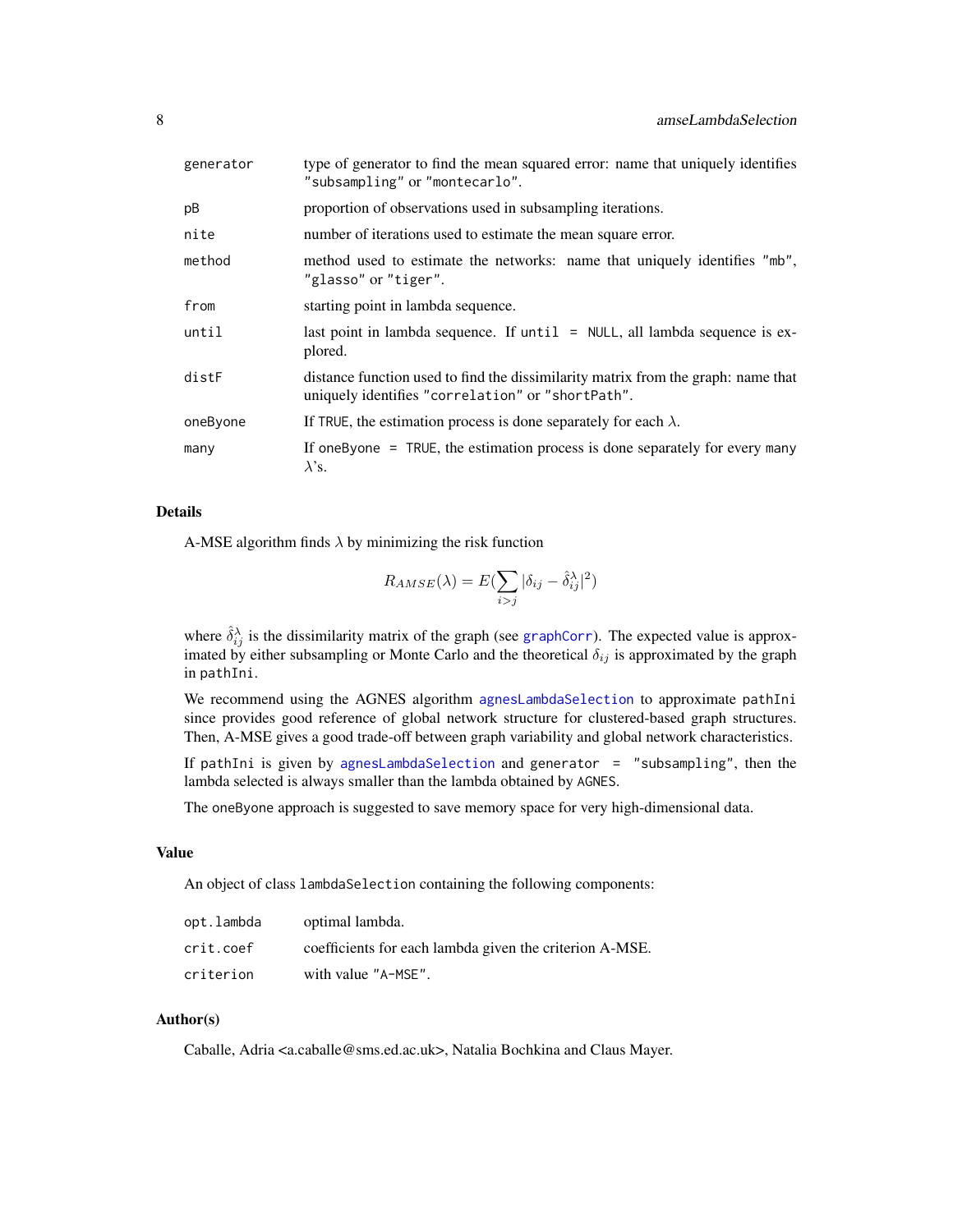#### <span id="page-8-0"></span>cor2mean 9

### References

Caballe, A., N. Bochkina, and C. Mayer (2016). Selection of the Regularization Parameter in Graphical Models using network charactaristics. eprint arXiv:1509.05326, 1-25.

# See Also

[lambdaSelection](#page-19-1) for other lambda selection approaches.

#### Examples

```
# example to use amse function
EX1 \leftarrow pcorSimulator(nobs = 70, nclusters = 3, nnodesxcluster = c(40,30,20),
                          pattern = "powerLaw")
y <- EX1$y
Lambda.SEQ <- seq(.25, 0.70, length.out = 40)
out3 <- huge(y, method = "mb", lambda = Lambda.SEQ)
AG.COEF <- agnesLambdaSelection(out3, distF = "shortPath", way = "direct")
AG.LAMB <- which(AG.COEF$opt.lambda == Lambda.SEQ)
## not run
#AAG.COEF <- amseLambdaSelection(out3, out3$path[[AG.LAMB]], y = y,
# distF = "shortPath", from = AG.LAMB)
#print(AAG.COEF)
```
<span id="page-8-1"></span>cor2mean *Average square correlation by rows*

# Description

Finds in a computationally fast algorithm the average square correlation magnitude for every variable of a dataset.

#### Usage

```
cor2mean(mat)
```
#### Arguments

mat  $p \times n$  matrix with the p-variate dataset.

# Details

It is especially suitable for high dimensions. For instance it handles well dimensions of order of thousands.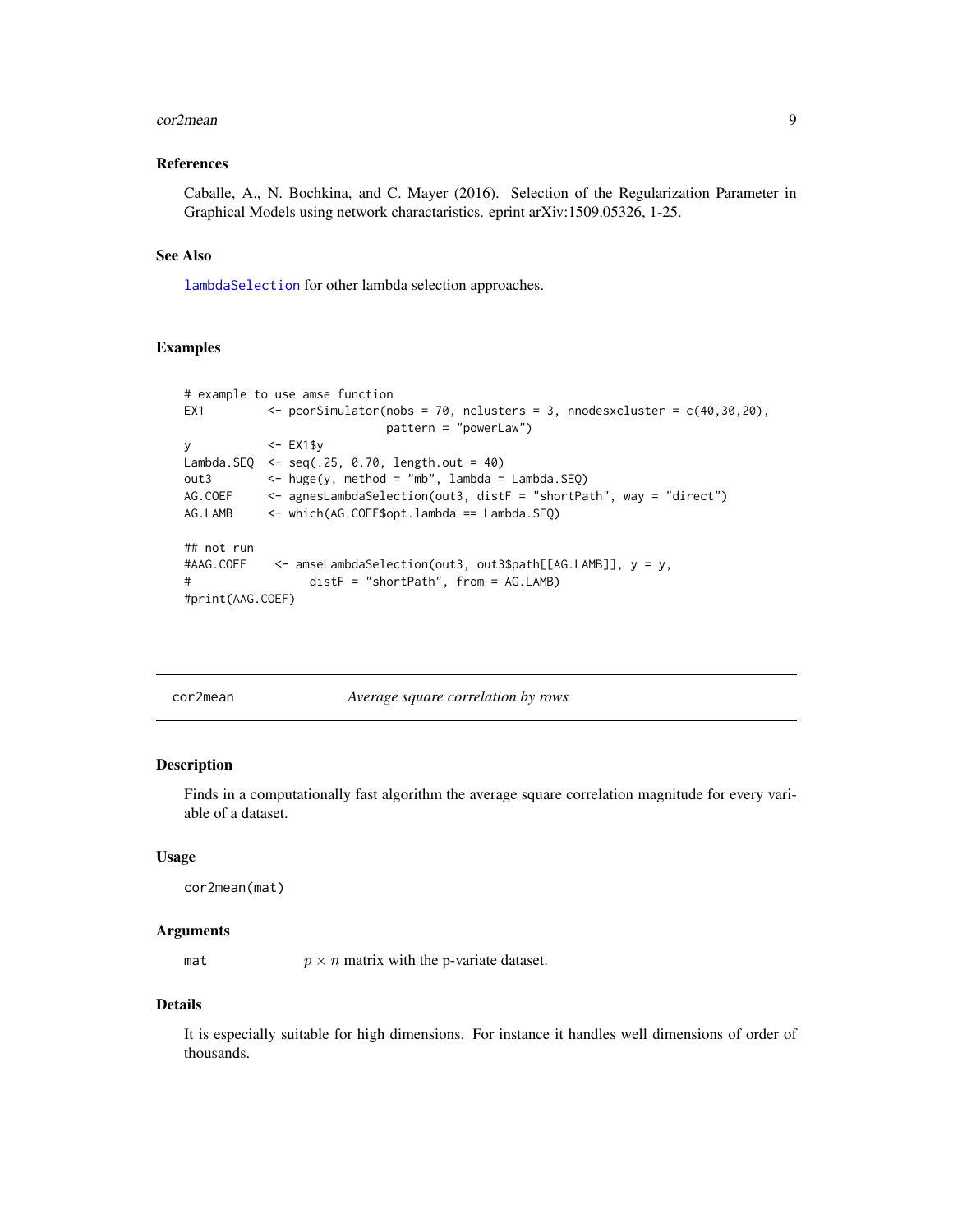# <span id="page-9-0"></span>Value

The average square correlation magnitude of the sample correlation matrix (including the diagonal) for every variable in mat.

# Author(s)

Mayer, Claus, Adria Caballe and Natalia Bochkina.

#### References

To come

# See Also

[cor2mean.adj](#page-9-1) for adjusted average square correlation magnitude.

# Examples

```
EX1 \leq pcorSimulator(nobs = 50, nclusters= 3, nnodesxcluster = c(100,30,50),
                         pattern = "powerLaw", plus = 0)
corsEX1 <- cor2mean(t(EX1$y))
```
<span id="page-9-1"></span>

| cor2mean.adj | adjusted average square correlation by rows |
|--------------|---------------------------------------------|
|              |                                             |

# Description

Finds in a computationally fast algorithm the adjusted average square correlation magnitude for every variable of a dataset.

# Usage

```
cor2mean.adj(mat)
```
# Arguments

mat  $p \times n$  matrix with the p-variate dataset.

# Details

The adjusted average square correlation of variable  $i$  is given by

$$
(n-1)/(n-2)\bar{r}_i^2 - 1/(n-2)
$$

where *n* is the sample size and  $\bar{r}_i^2$  is the average square correlation matrix for the *i*th row, which is computed by [cor2mean](#page-8-1).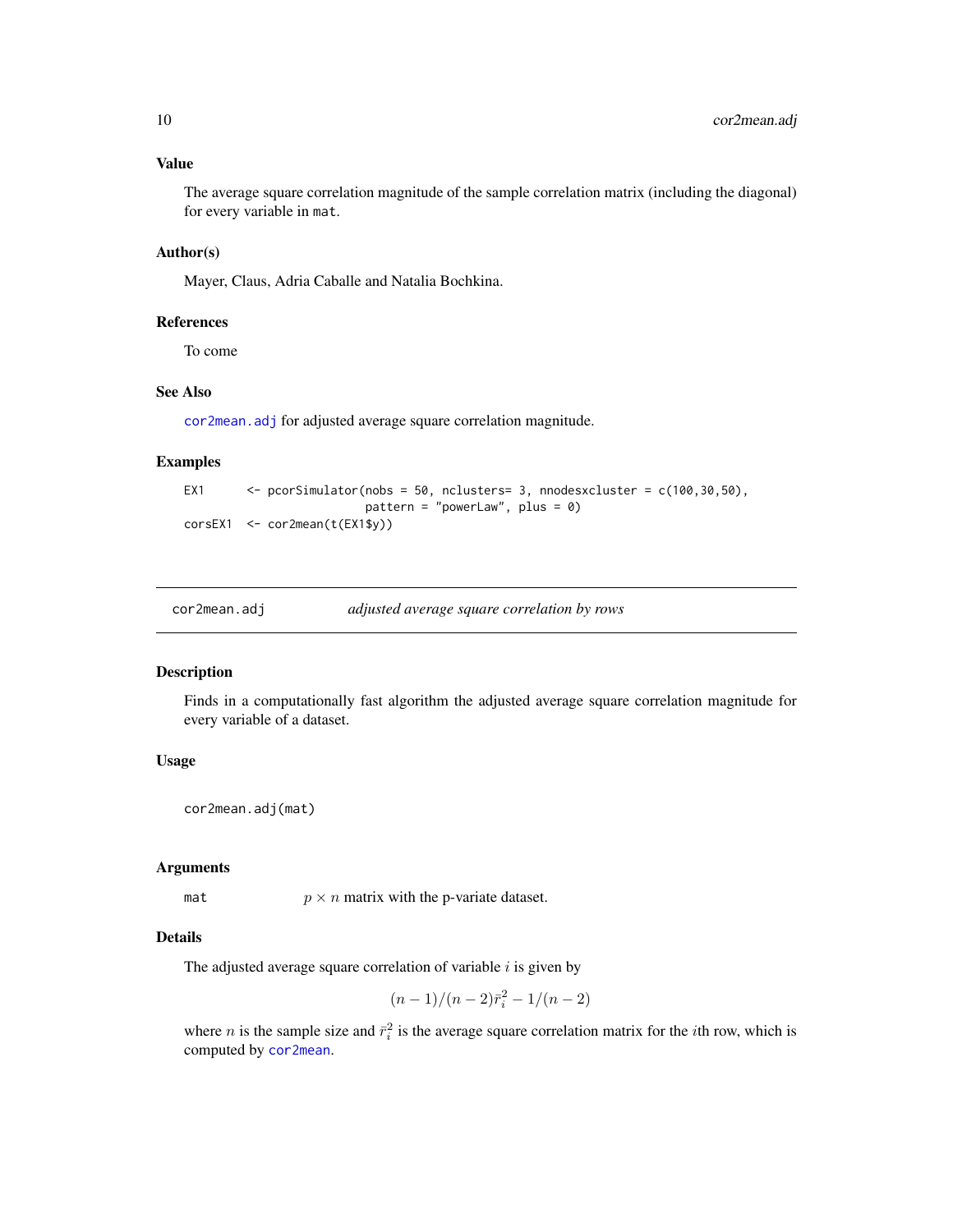# <span id="page-10-0"></span>eqCorrMatTest 11

# Value

A vector containing the adjusted square average correlation (excluding diagonal) for every variable.

# Author(s)

Mayer, Claus, Adria Caballe and Natalia Bochkina.

#### References

To come

# See Also

[cor2mean](#page-8-1) for average square correlations.

# Examples

```
EX1 \leftarrow pcorSimulator(nobs = 50, nclusters= 3, nnodesxcluster = c(100,30,50),
                            pattern = "powerLaw", plus = \theta)
corsEX1 <- cor2mean(t(EX1$y))
corsadjEX1 <- cor2mean.adj(t(EX1$y))
```
<span id="page-10-1"></span>

| eqCorrMatTest | equality of two correlation matrices test |
|---------------|-------------------------------------------|
|               |                                           |

# Description

tests the equality of two correlation matrices coming from two independent (or paired) datasets, that can possibly be high dimensional.

#### Usage

```
eqCorrMatTest(D1, D2 = NULL, testStatistic = c("AS", "max", "exc"),
             testNullDist = c("asyIndep","asyDep", "np"), nite= 500,
             paired = FALSE, threshold = 2.3, excAdj = TRUE, exact = FALSE,
             conf. level = 0.95, ...
```

| D1             | first population dataset in matrix $n_1 \times p$ form.                                                                                                                                                                                  |
|----------------|------------------------------------------------------------------------------------------------------------------------------------------------------------------------------------------------------------------------------------------|
| D <sub>2</sub> | second population dataset in matrix $n_2 \times p$ form. If D2 = NULL, an hypothesis<br>testing for non-identity correlation matrix is performed instead.                                                                                |
| testStatistic  | test statistic used for the hypothesis testing: name that uniquely identifies "AS"<br>for average of squares based test, "max" for an extreme values test and "exc"<br>for an exceedances-based test. If "all", all tests are performed. |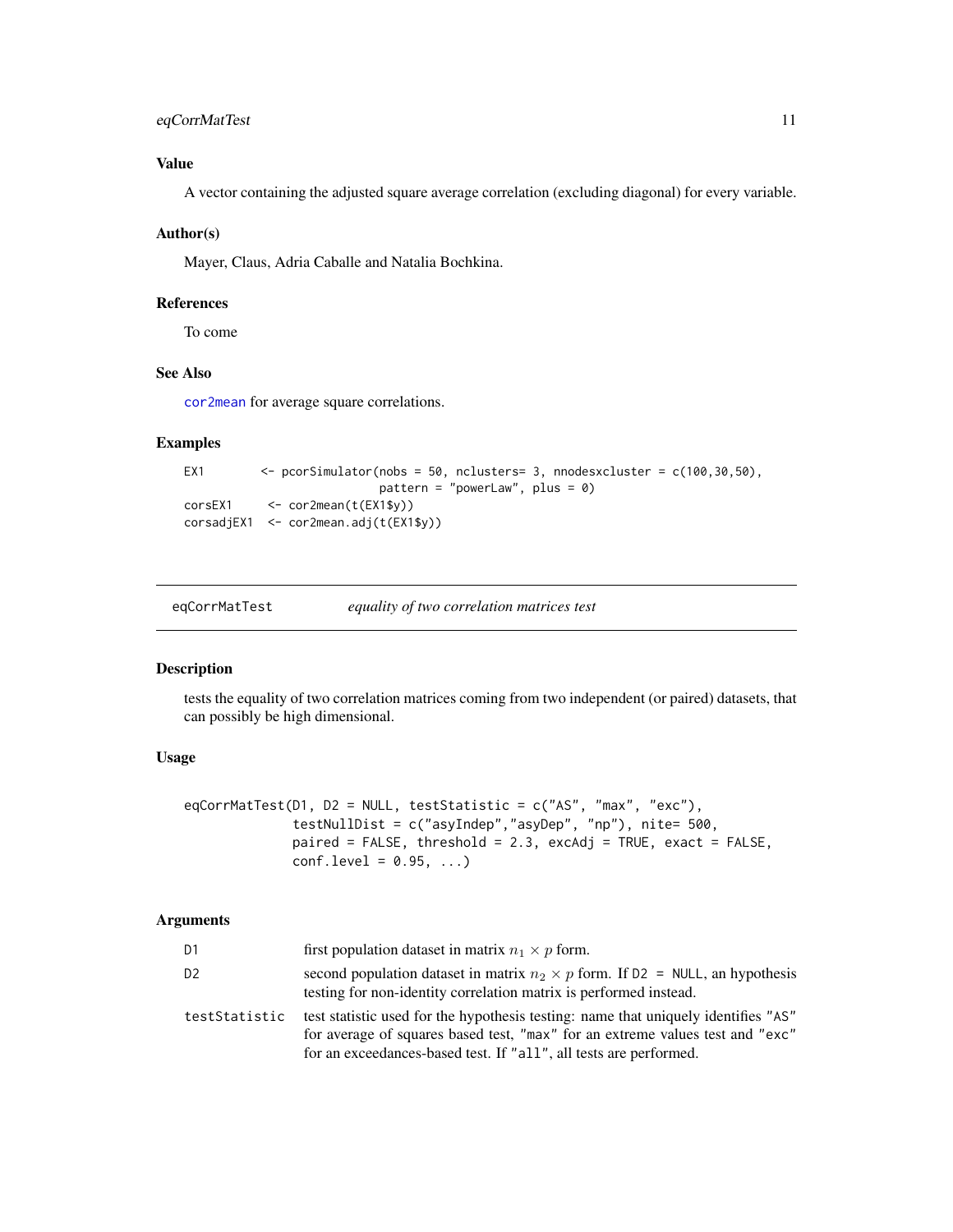| testNullDist | Null distribution approximation. Either assuming independence between sample<br>coefficients ("asyIndep"), accounting for dependence in a parametric distribu-<br>tion ("asyDep"), or accounting for dependence by a non-parametric distribution<br>("np").                              |
|--------------|------------------------------------------------------------------------------------------------------------------------------------------------------------------------------------------------------------------------------------------------------------------------------------------|
| nite         | number of iterations used to generate the permuted samples (only if test Null Dist = "asyDep"<br>or test Null Dist = $"np"$ ). It is also used to approximate a null distribution by<br>Monte Carlo when testNullDist = "asyIndep" and testStatistic = "exc".                            |
| paired       | if TRUE, observations in D1 and D2 are assumed to be matched $(n_1$ must be equal<br>to $n_2$ ).                                                                                                                                                                                         |
| threshold    | exceedance threshold used if testStatistic = "exc".                                                                                                                                                                                                                                      |
| excAdj       | weight for the exceedances test. If $excAdj = FALSE$ the test statistic is given<br>by the squared exceedances. In contrast, If excAdj = TRUE the test statistic is<br>given by the squared of the exceedances minus the threshold.                                                      |
| exact        | permuted samples method: if TRUE it forces to have the exact same number of<br>observations in the two conditions in the samples exchanging process. If FALSE,<br>permutations are made exchanging matched observations from the two datasets<br>randomly with probability equal to 0.5. |
| conf.level   | confidence level of the interval.                                                                                                                                                                                                                                                        |
| .            | arguments passed to or from other methods to the low level.                                                                                                                                                                                                                              |
|              |                                                                                                                                                                                                                                                                                          |

# Details

The extreme value test is the most powerful test against very sparse alternatives whereas sum of squares test is the most powerful when the true differential correlation matrix is dense. Otherwise, for a reasonable selection of the exceedance threshold, the exceedances test overperforms the power of the other two tests.

Paired structures can be used in this function. For instance, if paired = TRUE then the correlation between sample correlation coefficients in the two matrices is estimated to adjust the test statistic.

Asymptotic independence tests are fast since they do not compute permuted samples and can be used, even for paired data, under weakly dependent assumptions (very sparse correlation matrices) when sample sizes are large. If these assumptions do not hold, wrong representations of the p-values under  $H_0$  could be found, in which case, permuted based null distributions should be used instead.

Testing if a correlation matrix is the identity matrix can also be performed when D2 = NULL. Note that the same type of test statistics and null distributions are available in this setting. Nevertheless, Monte Carlo simulations are used instead of permuted samples. Here null distributions are approximated by computing sample correlation matrices of generated data following a  $N_p(0, I)$  under the assumption of normality.

#### Value

An object of class eqCorrMatTest containing the test statistics, p-values and confidence intervals for the selected tests.

#### Author(s)

Caballe, Adria <a.caballe@sms.ed.ac.uk>, Natalia Bochkina, Claus Mayer and Ioannis Papastathopoulos.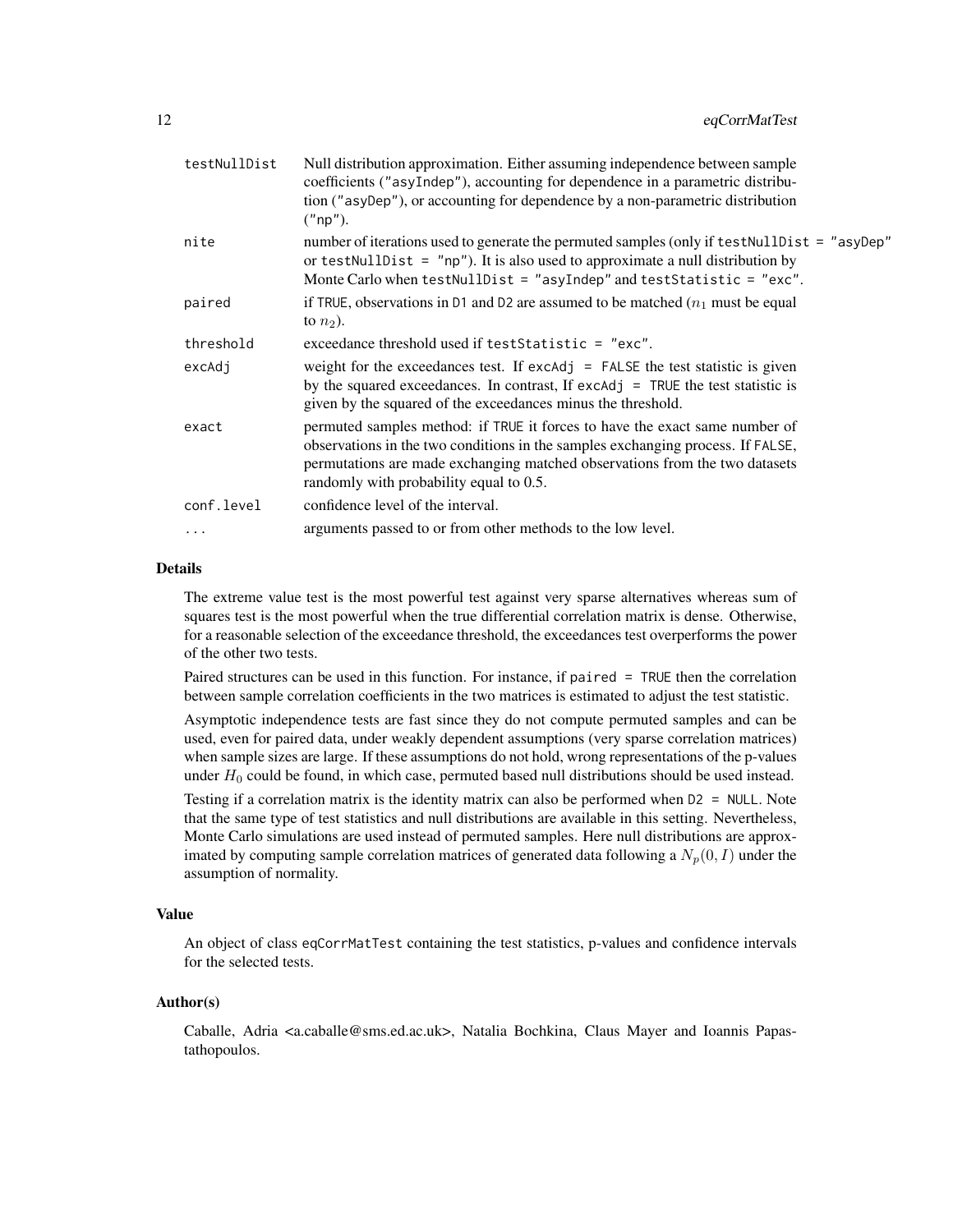# <span id="page-12-0"></span>eqCorTestByRows 13

# References

To come

# See Also

[eqCorTestByRows](#page-12-1) for testing linear independence and equality of sames rows in two correlation matrices.

# Examples

```
#### data
EX2 \le pcorSimulatorJoint(nobs = 50, nclusters = 3, nnodesxcluster = c(40, 40, 40),
                        pattern = "pow", diffType = "cluster", dataDepend = "diag",
                        pdiff=0.5)
#### eq. corr. mat. test
## not run
#test1 <- eqCorrMatTest(EX2$D1, EX2$D2, testStatistic = c("AS", "exc", "max"),
# paired = TRUE, nite = 400)
#print(test1)
## not run
#test2 <- eqCorrMatTest(EX2$D1, NULL, testStatistic = c("AS", "exc", "max"),
# paired = TRUE, nite = 400)
#print(test2)
```
<span id="page-12-1"></span>eqCorTestByRows *Correlation matrices test by rows*

# Description

Tests whether the gth row of a correlation matrix is either non-zero or different to the same row of another correlation matrix. Allows for paired data.

# Usage

eqCorTestByRows(D1, D2 = NULL, testStatistic = c("AS", "max"), nite = 200, paired = FALSE, exact = TRUE, subMatComp = FALSE, iniP = 1,  $finP = NULL$ ,  $conf $= 0.95$$ 

| D1             | first population dataset in matrix $n_1 \times p$ form.                               |
|----------------|---------------------------------------------------------------------------------------|
| D <sub>2</sub> | second population dataset in matrix $n_2 \times p$ form. If D2 = NULL non-zero corre- |
|                | lation rows test is performed instead.                                                |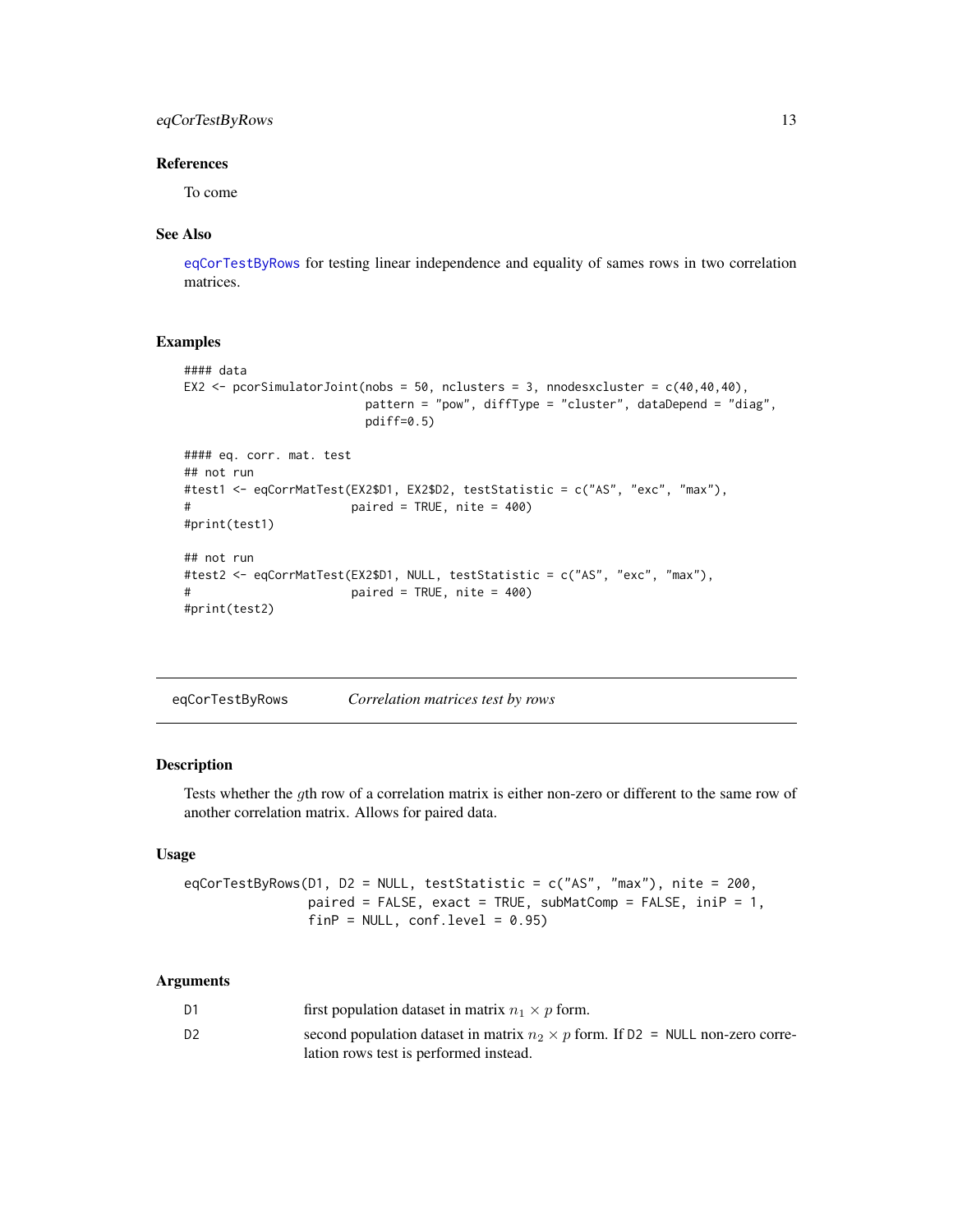<span id="page-13-0"></span>

| testStatistic | test statistic used for the hypothesis testing: name that uniquely identifies "AS"<br>for average of squares based test and "max" for an extreme value test.                                                                                                                             |
|---------------|------------------------------------------------------------------------------------------------------------------------------------------------------------------------------------------------------------------------------------------------------------------------------------------|
| nite          | number of iterations used to generate the permuted samples.                                                                                                                                                                                                                              |
| paired        | if TRUE, observations in D1 and D2 are assumed to be matched $(n_1$ must be equal<br>to $n_2$ ).                                                                                                                                                                                         |
| exact         | permuted samples method: if TRUE it forces to have the exact same number of<br>observations in the two conditions in the samples exchanging process. If FALSE,<br>permutations are made exchanging matched observations from the two datasets<br>randomly with probability equal to 0.5. |
| subMatComp    | used to reduce computational time when using the test in very high dimensional<br>data. If TRUE correlation sub-matrices are used, if FALSE, whole correlation<br>matrices are computed.                                                                                                 |
| iniP          | only for subMatComp = TRUE and $D2$ != NULL. First row to be tested.                                                                                                                                                                                                                     |
| finP          | only for subMatComp = TRUE and $D2$ != NULL. Last row to be tested.                                                                                                                                                                                                                      |
| conf.level    | confidence level of the interval.                                                                                                                                                                                                                                                        |

# Details

This test uses a sum of squares based test statistic as given by the adjusted squared correlation [cor2mean.adj](#page-9-1) as well as an extreme value based test statistic as given by [max](#page-0-0).

Null distributions are approximated differently when testing equality of two correlation rows and testing if correlation rows are equal to zero. In the first case, permuted samples are used to construct the confidence interval (see details in [eqCorrMatTest](#page-10-1)). In the latter, they are found using Monte Carlo samples. For instance, *n* iid observations from a normal distribution  $N(0, 1)$  are generated. Then, the adjusted square (or absolute maximum) correlations between these montecarlo samples and the original data D1 are found.

#### Value

An object of class eqCorTestByRows containing the following components:

| AStest  | average of squares test statistics.                       |
|---------|-----------------------------------------------------------|
| pvalAS  | average of squares test p-values.                         |
| ciAS    | average of of squares test statistic confidence interval. |
| Maxtest | extreme value test statistics.                            |
| pvalMax | extreme value test p-values.                              |
| ciMax   | extreme value test statistic confidence interval.         |

#### Author(s)

Caballe, Adria <a.caballe@sms.ed.ac.uk>, Natalia Bochkina and Claus Mayer.

# References

to come.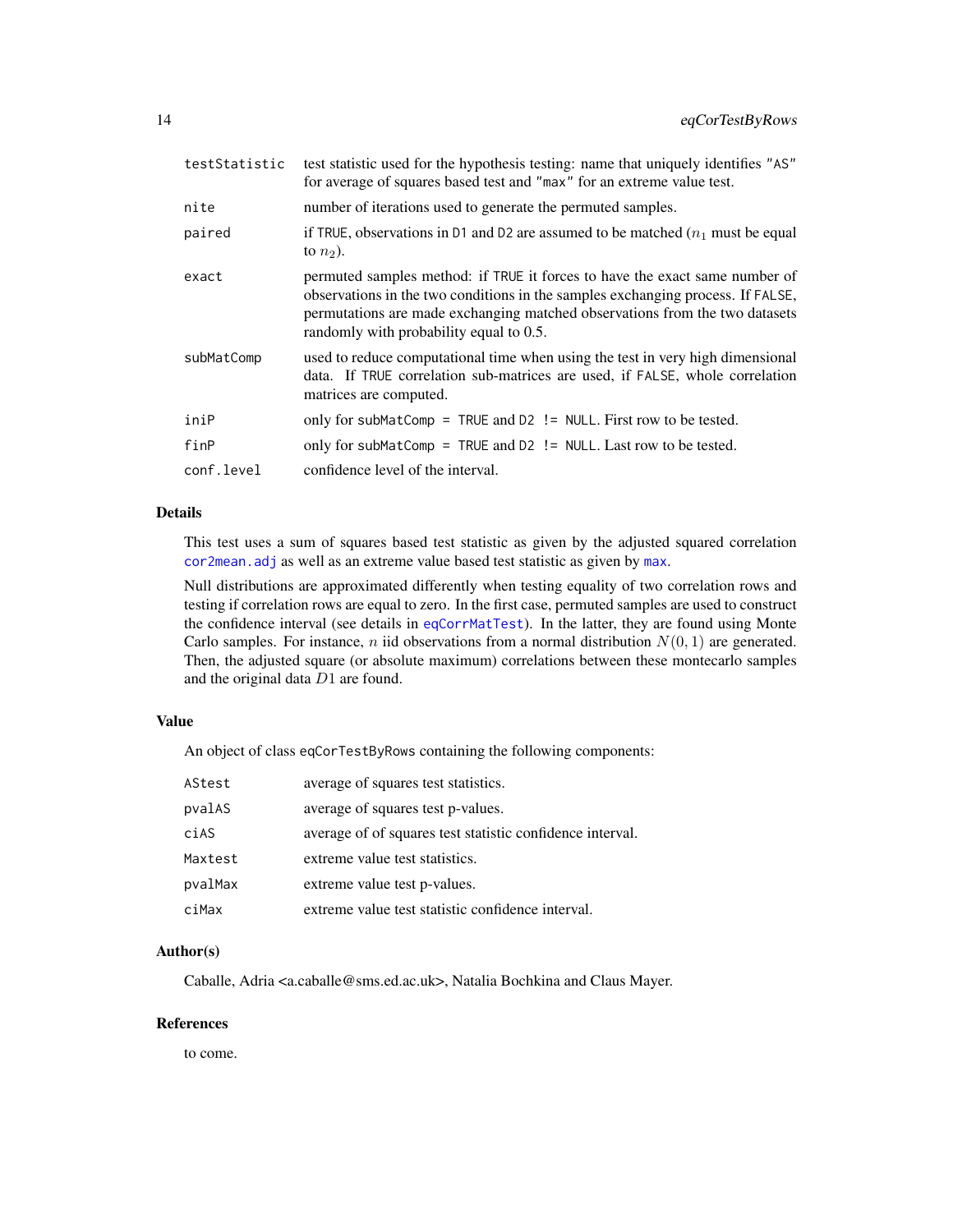#### <span id="page-14-0"></span>estradaIndex 15

# See Also

[plot.eqCorTestByRows](#page-27-1) for graphical representation. [eqCorrMatTest](#page-10-1) for testing equality of two correlation matrices.

# Examples

```
#### data
EX2 \le pcorSimulatorJoint(nobs = 200, nclusters = 3, nnodesxcluster = c(60, 40, 50),
                       pattern = "pow", diffType = "cluster", dataDepend = "diag",
                       pdiff = 0.5)
#### eq corr by rows
## not run
#test1 <- eqCorTestByRows(EX2$D1, EX2$D2, testStatistic = c("AS", "max"),
# nite = 200, paired = TRUE, exact = TRUE, subMatComp = FALSE,
# iniP = 1, finP = 40, conf.level = 0.95)
#print(test1)
#### zero corr by rows
#test2 <- eqCorTestByRows(EX2$D1, testStatistic = c("AS", "max"), nite = 1000,
# conf.level = 0.95)
#print(test2)
```

| estradaIndex | Estrada Index of a graph structure |
|--------------|------------------------------------|
|--------------|------------------------------------|

# Description

Computes the Estrada Index given the adjacency matrix of a graph structure.

#### Usage

estradaIndex(A)

# Arguments

A [matrix](#page-0-0) or [Matrix](#page-0-0) object with adjacency matrix of a graph.

# Details

The Estrada Index is calculated by

$$
EE(\lambda) = \sum_{j=1}^{p} \exp(\gamma_j(\lambda)),
$$

where  $\gamma_1(\lambda), \ldots, \gamma_p(\lambda)$  are the eigenvalues of  $A_G^{\lambda}$ .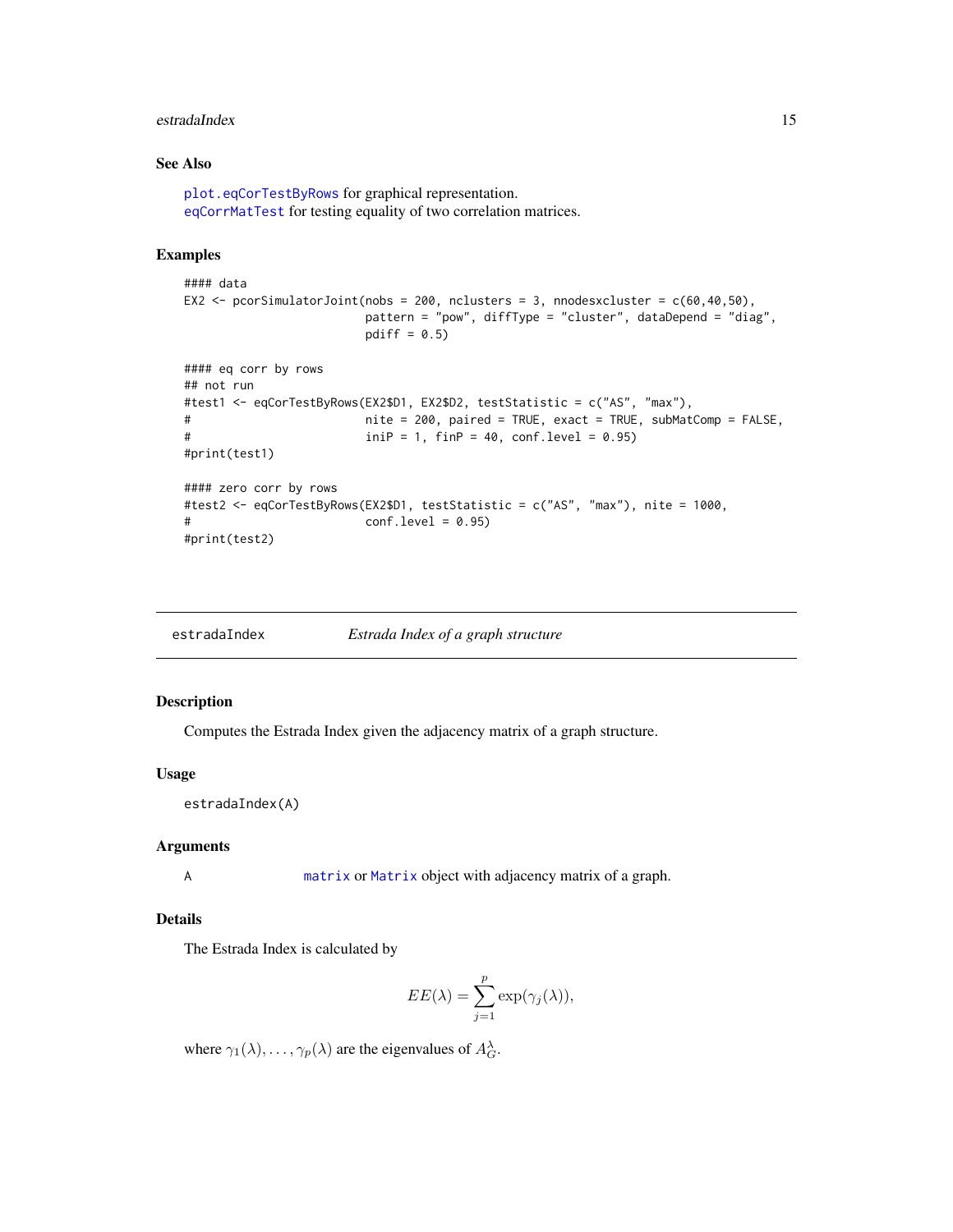# <span id="page-15-0"></span>Value

Estrada index coefficient

# Author(s)

Caballe, Adria <a.caballe@sms.ed.ac.uk>, Natalia Bochkina and Claus Mayer.

# References

Estrada, E. (2011). The structure of complex networks. New York: OXFORD University press.

#### See Also

[lambdaSelection](#page-19-1) for lambda selection approaches.

# Examples

| EX1      | $\leq$ pcorSimulator(nobs = 50, nclusters=2, nnodesxcluster=c(40,30), |
|----------|-----------------------------------------------------------------------|
|          | pattern="powerLaw")                                                   |
| <b>V</b> | $\le$ - EX1\$v                                                        |
| out3     | $\le$ huge(y, method = "mb", lambda = 0.4)                            |
| PATH     | $\leq$ out3\$path[[1]]                                                |
| hm       | <- estradaIndex(PATH)                                                 |

<span id="page-15-1"></span>graphCorr *One minus graph correlation matrix*

# Description

graphCorr computes the dissimilarity matrix (one minus the correlation matrix) of a graph structure.

# Usage

graphCorr(A, nodesDegree = NULL)

# Arguments

A [matrix](#page-0-0) or [Matrix](#page-0-0) object with adjacency matrix of a graph.

nodesDegree vector with nodes degree (in case it is been previously calculated).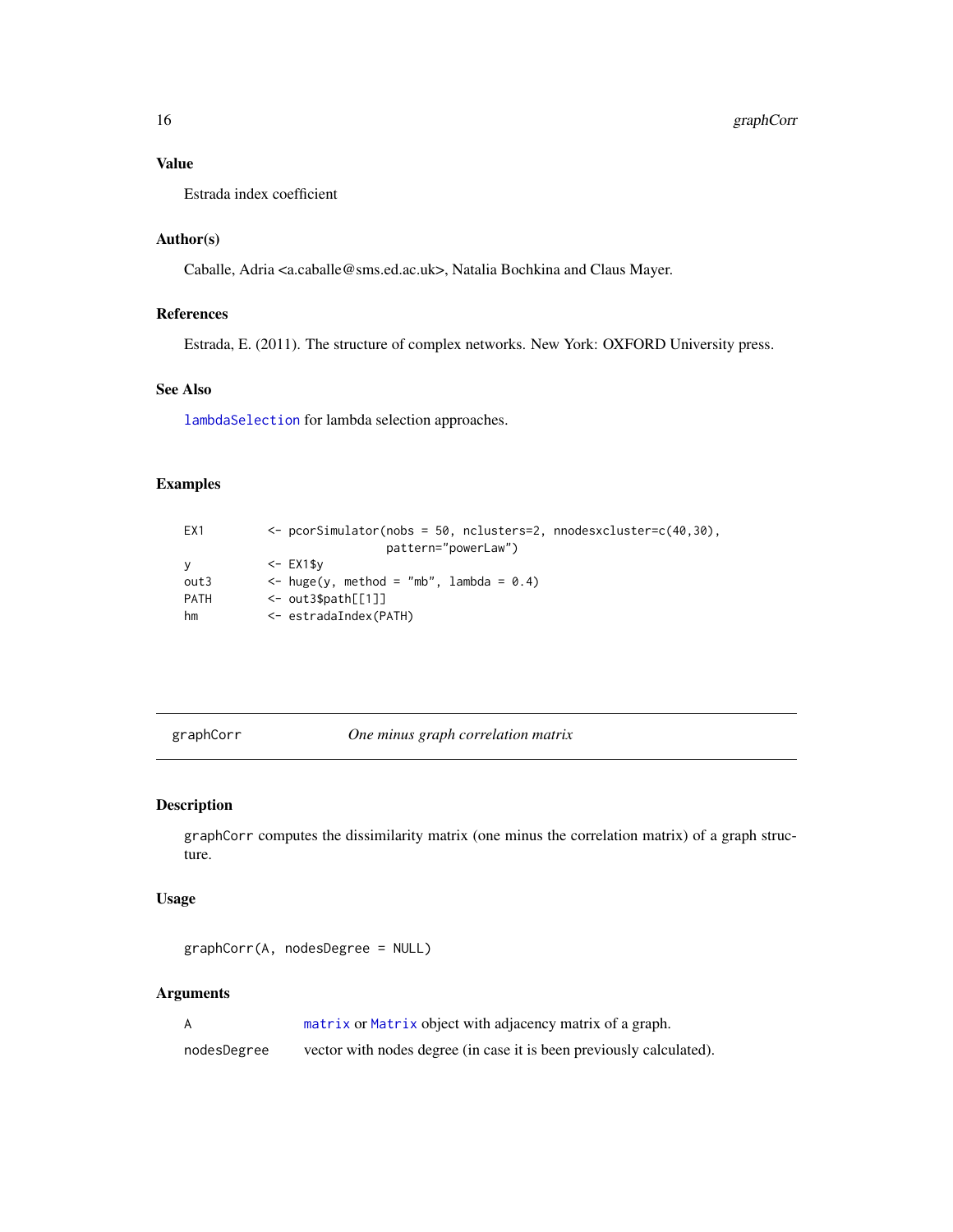#### <span id="page-16-0"></span>graphDist 2012 and 2012 and 2012 and 2012 and 2012 and 2012 and 2012 and 2012 and 2012 and 2012 and 2013 and 20

# Details

The similarity matrix of a graph is given by

$$
\sigma_{ij} = \frac{\eta_{ij}}{\sqrt{k_i k_j}},
$$

where  $\eta_{ij}$  is defined by the number of common neighbors of nodes i and j and  $k_i$  is the degree of the node  $i$ . The dissimilarity matrix is given by

$$
\delta_{ij} = 1 - \sigma_{ij}.
$$

# Value

a dissimilarity lower triangular matrix with one minus the correlation of the graph nodes.

#### Author(s)

Caballe, Adria <a.caballe@sms.ed.ac.uk>, Natalia Bochkina and Claus Mayer.

# References

Costa, L. and F. Rodrigues (2007). Characterization of complex networks: A survey of measurements. Advances in Physics 56(1), 167-242.

# See Also

[graphDist](#page-16-1) for inverse of the geodesic distance matrix.

# Examples

|          | # example to use of graphCorr function                                        |
|----------|-------------------------------------------------------------------------------|
| EX1      | $\leq$ pcorSimulator(nobs = 50, nclusters = 2, nnodesxcluster = $c(40, 30)$ , |
|          | $pattern = "powerLaw")$                                                       |
| <b>V</b> | $\le$ - EX1\$v                                                                |
| out3     | $\le$ huge(y, method = "mb", lambda = 0.4)                                    |
| gc       | <- graphCorr(out3\$path[[1]])                                                 |

<span id="page-16-1"></span>graphDist *Inverse of the geodesic distance matrix*

# Description

graphDist computes the dissimilarity matrix (inverse of geodesic distance) of a graph structure.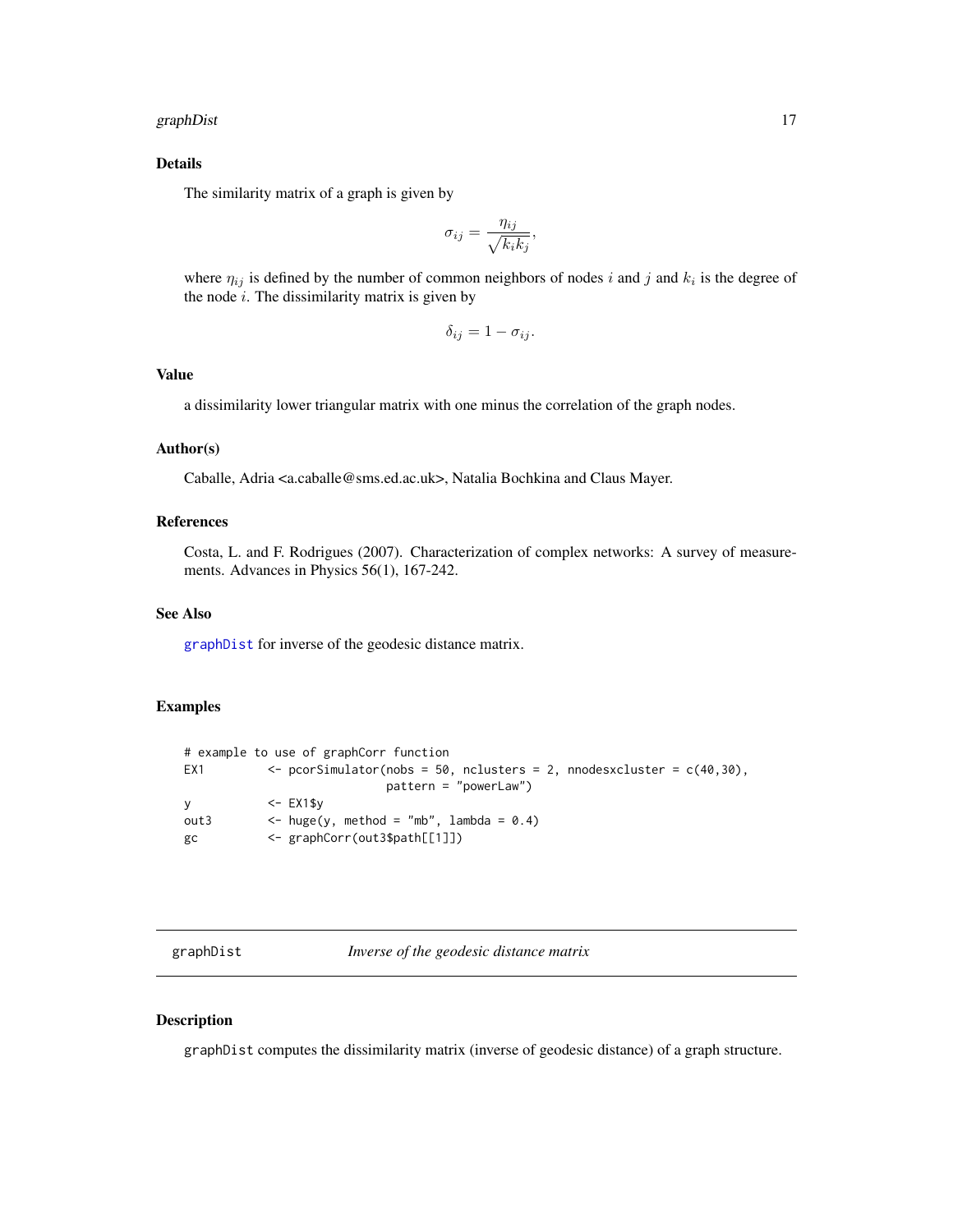# <span id="page-17-0"></span>Usage

graphDist(A)

#### Arguments

A [matrix](#page-0-0) or [Matrix](#page-0-0) object with adjacency matrix of a graph.

# Details

The geodesic distance between two nodes  $i$  and  $j$  of a graph is given by the shortest number of edges so that we can go from one of the nodes to the other.

# Value

a dissimilarity lower triangular matrix with the inverse of the geodesic distance matrix.

#### Author(s)

Caballe, Adria <a.caballe@sms.ed.ac.uk>, Natalia Bochkina and Claus Mayer.

# References

Costa, L. and F. Rodrigues (2007). Characterization of complex networks: A survey of measurements. Advances in Physics 56(1), 167-242.

# See Also

[graphCorr](#page-15-1) for graph correlation matrix.

#### Examples

```
# example to use of graphDist function
EX1 \langle - pcorSimulator(nobs = 50, nclusters = 2, nnodesxcluster = c(40, 30),
                          pattern = "powerLaw")
y <- EX1$y
out3 \leftarrow huge(y, method = "mb", lambda = 0.4)
gd <- graphDist(out3$path[[1]])
```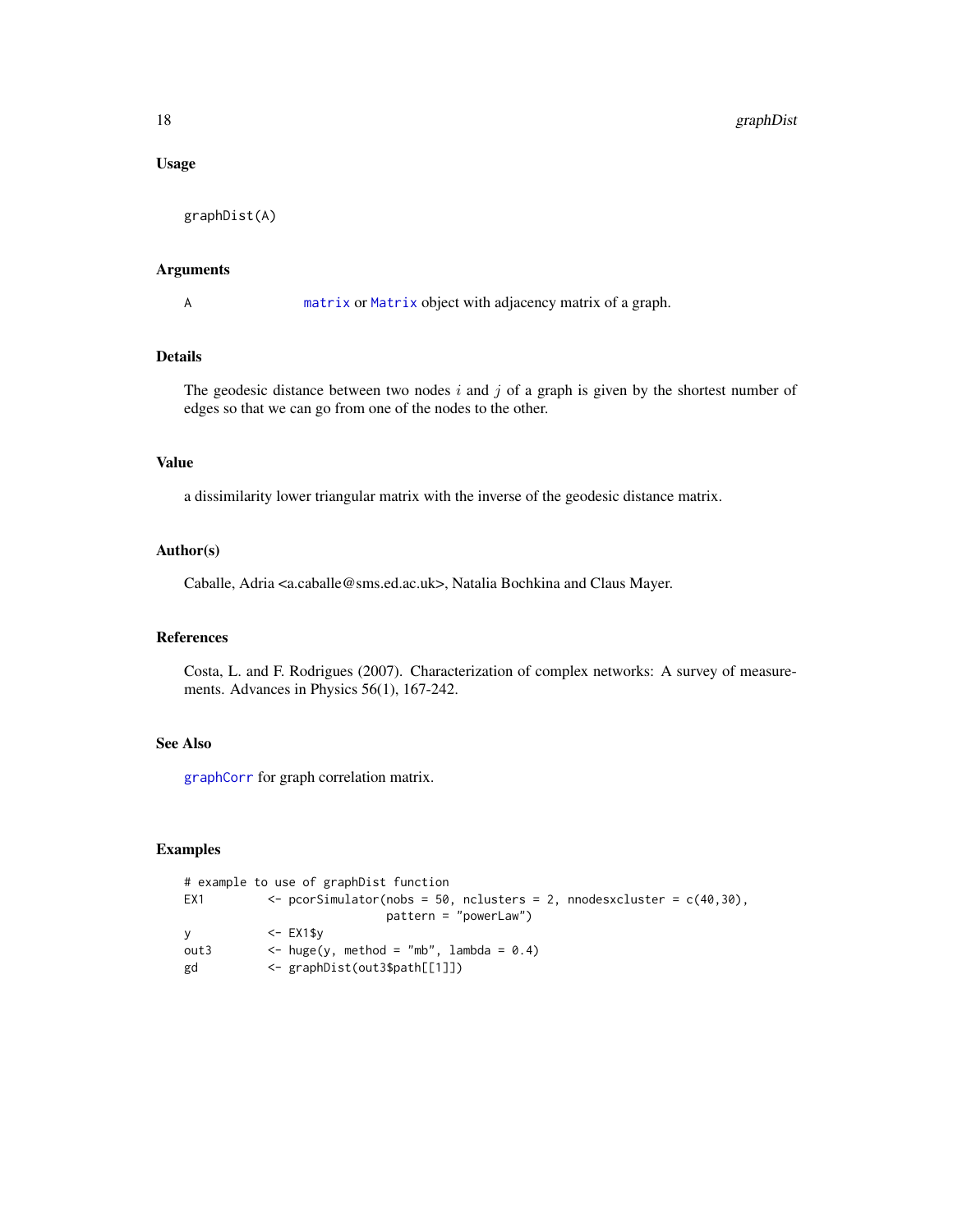<span id="page-18-0"></span>

# Description

Finds the harmonic mean of the geodesic distances between nodes in a graph.

# Usage

```
harmMeanDist(A, nodesDegree = NULL)
```
#### Arguments

|             | matrix or Matrix object with adjacency matrix of a graph.            |
|-------------|----------------------------------------------------------------------|
| nodesDegree | vector with nodes degree (in case it is been previously calculated). |

#### Details

The geodesic distance  $d_{ij}$  between two nodes i and j of a graph is given by the shortest number of edges so that we can go from one of the nodes to the other. Then, the harmonic mean of these distances is given by

$$
\bar{d} = [p(p-1)/(2\sum_{i < j} d_{ij})]^{-1}.
$$

# Value

The harmonic mean value.

# Author(s)

Caballe, Adria <a.caballe@sms.ed.ac.uk>, Natalia Bochkina and Claus Mayer.

#### References

Costa, L. and F. Rodrigues (2007). Characterization of complex networks: A survey of measurements. Advances in Physics 56(1), 167-242.

# See Also

[lambdaSelection](#page-19-1) for lambda selection approaches.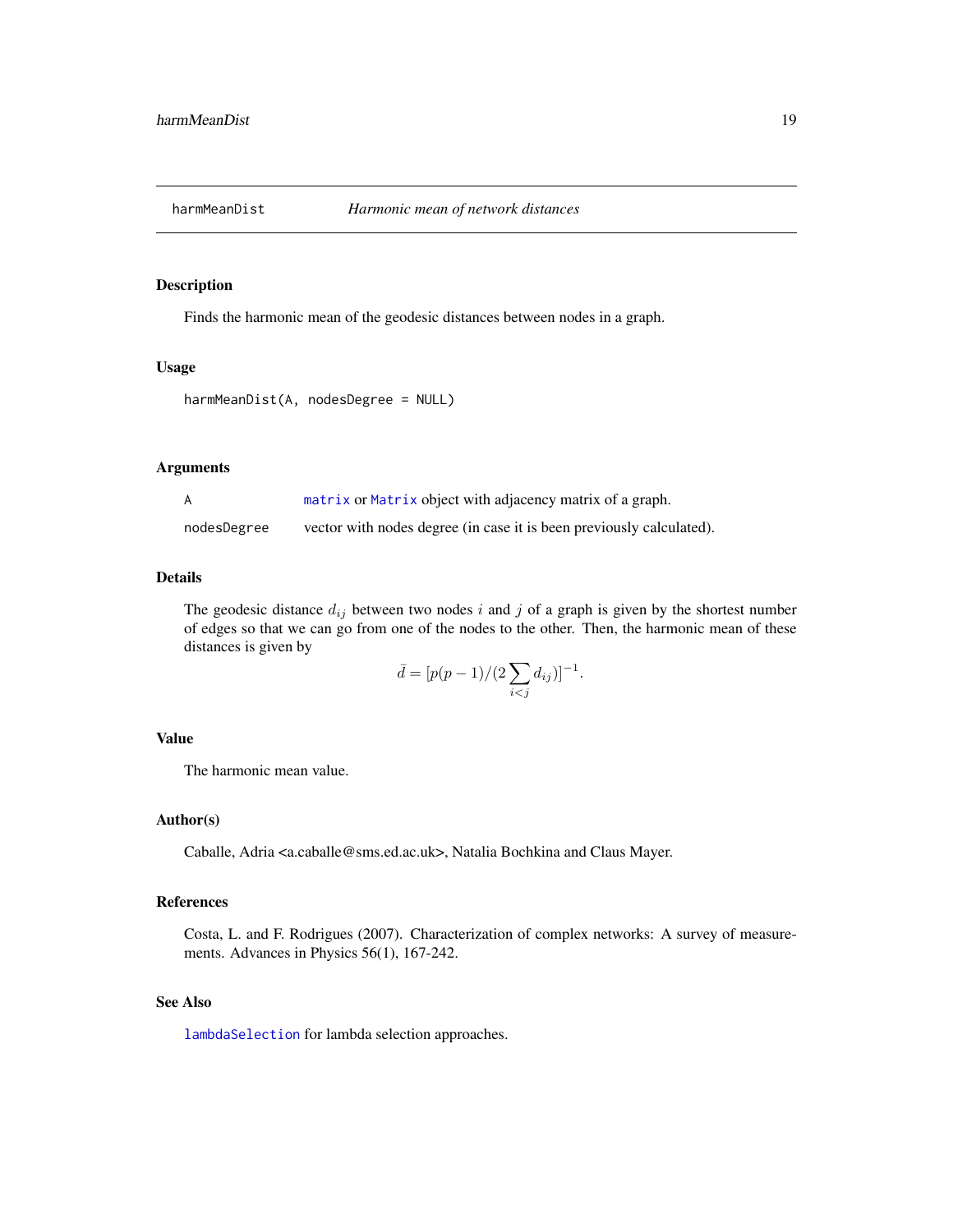# <span id="page-19-0"></span>Examples

```
# example to use of harmonic mean function
EX1 \langle - pcorSimulator(nobs = 50, nclusters = 2, nnodesxcluster = c(40, 30),
                          pattern = "powerLaw")
y <- EX1$y
out3 \leftarrow huge(y, method = "mb", lambda = 0.4)
PATH <- out3$path[[1]]
hm <- harmMeanDist(PATH)
```
<span id="page-19-1"></span>lambdaSelection *Regularization parameter selection based on network characteristics*

#### Description

lambdaSelection is a function designed to select the sparsity regularization parameter in graphical models.

There are available seven different criterion to select lambda with risk functions based on network characteristics: Path connectivity (PC), AGlommerative NESted (AGNES), Augmented-MSE (A-MSE), Vulnerability (VUL), AIC/BIC and StARS (from [huge](#page-0-0) package).

# Usage

lambdaSelection(obj, criterion = c("PC","AGNES","A-MSE","VUL","STARS", "AIC", "BIC"), ...)

#### Arguments

| obi        | an object of class huge, camel. tiger or wfgl.                                                                                                                                                                                                                                               |
|------------|----------------------------------------------------------------------------------------------------------------------------------------------------------------------------------------------------------------------------------------------------------------------------------------------|
| criterion  | regularization parameter selection approach: name that uniquely identifies "PC"<br>(Path connectivity), "AGNES" (AGlommerative NESted Algorithm), "A-MSE"<br>(Augmented mean square error), "VUL" (Maximum VULnerability), "AIC"/"BIC"<br>(minimum AIC/BIC) or "Stars" (Stability approach). |
| $\ddots$ . | arguments passed to or from other methods to the low level. See pcLambdaSelection,<br>agnesLambdaSelection, amseLambdaSelection, vulLambdaSelection,<br>aicAndbicLambdaSelection and huge for details.                                                                                       |

# Details

This function considers seven ways of selecting the regularization parameter in graphical models by minimizing a certain risk function based only on network characteristics of the underlying structure of Ω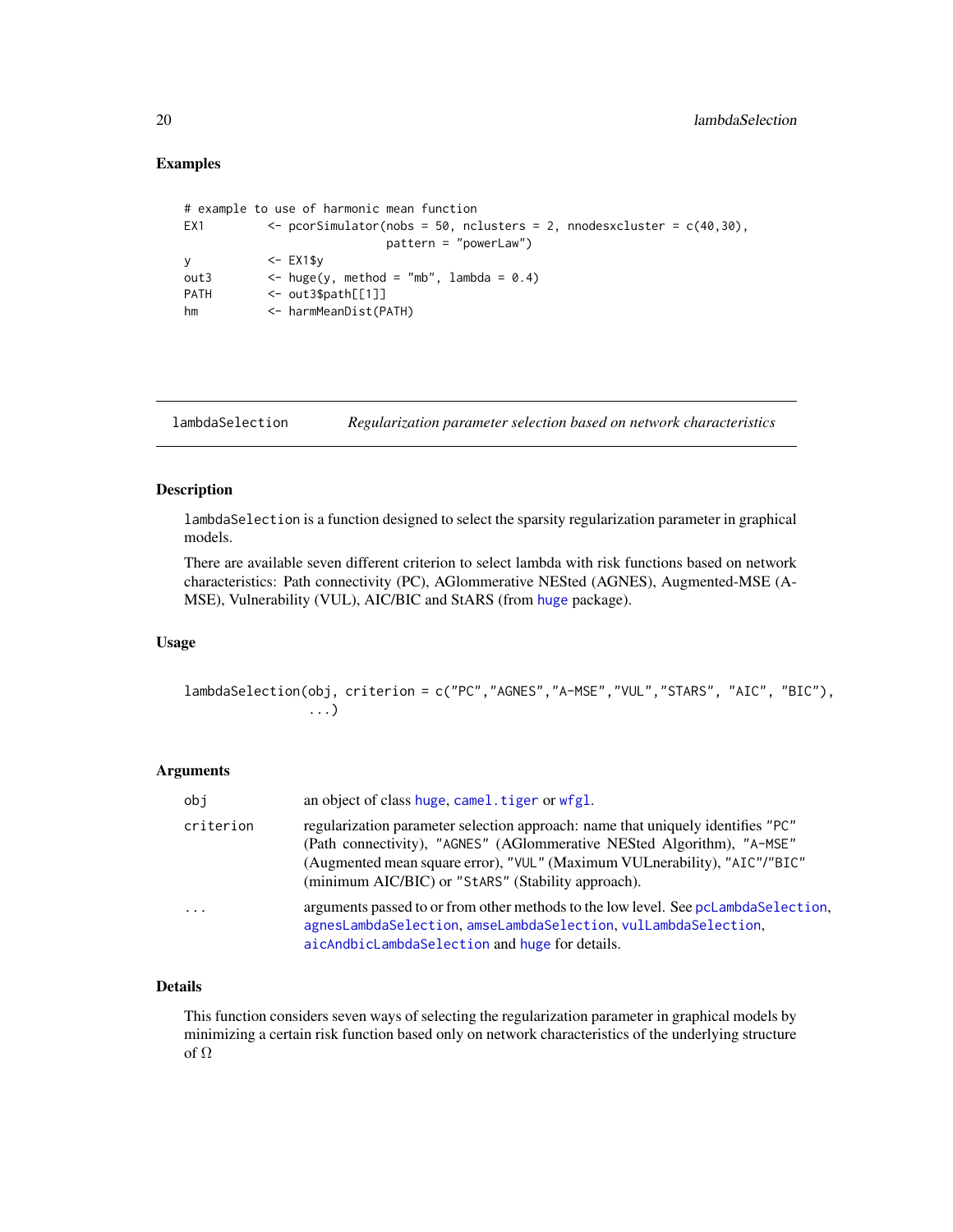$$
\hat{\lambda} = \arg\min_{\lambda} R(\lambda, \hat{G}_{\lambda}),
$$

<span id="page-20-0"></span>where  $\hat{G}_{\lambda}$  is the estimated graph structure of  $\hat{\Omega}$ . For instance see [pcLambdaSelection](#page-21-1), [agnesLambdaSelection](#page-3-1), [amseLambdaSelection](#page-6-1), [vulLambdaSelection](#page-33-1), [aicAndbicLambdaSelection](#page-5-1) and [huge](#page-0-0) for the implemented criterions to select  $\lambda$ .

For [wfgl](#page-34-1) objects, only criterion = c("PC","AGNES","VUL") are available.

# Value

An object of class lambdaSelection containing the following components:

| opt.lambda | optimal lambda.                                   |
|------------|---------------------------------------------------|
| crit.coef  | coefficients for each lambda given the criterion. |
| criterion  | criterion used to select lambda.                  |

# Note

For large dimensions, "A-MSE", "VUL" (the most) and "StARS" can be computationally intensive.

#### Author(s)

Caballe, Adria <a.caballe@sms.ed.ac.uk>, Natalia Bochkina and Claus Mayer.

#### References

Caballe, A., N. Bochkina, and C. Mayer (2016). Selection of the Regularization Parameter in Graphical Models using network charactaristics. eprint arXiv:1509.05326, 1-25.

# See Also

[pcLambdaSelection](#page-21-1), [agnesLambdaSelection](#page-3-1), [amseLambdaSelection](#page-6-1) [vulLambdaSelection](#page-33-1), [aicAndbicLambdaSelection](#page-5-1) and [huge](#page-0-0).

# Examples

```
# example to use agnes function
EX1 \leq pcorSimulator(nobs = 50, nclusters = 3, nnodesxcluster = c(40, 30, 30),
                           pattern="powerLaw")
y <- EX1$y
Lambda.SEQ \leq seq(.35,0.70, length.out = 40)
out3 \leftarrow huge(y, method = "mb", lambda = Lambda.SEQ)
PC.COEF <- lambdaSelection(out3, criterion = "PC")
#AG.COEF <- lambdaSelection(out3, criterion = "AGNES")
```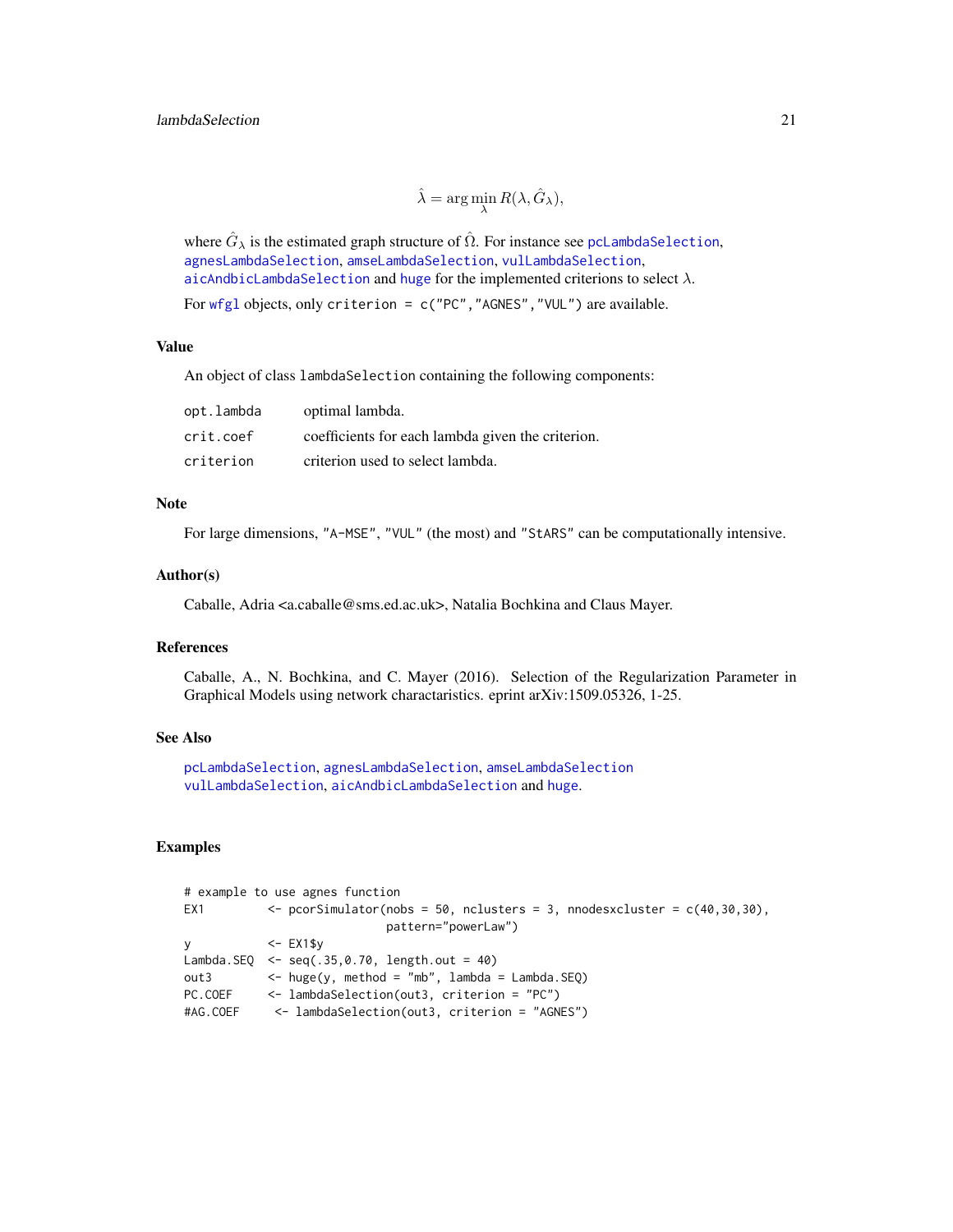<span id="page-21-1"></span><span id="page-21-0"></span>

# Description

pcLambdaSelection is a function designed to select the regularization parameter in graphical models. It selects the graph which captures the biggest drop in graph connectivity.

# Usage

```
pcLambdaSelection(obj)
```
#### Arguments

obj an object of class [huge](#page-0-0), [camel.tiger](#page-0-0) or [wfgl](#page-34-1).

# Details

Path Connectivity (PC) algorithm finds  $\lambda$  by maximizing the biggest drop of connectivity in estimated graphs. We define connectivity by the average geodesic distance between pairs of nodes (see [graphDist](#page-16-1)).

PC gives a fast and suitable way to select  $\lambda$  when there are distinct clusters in the data. Given two graphs, corresponding to two consecutive  $\lambda$ 's, the difference between the average geodesic distance will be large if the first graph contains edges that connect different clusters which are not present in the second graph.

Note that PC should be used when fitting graphical models with an equidistant sequence for  $\lambda$ .

#### Value

An object of class lambdaSelection containing the following components:

| opt.lambda | optimal lambda.                                      |
|------------|------------------------------------------------------|
| crit.coef  | coefficients for each lambda given the criterion PC. |
| criterion  | with value "PC".                                     |

#### Author(s)

Caballe, Adria <a.caballe@sms.ed.ac.uk>, Natalia Bochkina and Claus Mayer.

#### References

Caballe, A., N. Bochkina, and C. Mayer (2016). Selection of the Regularization Parameter in Graphical Models using network charactaristics. eprint arXiv:1509.05326, 1-25.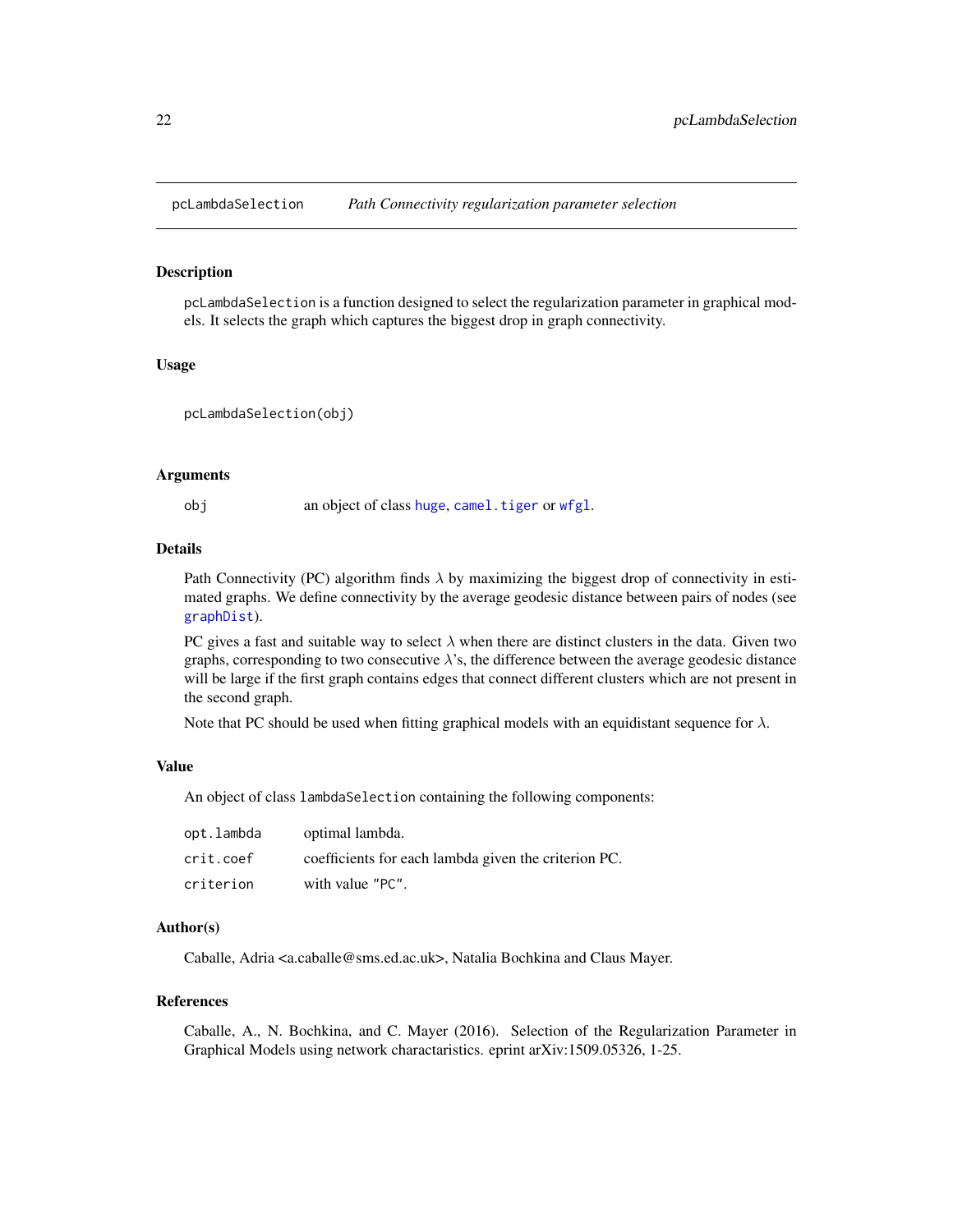# <span id="page-22-0"></span>pcorSimulator 23

# See Also

[lambdaSelection](#page-19-1) for other lambda selection approaches.

# Examples

```
# example to use pc function
EX1 \leq pcorSimulator(nobs = 70, nclusters = 3, nnodesxcluster = c(40, 30, 20),
                          pattern = "powerLaw")
y <- EX1$y
Lambda.SEQ <- seq(.25,0.70,length.out = 40)
out3 <- huge(y, method = "mb", lambda = Lambda.SEQ)
PC.COEF <- pcLambdaSelection(out3)
print(PC.COEF)
```
<span id="page-22-1"></span>

pcorSimulator *Partial Correlation Matrix simulator*

#### Description

pcorSimulator creates a block diagonal positive definite precision matrix with three possible graph structures: hubs-based, power-law and random. Then, it generates samples from a multivariate normal distribution with covariance matrix given by the inverse of such precision matrix.

#### Usage

```
pcorSimulator(nobs, nclusters, nnodesxcluster, pattern = "powerLaw",
              low.strength = 0.5, sup.strength = 0.9, nhubs = 5,
              degree.hubs = 20, nOtherEdges = 30, alpha = 2.3, plus = 0,
              prob = 0.05, perturb.clust = 0, mu = 0,
              probSign = 0.5, seed = sample(10000, nclusters))
```

| nobs         | number of observations.                                                                           |
|--------------|---------------------------------------------------------------------------------------------------|
| nclusters    | number of clusters or blocks of variables.                                                        |
|              | nnodes x cluster number of nodes/variables per cluster.                                           |
| pattern      | graph structure pattern: name that uniquely identifies "hubs", "powerLaw" and<br>$"$ random $"$ . |
| low.strength | minimum magnitude for nonzero partial correlation elements before regulariza-<br>tion.            |
| sup.strength | maximum magnitude for nonzero partial correlation elements before regulariza-<br>tion.            |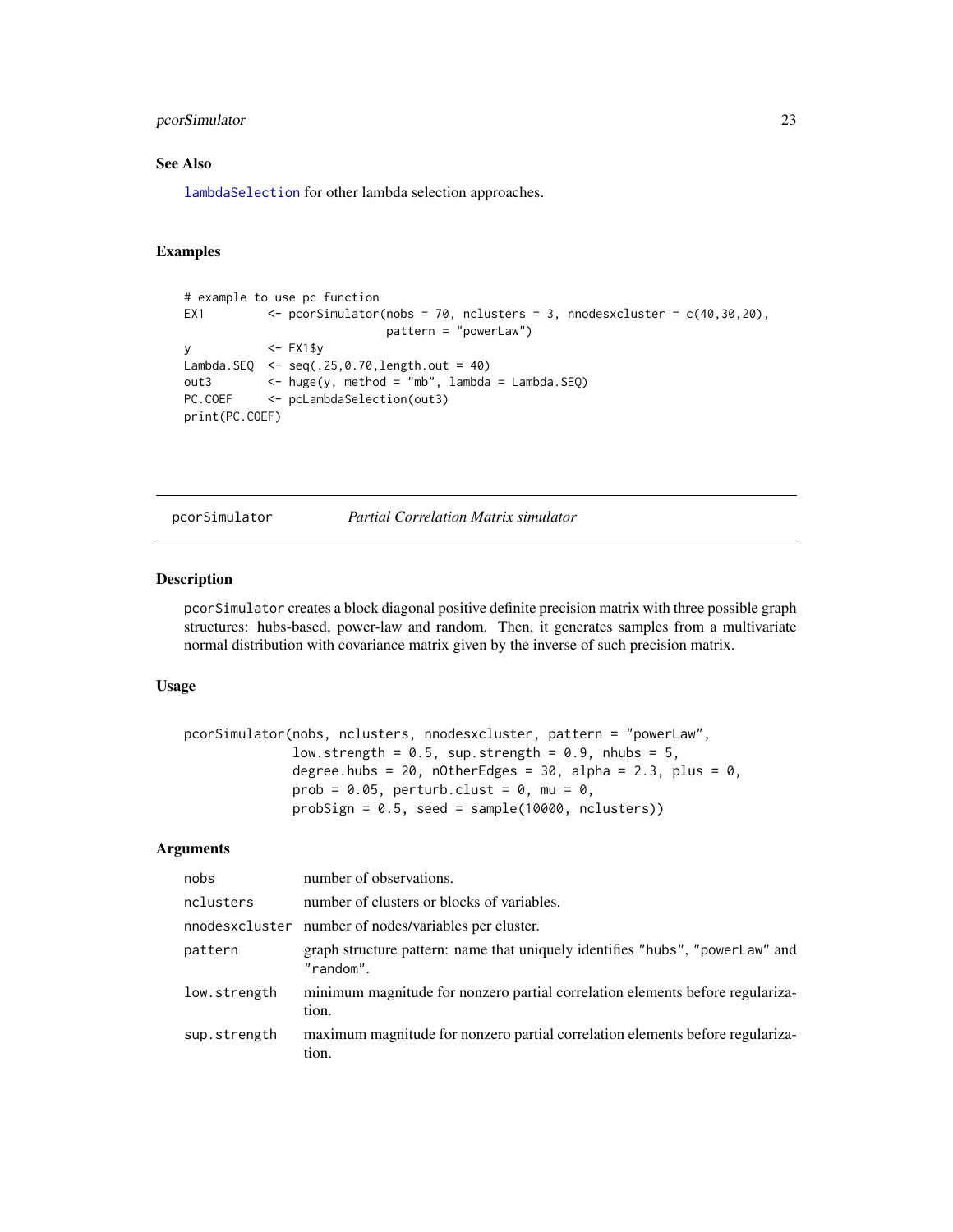| nhubs         | number of hubs per cluster (if pattern $=$ "hubs").                                                                                           |
|---------------|-----------------------------------------------------------------------------------------------------------------------------------------------|
| degree.hubs   | degree of hubs (if pattern $=$ "hubs").                                                                                                       |
| nOtherEdges   | number of edges for non-hub nodes (if pattern $=$ "hubs").                                                                                    |
| alpha         | positive coefficient for the Riemman function in power-law distributions.                                                                     |
| plus          | power-law distribution added complexity (zero by default).                                                                                    |
| prob          | probability of edge presence for random networks (if pattern = "random").                                                                     |
| perturb.clust | proportion of the total number of edges that are connecting two different clus-<br>ters.                                                      |
| mu            | expected values vector to generate data (zero by default).                                                                                    |
| probSign      | probability of positive sign for non-zero partial correlation coefficients. Thus,<br>negative signs are obtained with probability 1-probsign. |
| seed          | vector with seeds for each cluster.                                                                                                           |

# Details

Hubs-based networks are graphs where only few nodes have a much higher degree (or connectivity) than the rest. Power-law networks assume that the variable  $p_k$ , which denotes the fraction of nodes in the network that has degree  $k$ , is given by a power-law distribution

$$
p_k = \frac{k^{-\alpha}}{\varsigma(\alpha)},
$$

for  $k \ge 1$ , a constant  $\alpha > 0$  and the normalizing function  $\varsigma(\alpha)$  which is the Riemann zeta function. Finally, random networks are also defined by the distribution in the proportion  $p_k$ . In this case,  $p_k$ follows a binomial distribution

$$
p_k = \binom{p}{k} \theta^k (1 - \theta)^{p-k},
$$

where the parameter  $\theta$  determines the proportion of edges (or sparsity) in the graph.

The regularization is given by  $\Omega^{(1)} = \Omega^{(0)} + \delta I$ , with  $\delta$  such that the condition number of  $\Omega^{(1)}$  is less than the number of nodes.

# Value

An object of class pcorSim containing the following components:

| y            | generated data set.                                                |
|--------------|--------------------------------------------------------------------|
| hubs         | hub nodes position.                                                |
| edgesInGraph | edges given by the non-zero elements in the precision matrix.      |
| omega        | precision matrix used to generate the data.                        |
| covMat       | covariance matrix used to generate the data.                       |
| path         | adjacency matrix corresponding to the non-zero structure of omega. |

# Author(s)

Caballe, Adria <a.caballe@sms.ed.ac.uk>, Natalia Bochkina and Claus Mayer.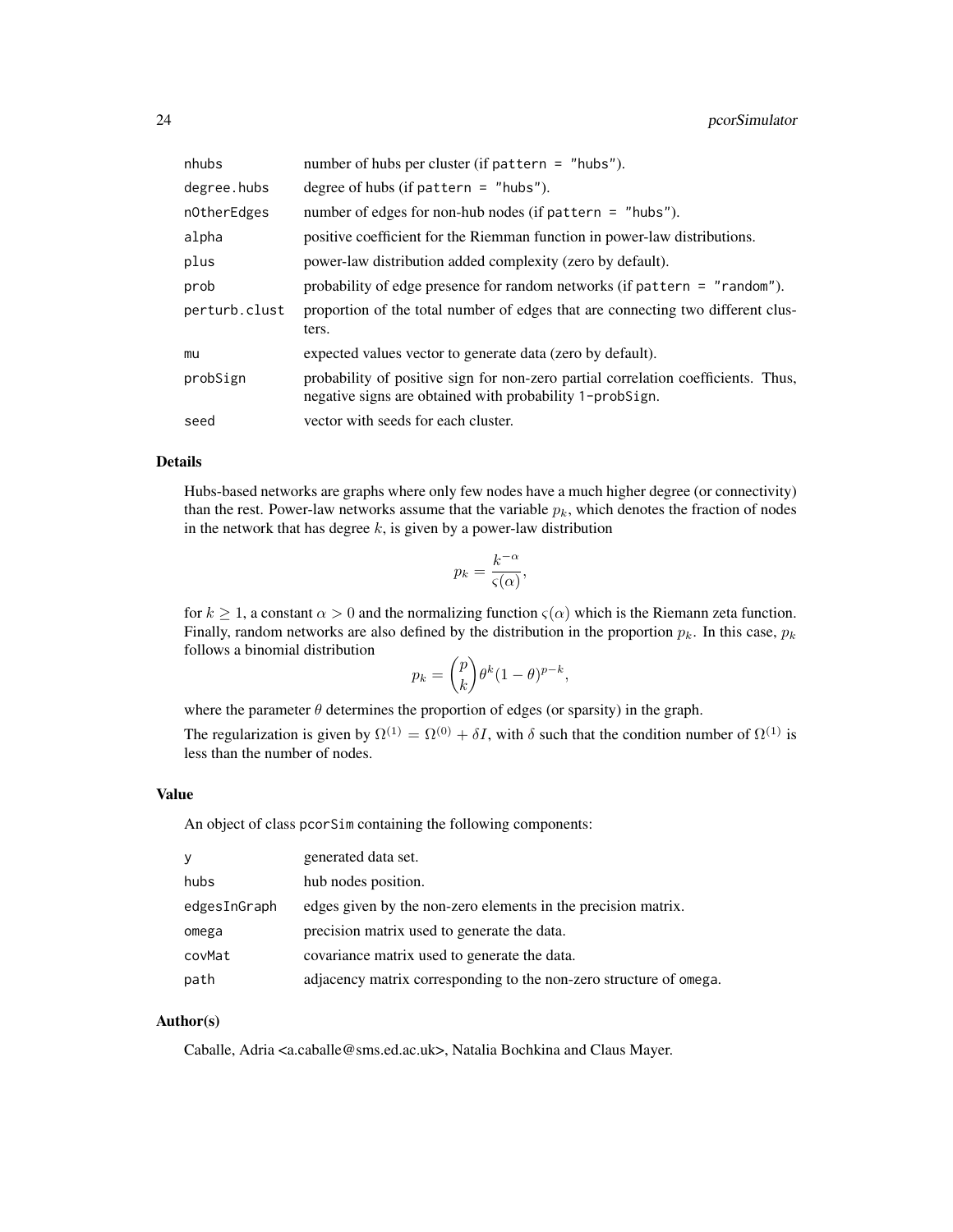#### <span id="page-24-0"></span>References

Cai, T., W. Liu, and X. Luo (2011). A Constrained L1 Minimization Approach to Sparse Precision Matrix Estimation. Journal of the American Statistical Association 106(494), 594-607.

Newman, M. (2003). The structure and function of complex networks. SIAM REVIEW 45, 167- 256.

Caballe, A., N. Bochkina, and C. Mayer (2016). Selection of the Regularization Parameter in Graphical Models using network charactaristics. eprint arXiv:1509.05326, 1-25.

#### See Also

[plot.pcorSim](#page-28-1) for graphical representation of the generated partial correlation matrix. [pcorSimulatorJoint](#page-24-1) for joint partial correlation matrix generation.

# Examples

# example to use pcorSimulator function

```
EX1 <- pcorSimulator(nobs = 50, nclusters=3, nnodesxcluster=c(100,30,50),
                pattern="powerLaw", plus=0)
print(EX1)
EX2 <- pcorSimulator(nobs = 25, nclusters=2, nnodesxcluster=c(60,40),
                pattern="powerLaw", plus=1)
print(EX2)
```
<span id="page-24-1"></span>pcorSimulatorJoint *joint partial correlation matrices simulator*

# **Description**

pcorSimulatorJointPaired creates two similar positive definite precision matrices with three possible graph structures: hubs-based, power-law and random. Moreover, it allows for three types of differential graph structures: random differences, clustered differences or a mixture of the two. Then, it generates (dependent) datasets from a multivariate normal distribution defined by the inverse of such precision matrices.

# Usage

```
pcorSimulatorJoint(nobs, nclusters, nnodesxcluster, pattern = "hubs",
                  diffType = "cluster", dataDepend = "ind", low.strength = 0.5,
                   sup.strength = 0.9, pdiff = 0, nhubs = 5, degree.hubs = 20.
                   nOtherEdges = 30, alpha = 2.3, plus = 0, prob = 0.05,
                   perturb.clust = \theta, mu = \theta, diagCCtype = "dicot",
                   diagNZ.strength = .5, mixProb = 0.5, probSign = 0.5,
                   exactZeroTh = 0.05, seed = sample(10000,nclusters+2))
```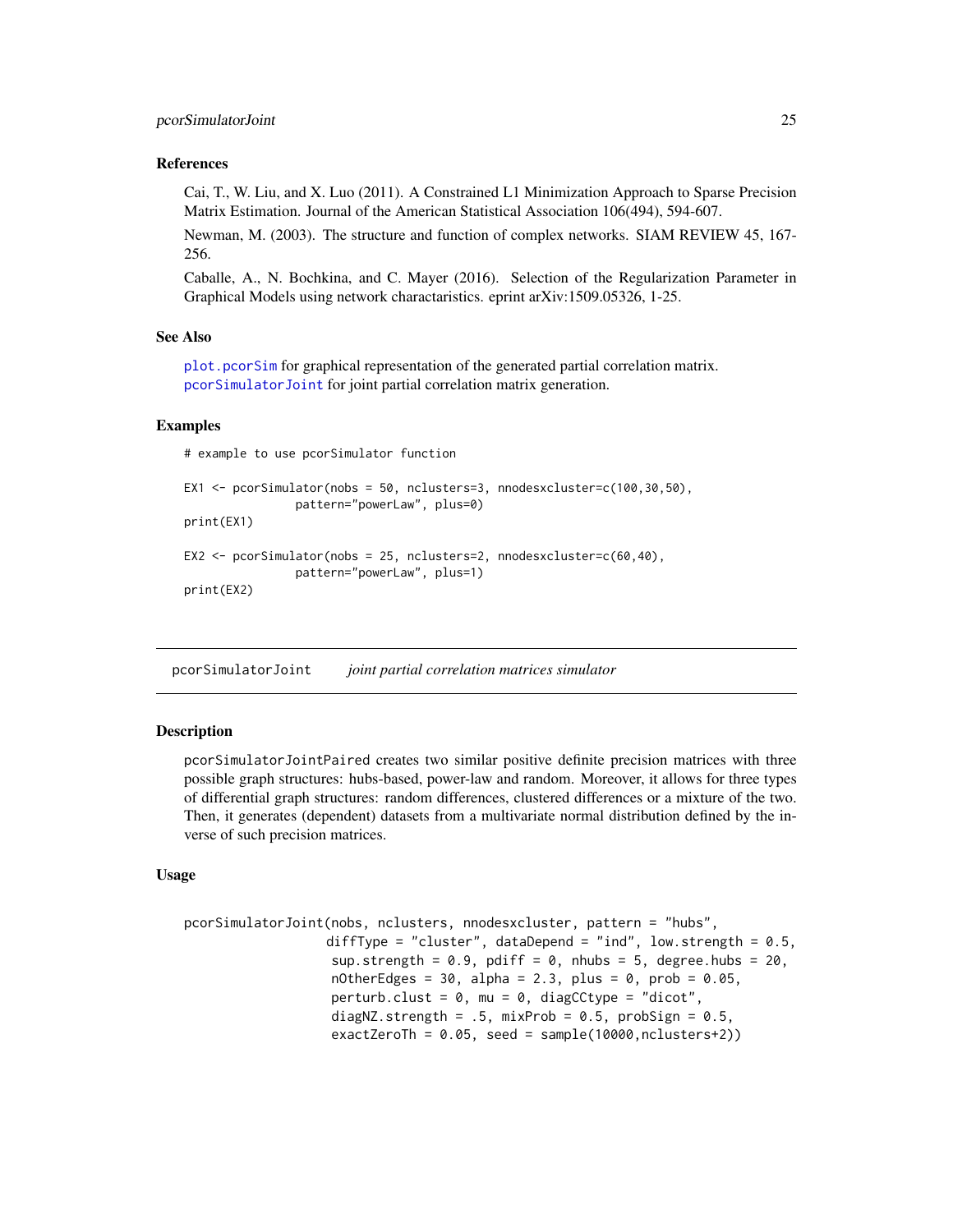| nobs            | number of observations.                                                                                                                                                                                                                                        |
|-----------------|----------------------------------------------------------------------------------------------------------------------------------------------------------------------------------------------------------------------------------------------------------------|
| nclusters       | number of clusters or blocks of variables.                                                                                                                                                                                                                     |
|                 | nnodesxcluster number of nodes/variables per cluster.                                                                                                                                                                                                          |
| pattern         | graph structure pattern: name that uniquely identifies "hubs", "power" and<br>"random".                                                                                                                                                                        |
| diffType        | pattern in differential edges: name that uniquely identifies "random", "cluster"<br>or "mixed".                                                                                                                                                                |
| dataDepend      | model used to describe the dependent structure for the data: name that uniquely<br>identifies "ind" (no dependence), "diagOmega", "mult" or "add".                                                                                                             |
| low.strength    | minimum magnitude for nonzero partial correlation elements before regulariza-<br>tion.                                                                                                                                                                         |
| sup.strength    | maximum magnitude for nonzero partial correlation elements before regulariza-<br>tion.                                                                                                                                                                         |
| pdiff           | proportion of differential edges from the total number edges in each graph.                                                                                                                                                                                    |
| nhubs           | number of hubs per cluster (if pattern = $"hubs"$ ).                                                                                                                                                                                                           |
| degree.hubs     | degree of hubs (if pattern = $"hubs".$                                                                                                                                                                                                                         |
| nOtherEdges     | number of edges for non-hub nodes (if pattern = "hubs").                                                                                                                                                                                                       |
| alpha           | positive coefficient for the Riemman function in power-law distributions.                                                                                                                                                                                      |
| plus            | power-law distribution added complexity (zero by default).                                                                                                                                                                                                     |
| prob            | probability of edge existence for random networks (if pattern="random").                                                                                                                                                                                       |
| perturb.clust   | proportion of the total number of edges that are connecting two different clus-<br>ters.                                                                                                                                                                       |
| mu              | expected values vector to generate data (zero by default).                                                                                                                                                                                                     |
| diagCCtype      | way to generate diagonal values of either cross partial correlation matrix (if<br>dataDepend = "diagOmega") or cross correlation matrix (if dataDepend = "mult"<br>or dataDepend = "add"): name that uniquely identifies "dicot" or "beta13"<br>(see details). |
| diagNZ.strength |                                                                                                                                                                                                                                                                |
|                 | magnitude for the non-zero elements in the diagonal of the cross (partial) corre-<br>lation when diagCCtype = $"divot".$                                                                                                                                       |
| mixProb         | proportion of random differential connections if difflype $=$ "mixed". The<br>remaining connections are given by a cluster type.                                                                                                                               |
| probSign        | probability of positive sign for non-zero partial correlation coefficients. Thus,<br>negative signs are obtained with probability 1-probSign.                                                                                                                  |
| exactZeroTh     | partial correlation coefficients smaller than exactZeroTh are considered exact<br>zeros.                                                                                                                                                                       |
| seed            | vector with seeds for each cluster.                                                                                                                                                                                                                            |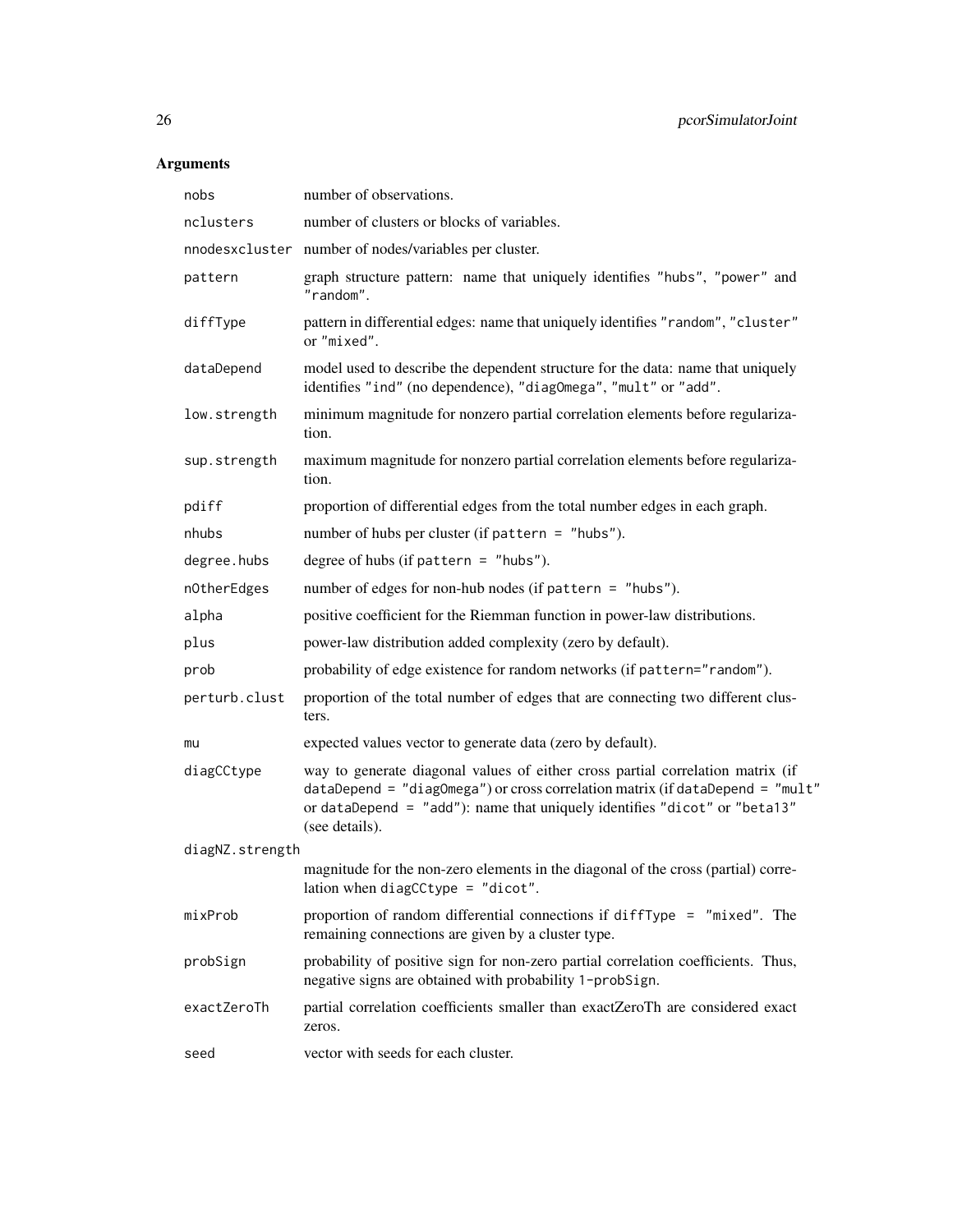#### <span id="page-26-0"></span>Details

First, [pcorSimulator](#page-22-1) is used to create a common precision matrix among the two populations. Then, differential edges are added based on the next two patterns: Cluster - a graph cluster is zero in one condition and non-zero in the other condition; Random - differential connections are given randomly in the graph.

Paired structure is defined by arguments dataDepend and diagCCtype. Additive (dataDepend = "add") and multiplicative (dataDepend =  $"mult")$  models are used on the cross-covariance matrix such that  $\Sigma_{XY} = \Delta \Sigma_X \Delta^t$ , with diagonal matrix  $\Delta$ ,  $0 \leq \Delta_{ii} < 1$  and  $\Sigma_{XY} = \Delta \Sigma_X^{1/2} \Sigma_Y^{1/2} \Delta^t$  respectively where diagonal coefficients in  $\Delta$  are defined by diagCCtype. A simplification is also considered by assuming that variables in one data set are only conditionally dependent to the same variables of the other data set, hence assuming a diagonal structure in the cross joint partial correlation matrix that can also be defined by  $\Delta$ . For the three models, In case diagCCtype = "dicot" the diagonal elements in  $\Delta$  have zero/non-zero structure (with non-zero coefficients given in the parameter  $\Delta$ ). In case diagCCtype = "beta13" the diagonal elements are generated by a beta distribution with shape parameter equal to 1 and scale parameter equal to 3.

#### Value

An object of class pcorSimJoint containing the following components:

| D1             | dataset for first population.                                       |
|----------------|---------------------------------------------------------------------|
| D <sub>2</sub> | dataset for second population.                                      |
| omega1         | precision matrix for first population.                              |
| omega2         | precision matrix for second population.                             |
| Þ              | total number of variables.                                          |
| diffs          | differential edges.                                                 |
| delta          | generated values for the dependent structure.                       |
| covJ           | joint covariance matrix used to generate the data.                  |
| path1          | adjacency matrix corresponding to the non-zero structure of omega1. |
| path2          | adjacency matrix corresponding to the non-zero structure of omega2. |
|                |                                                                     |

# Author(s)

Caballe, Adria <a.caballe@sms.ed.ac.uk>, Natalia Bochkina and Claus Mayer.

#### References

Cai, T., W. Liu, and X. Luo (2011). A Constrained L1 Minimization Approach to Sparse Precision Matrix Estimation. Journal of the American Statistical Association 106(494), 594-607.

Newman, M. (2003). The structure and function of complex networks. SIAM REVIEW 45, 167- 256.

Wit, E. and A. Abbruzzo (2015, feb). Factorial graphical models for dynamic networks. Network Science 3(01), 37-57.

Caballe, A., N. Bochkina, and C. Mayer (2016). Selection of the Regularization Parameter in Graphical Models using network charactaristics. eprint arXiv:1509.05326, 1-25.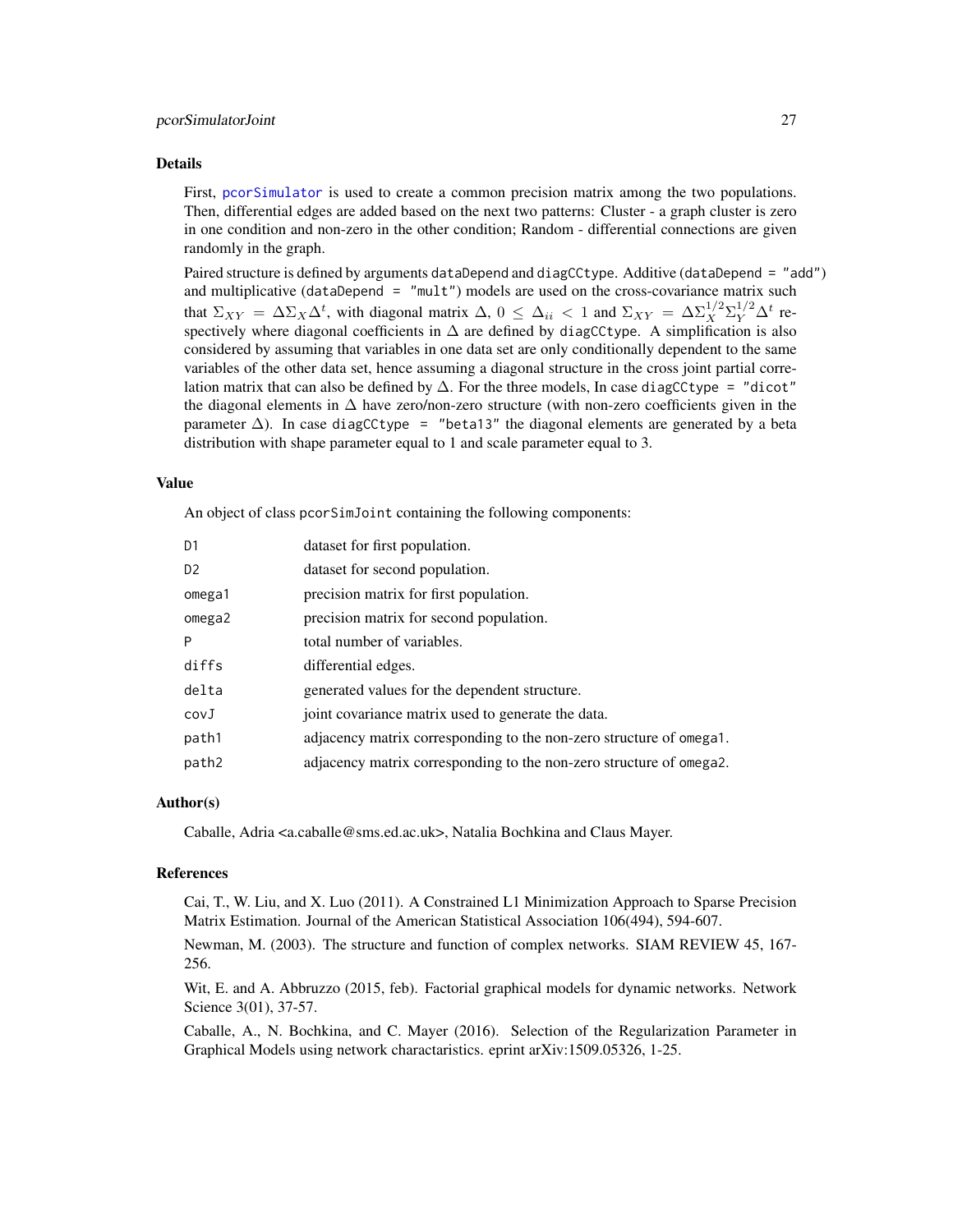# See Also

[pcorSimulator](#page-22-1) for precision matrix generator. [plot.pcorSimJoint](#page-29-1) for plotting joint partial correlation matrices.

# Examples

```
# example to use pcorSimulatorJoint function
EX1 <- pcorSimulatorJoint(nobs = 50, nclusters = 2, nnodesxcluster = c(30, 40),
                         pattern = "pow", diffType = "cluster", dataDepend = "ind",
                          pdiff = 0.2, diagCCtype = "dicot", diagNZ.strength = .5)
print(EX1)
EX2 \le pcorSimulatorJoint(nobs = 50, nclusters = 2, nnodesxcluster = c(30, 40),
                          pattern = "pow", diffType = "rand", dataDepend = "diag",
                          pdiff = 0.05, diagCCtype = "beta")
print(EX2)
```
<span id="page-27-1"></span>plot.eqCorTestByRows *plot for equality of two correlation matrices by rows test*

# Description

graphical representation for the equality of two correlation matrices test by rows: confidence intervals of the test statistics.

# Usage

```
## S3 method for class 'eqCorTestByRows'
plot(x, mains = c("AS CI", "max CI"), xlabs = c("",""), ylabs = c("",""),
      pch = "-", ownCols = TRUE, ...)
```

| $\times$  | object of class eqCorTestByRows.                                                                                |
|-----------|-----------------------------------------------------------------------------------------------------------------|
| mains     | vector of size two with main of plots (for average of squares test and extreme<br>value test).                  |
| xlabs     | vector of size two with xlabs of plots (for average of squares test and extreme<br>value test).                 |
| ylabs     | vector of size two with ylabs of plots (for average of squares test and extreme<br>value test).                 |
| pch       | pch given to identify confidence interval limits.                                                               |
| ownCols   | if ownCols = TRUE green and black colors are generated with green lines iden-<br>tifying significant variables. |
| $\ddotsc$ | arguments passed to or from other methods to the low level.                                                     |

<span id="page-27-0"></span>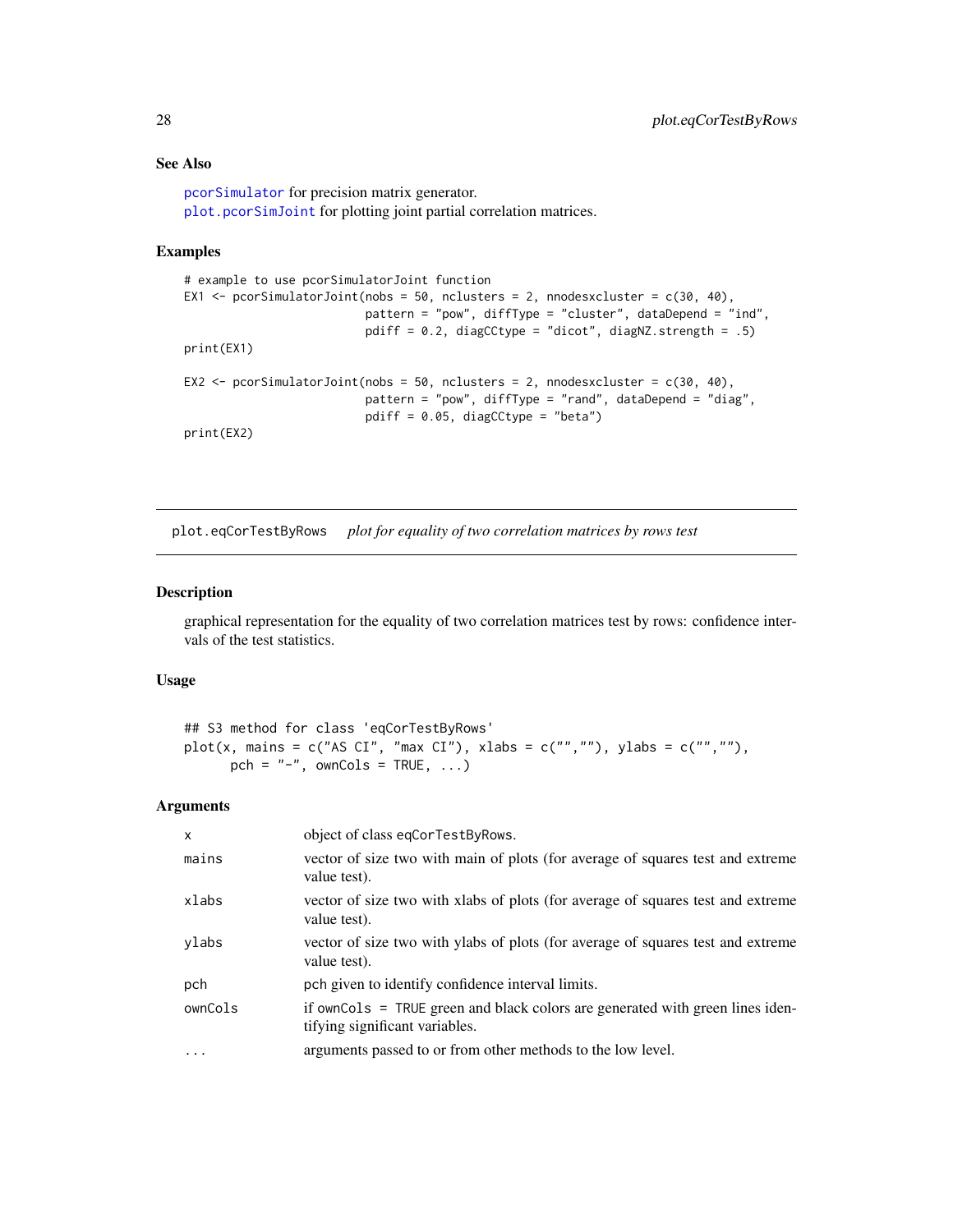# <span id="page-28-0"></span>plot.pcorSim 29

# Author(s)

Caballe, Adria <a.caballe@sms.ed.ac.uk>, Natalia Bochkina and Claus Mayer.

# See Also

[eqCorTestByRows](#page-12-1) for equality of two correlation matrices by rows test.

#### Examples

```
EX2 \le pcorSimulatorJoint(nobs = 200, nclusters = 3, nnodesxcluster = c(60, 40, 50),
                    pattern = "pow", diffType = "cluster", dataDepend = "diag",
                    pdiff=0.5)
#### eq corr by rows
## not run
#eqCorEX2 <- eqCorTestByRows(EX2$D1, EX2$D2, testStatistic = c("AS", "max"),
# nite = 200, paired = TRUE, exact = TRUE,
# subMatComp = FALSE, iniP = 1, finP = 40,
# conf.level = 0.95)
#plot(eqCorEX2)
```
<span id="page-28-1"></span>

| plot.pcorSim | Partial correlation matrix simulator plot |  |
|--------------|-------------------------------------------|--|
|              |                                           |  |

# Description

graphical representation of the non-zero partial correlation matrix structure

#### Usage

```
## S3 method for class 'pcorSim'
plot(x, vertex.size = 3, vertexu = 3, vertex label = NA, hubsCol = TRUE, ...)
```

| X            | object of class pcorsim.                                    |
|--------------|-------------------------------------------------------------|
| vertex.size  | plot. <i>igraph</i> parameter: vertex sizes.                |
| vertex.label | plot. igraph parameter: vertex label.                       |
| hubsCol      | if TRUE hub nodes are highlighted in a different color.     |
|              | arguments passed to or from other methods to the low level. |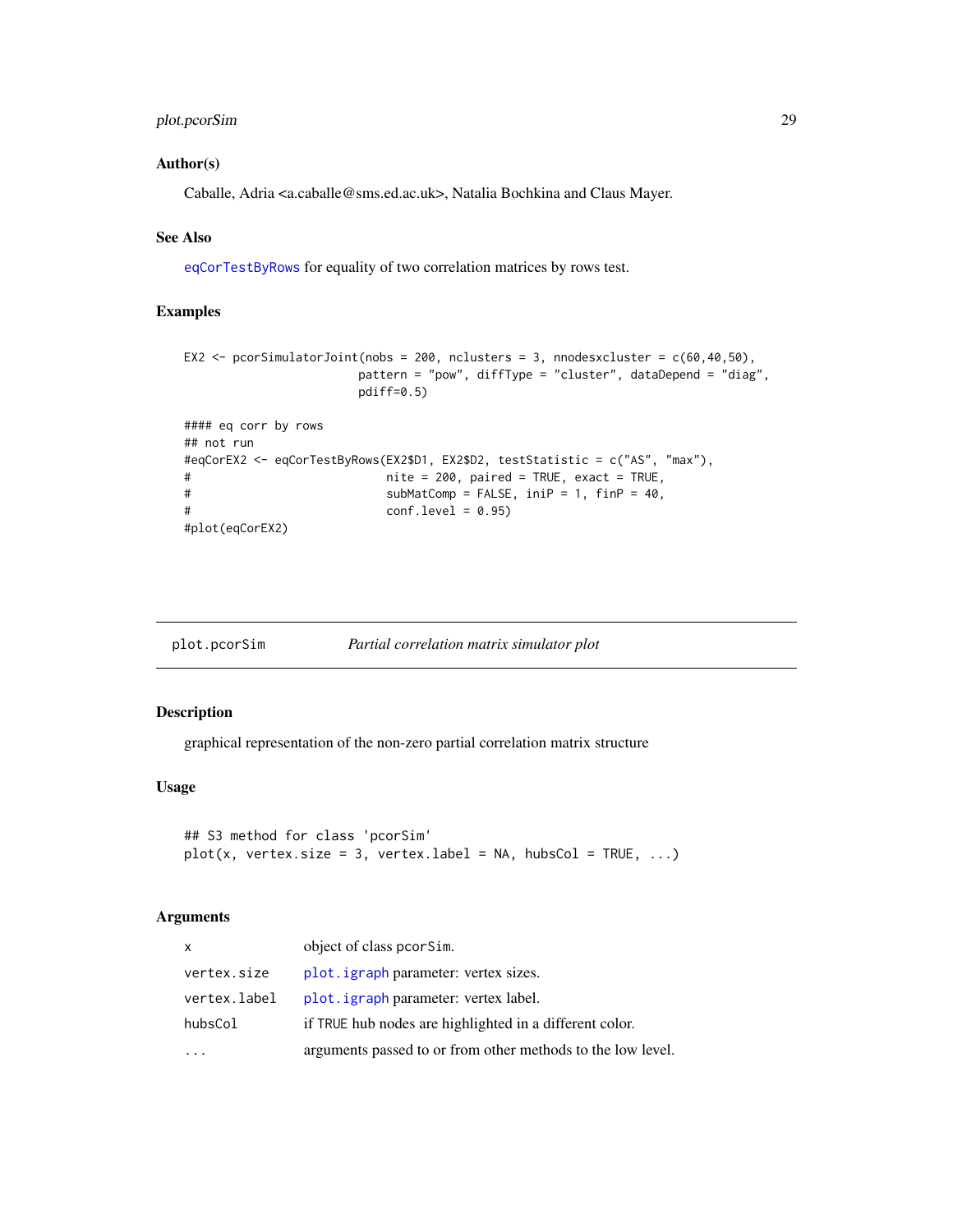# Author(s)

Caballe, Adria <a.caballe@sms.ed.ac.uk>, Natalia Bochkina and Claus Mayer.

#### See Also

[pcorSimulator](#page-22-1) for partial correlation matrix generation. [pcorSimulatorJoint](#page-24-1) for joint partial correlation matrix generation.

# Examples

```
EX1 <- pcorSimulator(nobs = 50, nclusters = 3, nnodesxcluster = c(100, 30, 50),
                     pattern="powerLaw", plus = 0)
plot(EX1)
EX2 <- pcorSimulator(nobs = 25, nclusters = 2, nnodesxcluster = c(60, 40),
                     pattern = "powerLaw", plus = 1)
plot(EX2)
```
<span id="page-29-1"></span>plot.pcorSimJoint *Joint partial correlation matrix simulator plot*

#### Description

graphical representation of two non-zero partial correlation structures

# Usage

```
## S3 method for class 'pcorSimJoint'
plot(x, min = 0, col = c("blue", "red", "green"), vertex.size=3,edgesThickness = FALSE, ...)
```

| $\mathsf{x}$ | object of class pcorSimJoint.                                                                                                                                                                             |
|--------------|-----------------------------------------------------------------------------------------------------------------------------------------------------------------------------------------------------------|
| minn         | used for visualization purposes in very dense networks. It only plots nodes that<br>have degree larger than minn.                                                                                         |
| col          | vector defining edge colors: common edges (first element), only non-zero coef-<br>ficients for first population (second element) and only non-zero coefficients for<br>second population (third element). |
| vertex.size  | plot. igraph parameter: vertex sizes.                                                                                                                                                                     |
|              | edgesThickness if TRUE, an edge thickness is proportional to the magnitude of its underlying<br>estimated partial correlation coefficient.                                                                |
| $\ddots$     | arguments passed to or from other methods to the low level.                                                                                                                                               |

<span id="page-29-0"></span>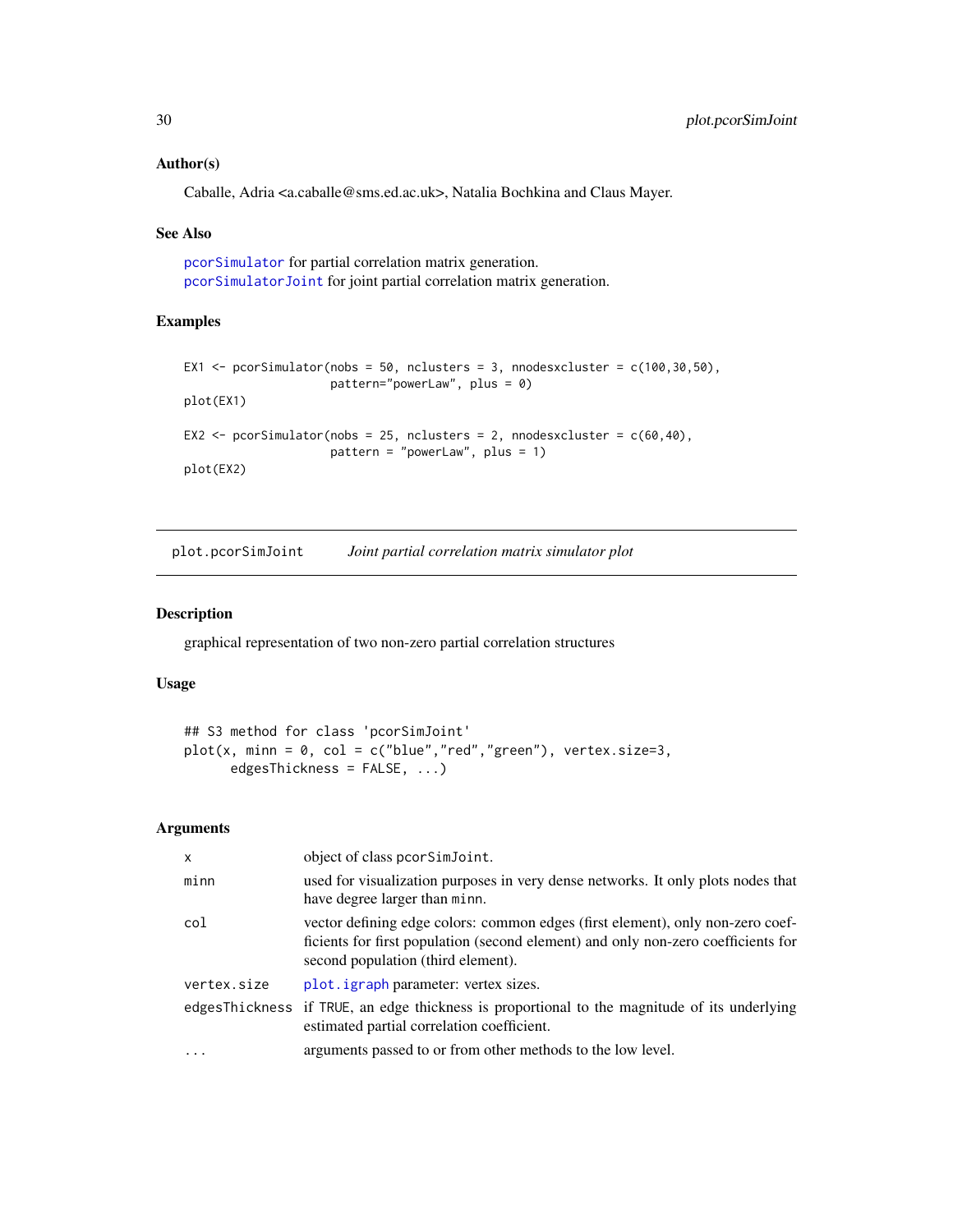#### <span id="page-30-0"></span>plot.wfgl 31

# Author(s)

Caballe, Adria <a.caballe@sms.ed.ac.uk>, Natalia Bochkina and Claus Mayer.

# See Also

[pcorSimulatorJoint](#page-24-1) for joint partial correlation matrix generation.

# Examples

```
EX1 \le pcorSimulatorJoint(nobs = 50, nclusters = 2, nnodesxcluster = c(30, 40),
                         pattern = "pow", diffType = "cluster", dataDepend = "ind",
                         pdiff = 0.2, diagCCtype = "dicot", diagNZ.strength = .5)
plot(EX1, edgesThickness = TRUE)
EX2 \le pcorSimulatorJoint(nobs = 50, nclusters = 3, nnodesxcluster = c(30, 40,60),
                          pattern = "pow", diffType = "cluster", dataDepend = "diag",
                          pdiff = 0.4, diagCCtype = "beta")
plot(EX2)
```
<span id="page-30-1"></span>plot.wfgl *Joint partial correlation matrix estimator plot*

#### Description

graphical representation of the non-zero joint partial correlation structure.

# Usage

```
## S3 method for class 'wfgl'
plot(x, min = 0, col = c("blue", "red", "green"), vertex.size = 3,edgesThickness = FALSE, zoomThick = 10, ...)
```

| $\mathsf{x}$ | object of class wfgl.                                                                                                                                                                                                |
|--------------|----------------------------------------------------------------------------------------------------------------------------------------------------------------------------------------------------------------------|
| minn         | used for visualization purposes in very dense networks. It only plots nodes that<br>have degree larger than minn.                                                                                                    |
| col          | vector defining estimated edge colors: common edges (first element), only non-<br>zero coefficients for first population (second element) and only non-zero coeffi-<br>cients for second population (third element). |
| vertex.size  | plot. <i>igraph</i> parameter: vertex sizes.                                                                                                                                                                         |
|              | edgesThickness if TRUE, an edge thickness is proportional to the magnitude of its underlying<br>estimated partial correlation coefficient.                                                                           |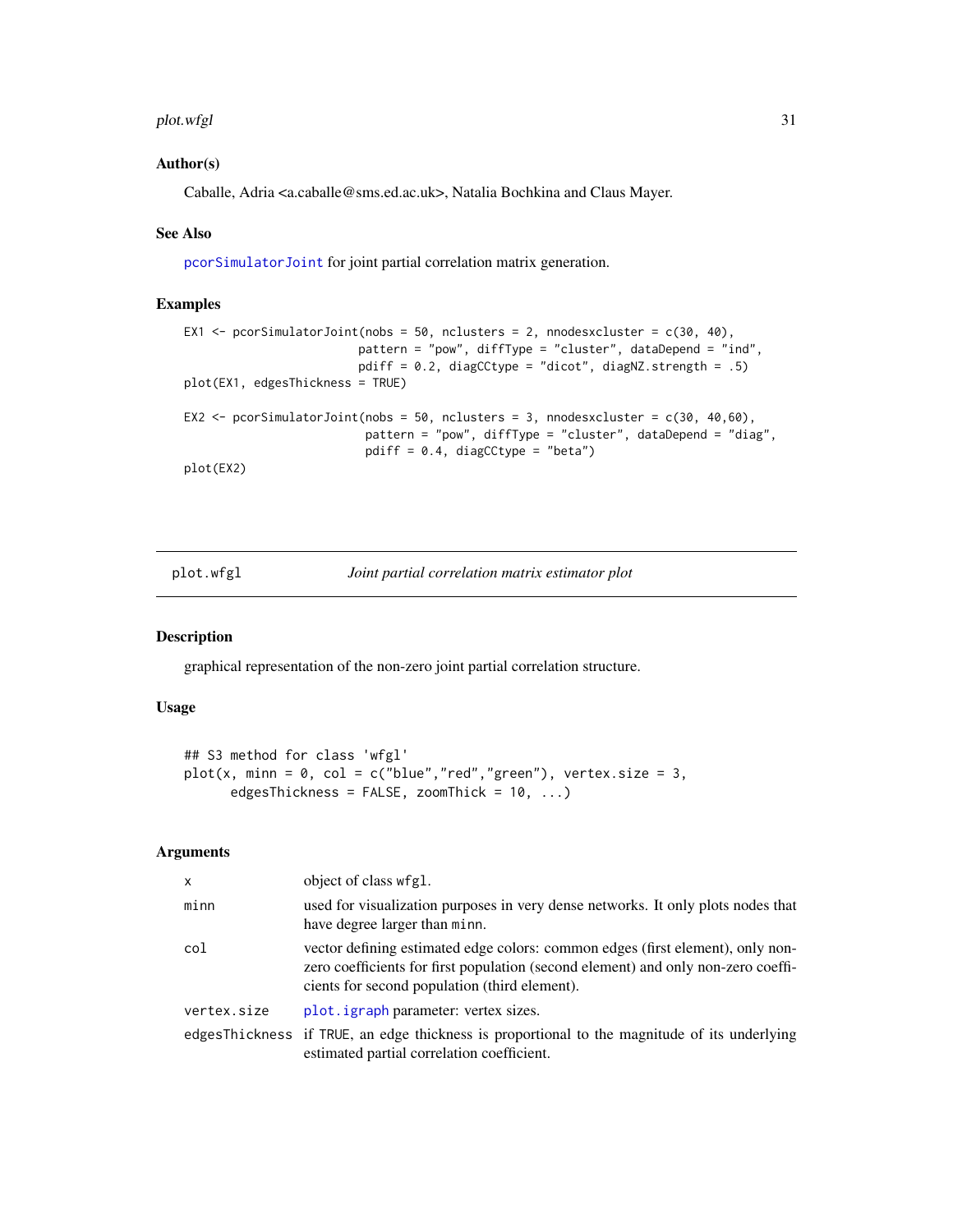<span id="page-31-0"></span>32 plot.wfrl

| zoomThick               | it increases the thickness of all edges by zoom Thick times (used for visualization |
|-------------------------|-------------------------------------------------------------------------------------|
|                         | purposes).                                                                          |
| $\cdot$ $\cdot$ $\cdot$ | arguments passed to or from other methods to the low level.                         |

# Author(s)

Caballe, Adria <a.caballe@sms.ed.ac.uk>, Natalia Bochkina and Claus Mayer.

#### See Also

[wfgl](#page-34-1) for joint estimation of multiple partial correlation matrices.

#### Examples

```
EX2 \leq pcorSimulatorJoint(nobs =50, nclusters = 3, nnodesxcluster = c(30, 30,30),
                          pattern = "pow", diffType = "cluster", dataDepend = "diag",
                          diagCCtype = "dicot", diagNZ.strength = 0.6)
## not run
#wfgl1 <- wfgl(EX2$D1, EX2$D2, lambda1 = 0.01, lambda2 = 0.1, paired = TRUE,
# automLambdas = TRUE, sigmaEstimate = "CRmad",
# pairedEst = "Reg-based-sim", maxiter = 30)
#plot(wfgl1)
#plot(wfgl1, minn = 1, edgesThickness = TRUE)
```
<span id="page-31-1"></span>

| plot.wfrl | Joint regression coefficient matrix estimator plot |
|-----------|----------------------------------------------------|
|           |                                                    |

# Description

graphical representation of the non-zero joint regression coefficients structure

#### Usage

```
## S3 method for class 'wfrl'
plot(x, min = 0, col = c("blue", "red", "green"), vertex.size = 2,vertex.color = c("red", "blue"), edgesThickness = FALSE,
      zoomThick = 10, ...)
```

|      | object of class wfrl.                                                             |
|------|-----------------------------------------------------------------------------------|
| minn | used visualization purposes in very dense networks. It only plots nodes that have |
|      | degree larger than minn.                                                          |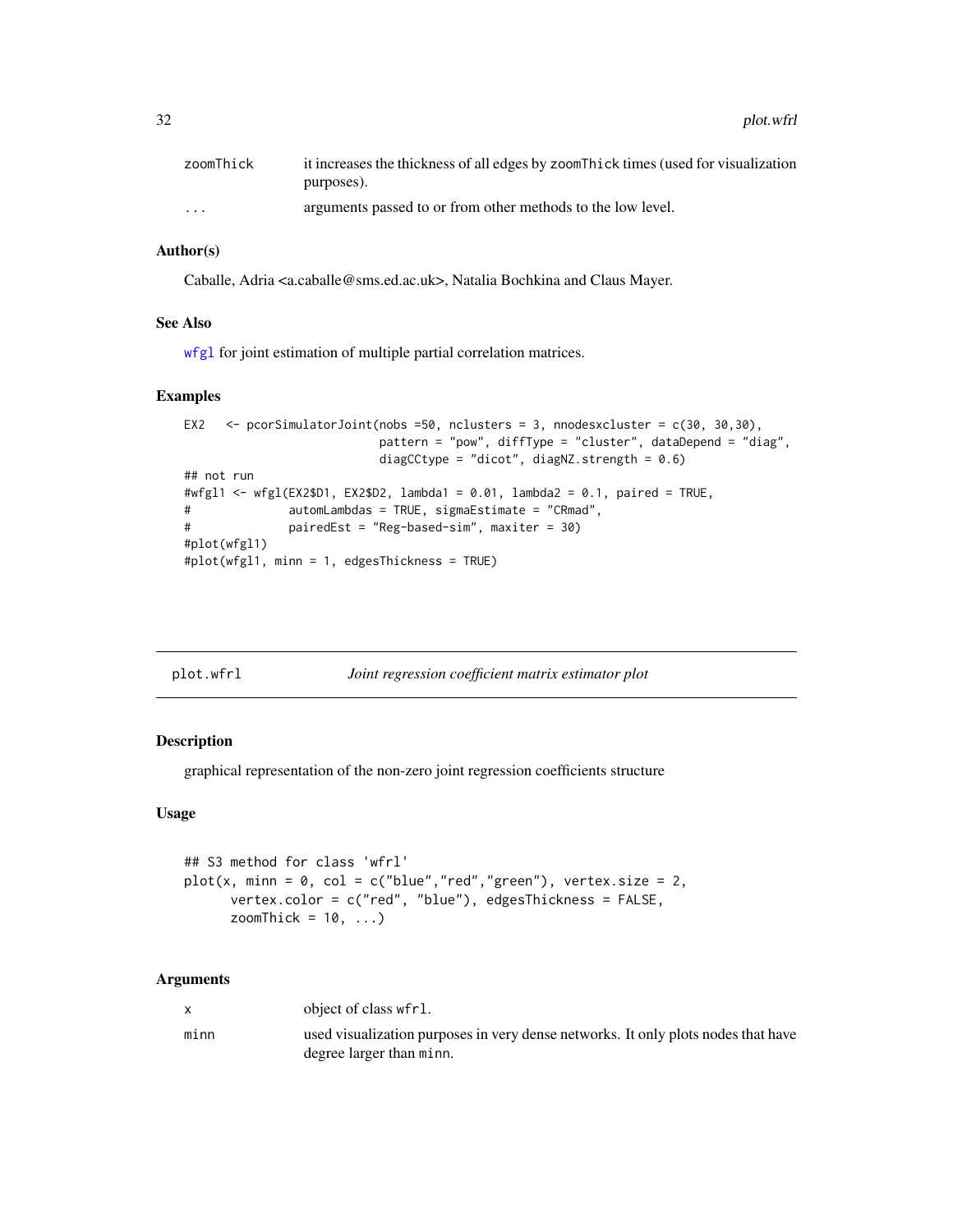<span id="page-32-0"></span>plot.wfrl 33

| col          | vector defining estimated edge colors: common edges (first element), only non-<br>zero coefficients for first population (second element) and only non-zero coeffi-<br>cients for second population (third element). |
|--------------|----------------------------------------------------------------------------------------------------------------------------------------------------------------------------------------------------------------------|
| vertex.size  | plot. <i>igraph</i> parameter: vertex sizes.                                                                                                                                                                         |
| vertex.color | vector defining the vertex colors for directed graph: first element describes the<br>color of explanatory variables and second element describes the color for re-<br>sponse variables.                              |
|              | edgesThickness if TRUE, an edge thickness is proportional to the magnitude of its underlying<br>estimated partial correlation coefficient.                                                                           |
| zoomThick    | it increases the thickness of all edges by zoom Thick times (used for visualization<br>purposes).                                                                                                                    |
|              | arguments passed to or from other methods to the low level.                                                                                                                                                          |

# Details

It produces a directed graph structure that connects explanatory variables to response variables.

# Author(s)

Caballe, Adria <a.caballe@sms.ed.ac.uk>, Natalia Bochkina and Claus Mayer.

#### See Also

[wfrl](#page-37-1) for joint estimation of regression coefficients.

# Examples

```
N < -200EX2 \le pcorSimulatorJoint(nobs = N, nclusters = 3, nnodesxcluster = c(60,40,50),
                         pattern = "pow", diffType = "cluster", dataDepend = "diag",
                        low.strength = 0.5, sup.strength = 0.9, pdiff = 0.5, nhubs = 5,
                         degree.hubs = 20, nOtherEdges = 30, alpha = 2.3, plus = 0,
                        prob = 0.05, perturb.class = 0.2, mu = 0, diagCctype = "dicot",diagNZ.strength = 0.6, mixProb = 0.5, probSign = 0.7,
                         exactZeroTh = 0.05)
P <- EX2$P
q <- 50
BETA1 \leftarrow \text{array}(\emptyset, \text{dim}=\text{c}(P,q))diag(BETA1) <- rep(0.35,q)
BETA2 <- BETA1
diag(BETA2)[c(1:floor(q/2))]<-0
sigma2 < -1.3Q <- scale(EX2$D1)
W <- scale(EX2$D2)
X <- Q%*%BETA1 + mvrnorm(N,rep(0,q),diag(rep(sigma2,q)))
Y <- W%*%BETA2 + mvrnorm(N,rep(0,q),diag(rep(sigma2,q)))
```

```
D1 <- list(scale(X), scale(Y))
```

```
D2 <- list(scale(Q), scale(W))
```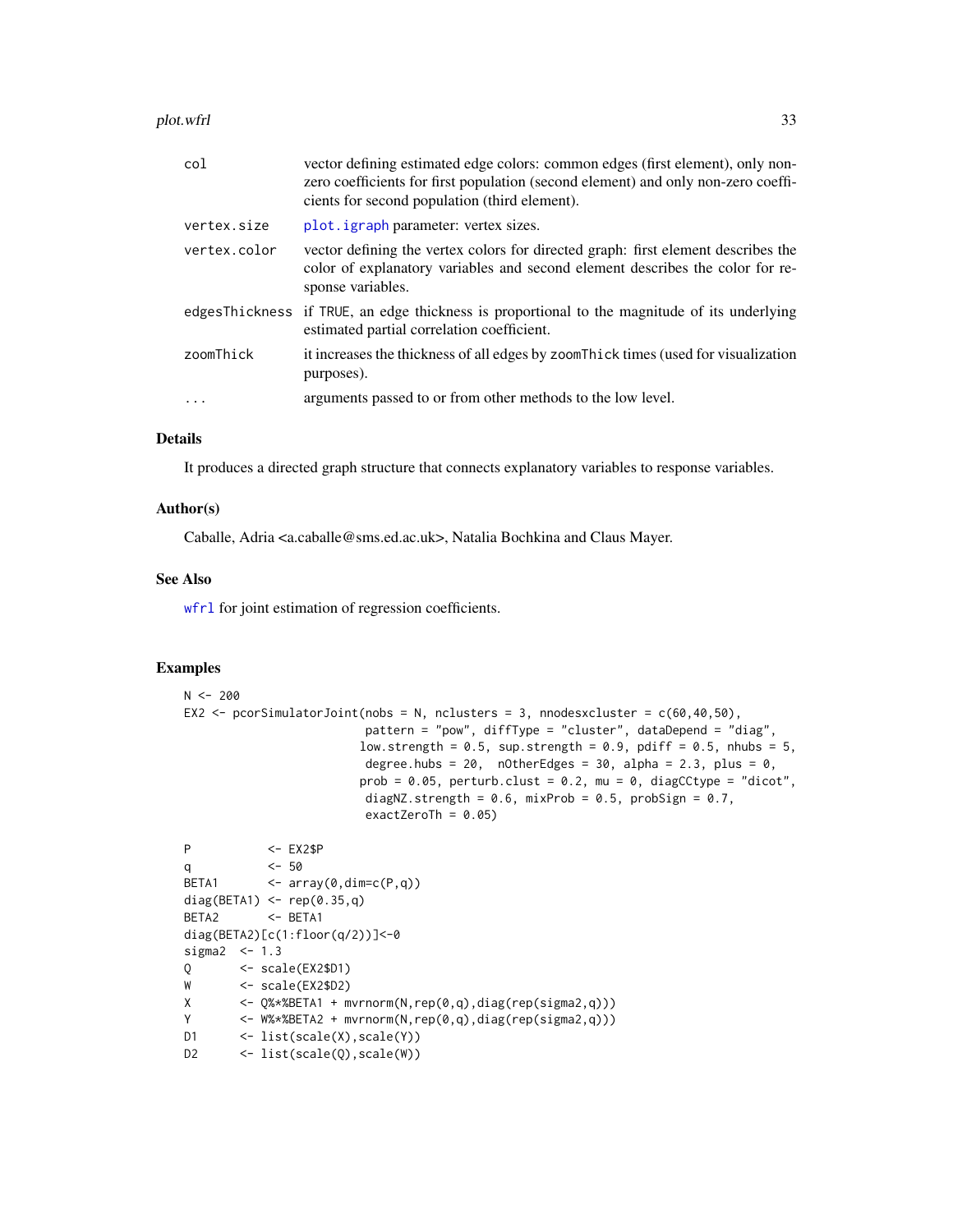```
## not run
#wfrl1 \le wfrl(D1, D2, lambda1 = 0.01, lambda2 = 0.05, automLambdas = TRUE, paired = FALSE,
# sigmaEstimate = "CRmad", maxiter=30, tol=1e-05)
#plot(wfrl1)
#plot(wfrl1, minn = 1, edgesThickness = TRUE)
```
<span id="page-33-1"></span>vulLambdaSelection *Vulnerability regularization parameter selection*

#### Description

vulLambdaSelection is a function designed to select the regularization parameter in graphical models. It selects the graph with largest average nodes vulnerability.

# Usage

vulLambdaSelection(obj, loo = FALSE, subOut = 10, nite = 50)

#### Arguments

| obi    | an object of class huge, camel. tiger or wfgl.                                                                                                               |
|--------|--------------------------------------------------------------------------------------------------------------------------------------------------------------|
| loo    | if TRUE an exhaustive leave-one-out procedure is done, otherwise it is used a<br>subsampling approach with nite iterations and leaving out subout variables. |
| subOut | number of variables left out in each iteration (only used if $1$ o = FALSE).                                                                                 |
| nite   | number of iterations (only used if $loop = FALSE$ ).                                                                                                         |

#### Details

Vulnerability algorithm finds lambda by minimizing the risk function

$$
R_{VUL}(\lambda) = -\sum_{i=1}^{p} \frac{E^{\lambda} - E_i^{\lambda}}{E^{\lambda}}
$$

where  $E^{\lambda}$  is the global efficiency of the original network and  $E_i^{\lambda}$  is the global efficiency of the network once eliminating the node  $i$ . Global efficiency is defined by the harmonic mean of the geodesic distance (see [graphDist](#page-16-1)).

Vulnerability gives  $\lambda$  selection that contains the most vulnerable graph, meaning that the removal of a node in the network in average would affect the most the estimated graph.

#### Value

An object of class lambdaSelection containing the following components:

| opt.lambda | optimal lambda.                                       |
|------------|-------------------------------------------------------|
| crit.coef  | coefficients for each lambda given the criterion VUL. |
| criterion  | with value "VUL".                                     |

<span id="page-33-0"></span>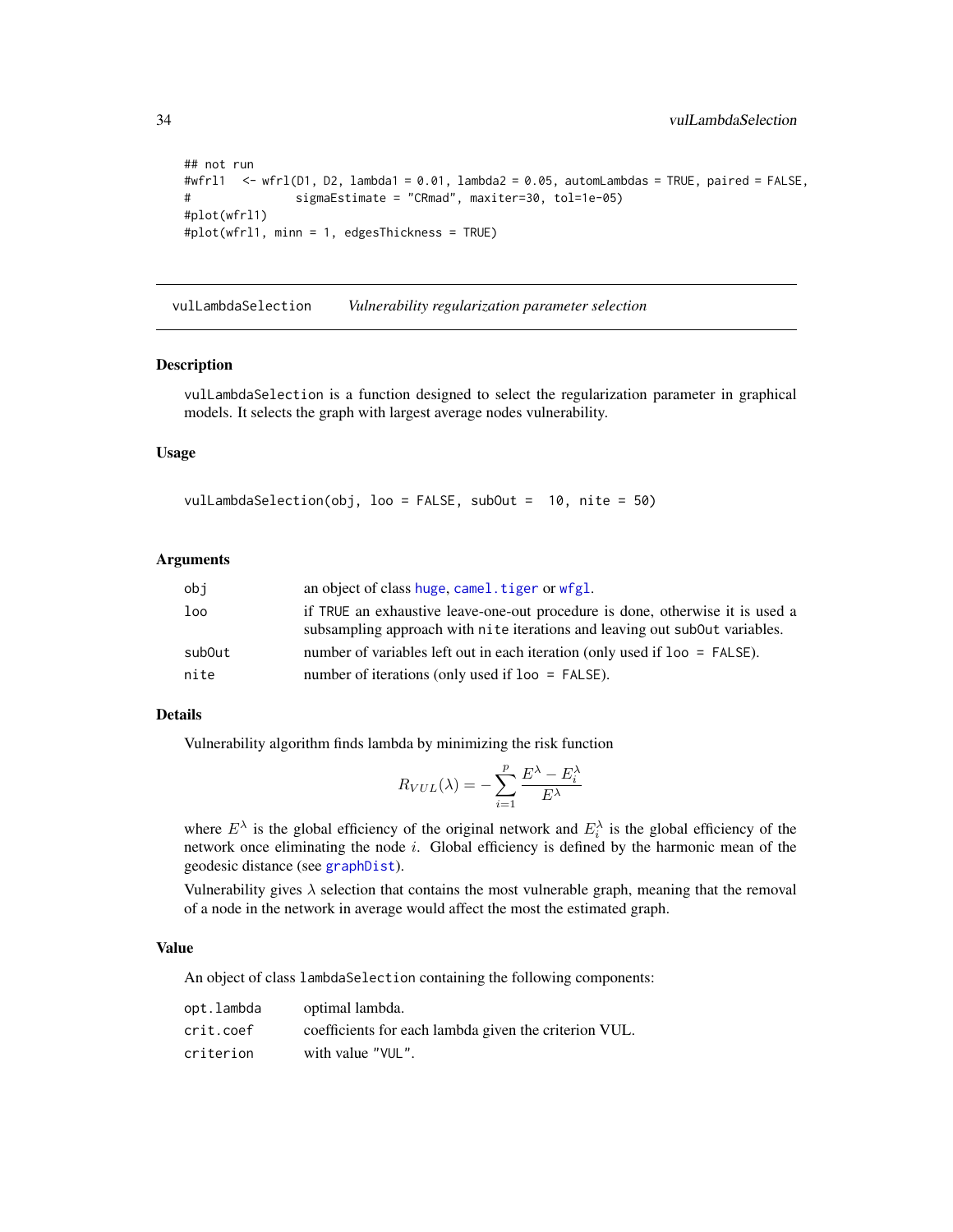#### <span id="page-34-0"></span>wfgl 35

# Author(s)

Caballe, Adria <a.caballe@sms.ed.ac.uk>, Natalia Bochkina and Claus Mayer.

# References

Costa, L. and F. Rodrigues (2007). Characterization of complex networks: A survey of measurements. Advances in Physics 56(1), 167-242.

# See Also

[lambdaSelection](#page-19-1) for other lambda selection approaches.

# Examples

```
# example to use vul function
EX1 \langle - pcorSimulator(nobs = 50, nclusters = 2, nnodesxcluster = c(40, 30),
                           pattern="powerLaw")
y <- EX1$y
Lambda.SEQ \leq seq(.35, 0.70, length.out = 10)
out3 <- huge(y, method = "mb", lambda = Lambda.SEQ)
## not run
#VUL.COEF <- vulLambdaSelection(out3)
#print(VUL.COEF)
```
<span id="page-34-1"></span>wfgl *weighted fused graphical lasso*

#### Description

wfgl estimates joint partial correlation matrices from two multivariate normal distributed datasets using an ADMM based algorithm. Allows for paired data.

#### Usage

```
wfg1(D1, D2, lambda1, lambda2, paired = TRUE, automLambdas = TRUE,sigmaEstimate = "CRmad", pairedEst = "Reg-based-sim", maxiter = 30,
    tol = 1e-05, nsubset = 10000, weights = c(1,1), rho=1, rho.increment = 1,
    triangleCorrection = TRUE, alphaTri = 0.01, temporalFolders = FALSE,
    notOnlyLambda2 = TRUE)
```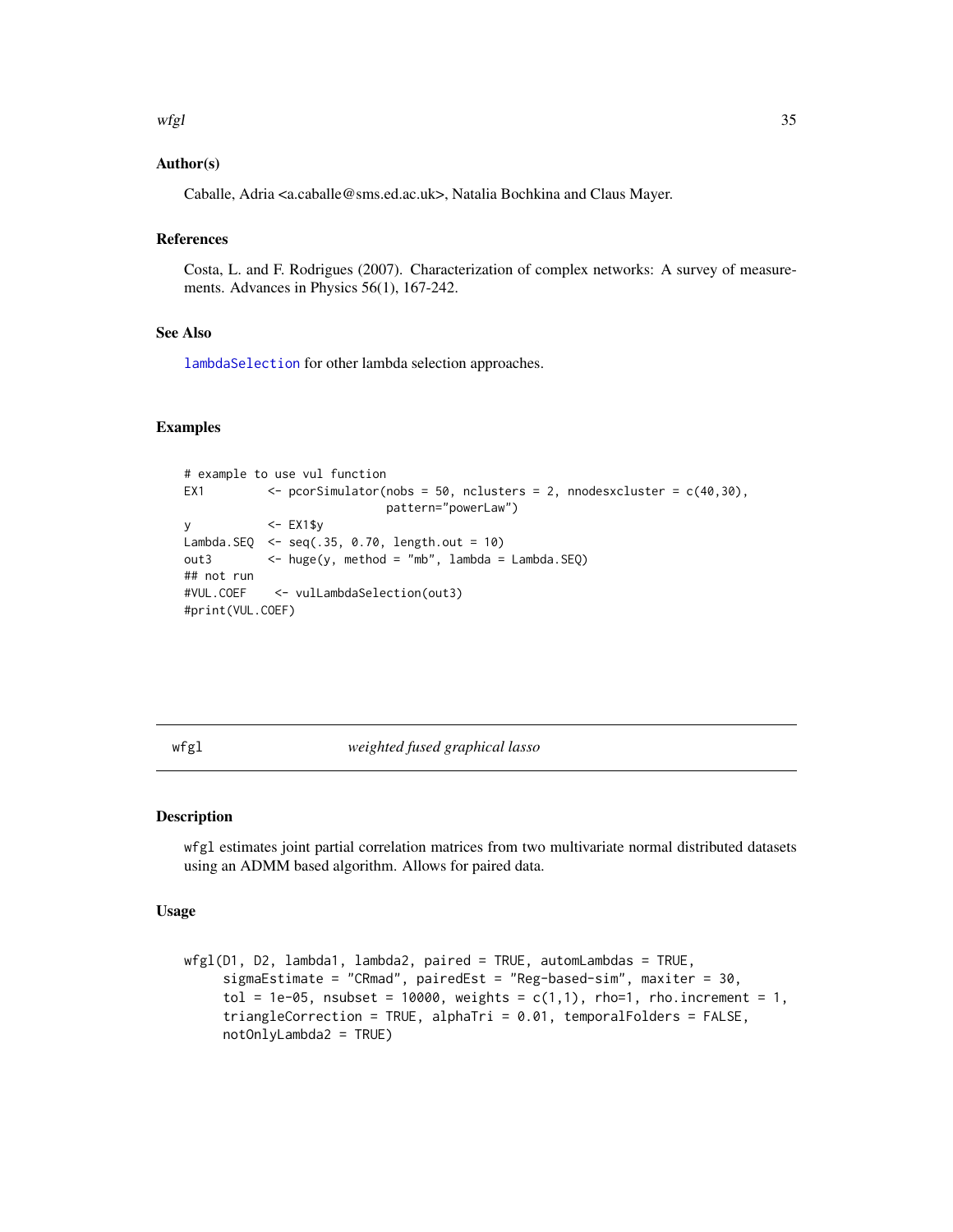# Arguments

| D <sub>1</sub>                      | first population dataset in matrix $n_1 \times p$ form.                                                                                                                                                                                                                          |
|-------------------------------------|----------------------------------------------------------------------------------------------------------------------------------------------------------------------------------------------------------------------------------------------------------------------------------|
| D <sub>2</sub>                      | second population dataset in matrix $n_2 \times p$ form.                                                                                                                                                                                                                         |
| lambda1                             | tuning parameter for sparsity in the precision matrices (sequence of lambda1 is<br>allowed).                                                                                                                                                                                     |
| lambda2                             | tuning parameter for similarity between the precision matrices in the two popu-<br>lations (only one value allowed at a time).                                                                                                                                                   |
| paired                              | if TRUE, observations in D1 and D2 are assumed to be matched $(n_1 \text{ must be equal})$<br>to $n_2$ ).                                                                                                                                                                        |
| automLambdas                        | if TRUE the lambda's are estimated automatically with lambda1 and lambda2<br>being expected false positive rate levels.                                                                                                                                                          |
| sigmaEstimate                       | robust method used to estimate the variance of estimated partial correlations:<br>name that uniquely identifies "mad", "IQR" or "CRmad" (default). This measure<br>is used to automatically select the tuning parameter (when automLambdas = TRUE).                              |
| pairedEst                           | type of estimator for the correlation of estimated partial correlation coefficients<br>when "paired = $TRUE$ ": to select from Reg-based and Reg-based-sim (de-<br>fault). This measure is used to weight similarity penalization lambda2 for dif-<br>ferent pairs of variables. |
| maxiter                             | maximum number of iterations for the ADMM algorithm.                                                                                                                                                                                                                             |
| tol                                 | convergence tolerance                                                                                                                                                                                                                                                            |
| nsubset                             | maximum number of estimated partial correlation coefficients (chosen randomly)<br>used to select lambda1 and lambda2 automatically (when automLambdas = TRUE).                                                                                                                   |
| weights                             | weights for the two populations to find the inverse covariance matrices.                                                                                                                                                                                                         |
| rho                                 | regularization parameter used to compute matrix inverse by eigen value decom-<br>position (default of 1).                                                                                                                                                                        |
| rho.increment<br>triangleCorrection | default of 1.                                                                                                                                                                                                                                                                    |
|                                     | if TRUE the estimated triangle graph structures are tested.                                                                                                                                                                                                                      |
| alphaTri                            | significance level for the tested triangle graph structures.                                                                                                                                                                                                                     |
| temporalFolders                     |                                                                                                                                                                                                                                                                                  |
|                                     | if TRUE temporal files are created and eliminated within the procedure. It is used<br>to free R memory space when the dimension is very large (order of thousands).                                                                                                              |
|                                     | notOnlyLambda2 if FALSE only lambda2 is found automatically.                                                                                                                                                                                                                     |

# Details

wfgl uses a weighted-fused graphical lasso maximum likelihood estimator by solving:

$$
\hat{\Omega}_{WFGL}^{\lambda} = \arg \max_{\Omega_X, \Omega_Y} \left[ \sum_{k=X,Y} \log \det \Omega_k - tr(\Omega_k S_k) - P_{\lambda_1, \lambda_2, V}(\Omega_X, \Omega_Y) \right],
$$

with

$$
P_{\lambda_1, \lambda_2, V}(\Omega_X, \Omega_Y) = \lambda_1 ||\Omega_X||_1 + \lambda_1 ||\Omega_Y||_1 + \lambda_2 \sum_{i,j} v_{ij} |\Omega_{Y_{ij}} - \Omega_{X_{ij}}|,
$$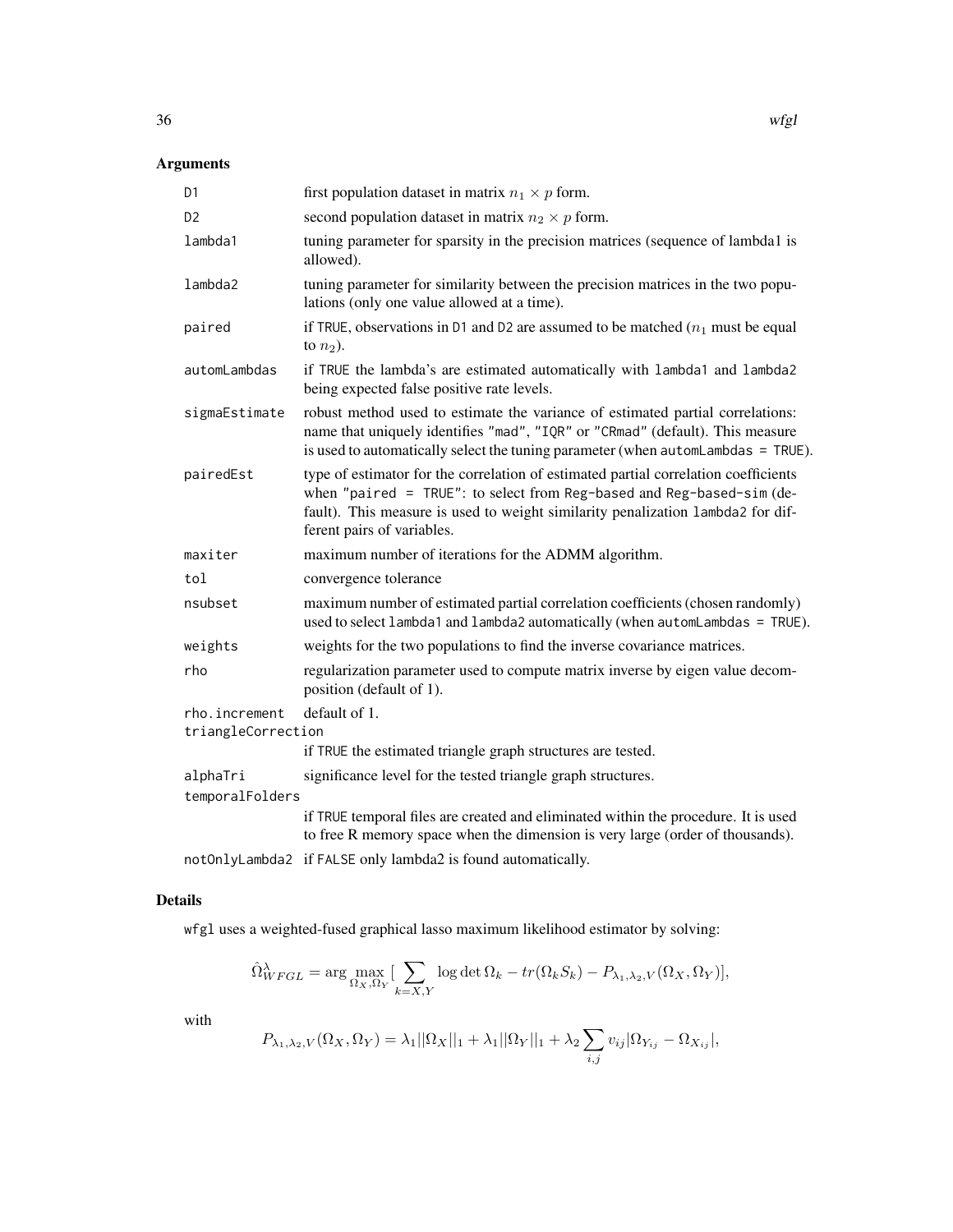<span id="page-36-0"></span>where  $\lambda_1$  is the sparsity tuning parameter,  $\lambda_2$  is the similarity tuning parameter, and  $V = [v_{ij}]$  is a  $p \times p$  matrix to weight  $\lambda_2$  for each coefficient of the differential precision matrix. If datasets are independent (paired = "FALSE"), then it is assumed that  $v_{ij} = 1$  for all pairs  $(i, j)$ . Otherwise (paired = "TRUE"), weights are estimated in order to account for the dependence structure between datasets in the differential network estimation.

Lambdas can be estimated in each iteration by controlling the expected false positive rate (EFPR) in case automLambdas = TRUE. This transforms the problem of selecting the tuning parameters  $\lambda_1$  and  $\lambda_2$  to the selection of the desired EFPR. In case lambda2 is a single value and lambda1 is a vector with several values, then lambda selection approaches implemented at [lambdaSelection](#page-19-1) can also be used.

If triangleCorrection = TRUE, the weakest edges of estimated triangular motifs are further tested. The reason is that edges that complete triangular graph structures suffer an overestimation when applying the ADMM due to using regularized inverse procedures.

#### Value

An object of class wfgl containing the following components:

| path                | adjacency matrices.                                                                                 |
|---------------------|-----------------------------------------------------------------------------------------------------|
| omega               | precision matrices.                                                                                 |
| triangleCorrection  |                                                                                                     |
|                     | determines if triangle structures are tested.                                                       |
| weakTriangEdges     |                                                                                                     |
|                     | weakest edges in triangle structures which have been tested.                                        |
| weakTriangEdgesPval |                                                                                                     |
|                     | p-values for the weakest edge in triangle structures.                                               |
| diff_value          | convergence control.                                                                                |
| iters               | number of iterations used.                                                                          |
| corEst              | dependence structure estimated measure used in the estimation to account for<br>dependent datasets. |

# Author(s)

Caballe, Adria <a.caballe@sms.ed.ac.uk>, Natalia Bochkina and Claus Mayer.

#### References

Danaher, P., P. Wang, and D. Witten (2014). The joint graphical lasso for inverse covariance estimation across multiple classes. Journal of the Royal Statistical Society: Series B (Statistical Methodology) (2006), 1-20.

Boyd, S. (2010). Distributed Optimization and Statistical Learning via the Alternating Direction Method of Multipliers. Foundations and Trends in Machine Learning 3(1), 1-122.

#### See Also

[plot.wfgl](#page-30-1) for graphical representation. wfr1 for weighted fused regression lasso.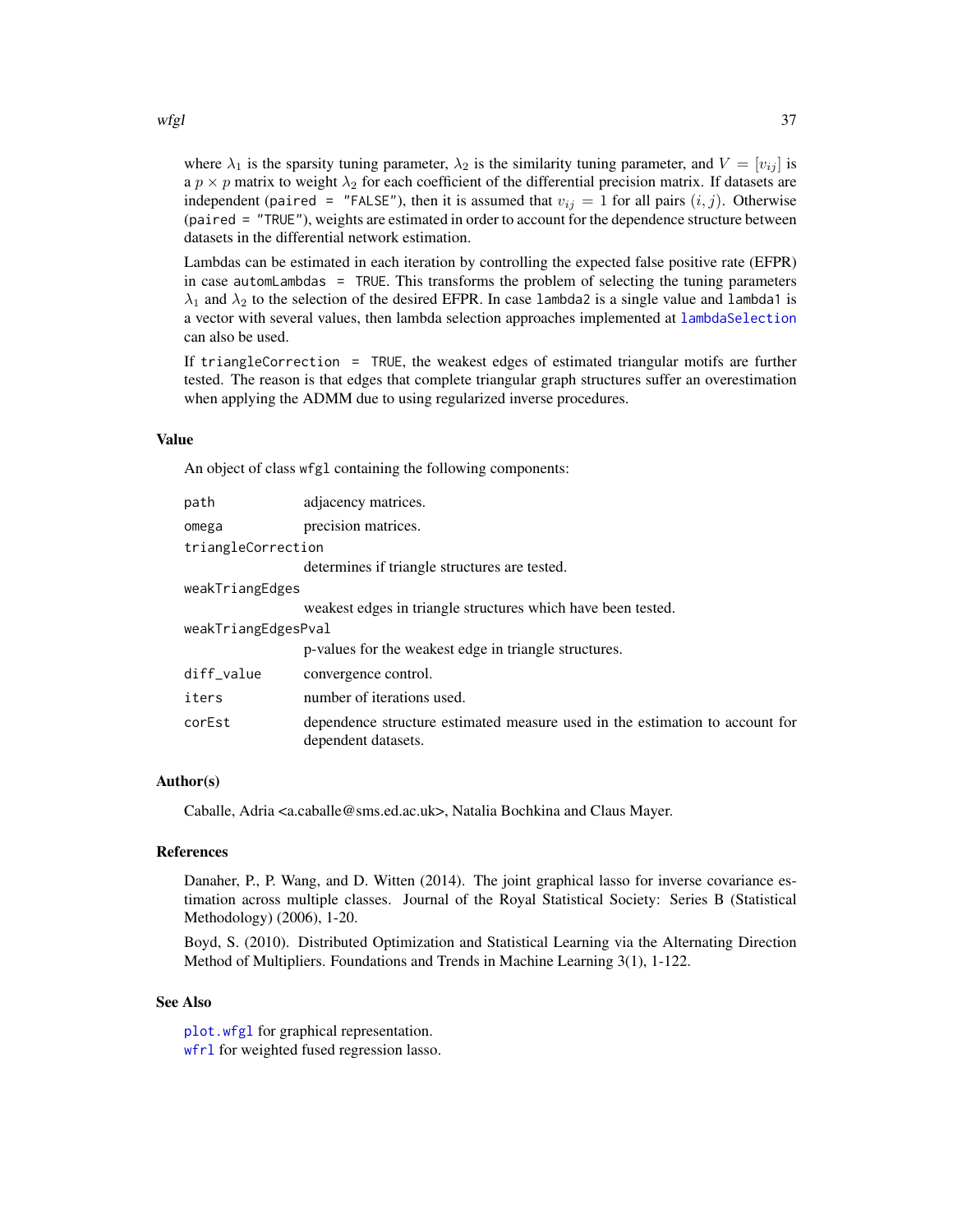# Examples

```
# example to use of wfgl
EX2 \le pcorSimulatorJoint(nobs =50, nclusters = 3, nnodesxcluster = c(30, 30,30),
                         pattern = "pow", diffType = "cluster", dataDepend = "diag",
                        low.strength = 0.5, sup.strength = 0.9, pdiff = 0.5, nhubs = 5,
                         degree.hubs = 20, nOtherEdges = 30, alpha = 2.3, plus = 0,
                        prob = 0.05, perturb.class = 0.2, mu = 0, diagCctype = "dicot",diagNZ.strength = 0.6, mixProb = 0.5, probSign = 0.7,
                         exactZeroTh = 0.05)
## not run
#wfgl1 <- wfgl(EX2$D1, EX2$D2, lambda1 = 0.05, lambda2 = 0.1, paired = TRUE,
# automLambdas = TRUE, sigmaEstimate = "CRmad", pairedEst = "Reg-based-sim",
# maxiter = 30)
#print(wfgl1)
```
<span id="page-37-1"></span>wfrl *joint estimation of multiple regression coefficient matrices*

# Description

wfrl estimates jointly two regression coefficient matrices from multivariate normal distributed datasets using an ADMM based algorithm.

# Usage

```
wfrl(D1, D2, lambda1, lambda2, automLambdas = TRUE, paired = TRUE,
sigmaEstimate = "CRmad", maxiter=30, tol=1e-05, nsubset = 10000,
rho = 1, rho.increment = 1, notOnlyLambda2 = TRUE)
```

| D <sub>1</sub> | list with the response variables. Two matrices in the list corresponding to the<br>response variables of the two populations.       |
|----------------|-------------------------------------------------------------------------------------------------------------------------------------|
| D <sub>2</sub> | list with the explanatory variables. Two matrices in the list corresponding to the<br>explanatory variables of the two populations. |
| lambda1        | tuning parameter for sparsity in the regression coefficients.                                                                       |
| lambda2        | tuning parameter for similarity between the regression coefficients in the two<br>populations.                                      |
| automLambdas   | if TRUE the lambda's are estimated automatically with lambda1 and lambda2<br>being expected false positive rate levels.             |
| paired         | if TRUE, observations in D1 and D2 are assumed to be matched $(n_1$ must be equal<br>to $n_2$ ).                                    |

<span id="page-37-0"></span>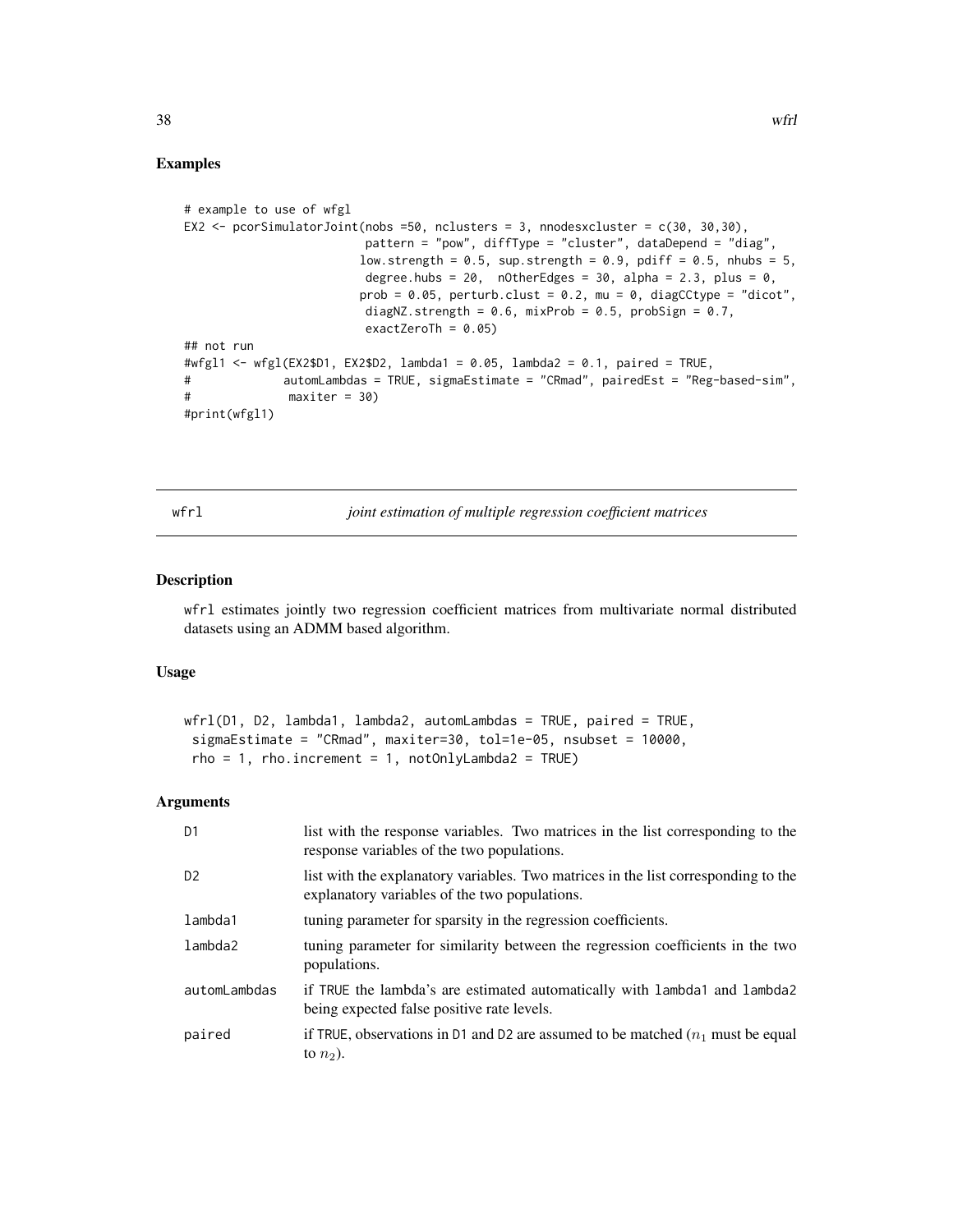<span id="page-38-0"></span>

| sigmaEstimate | robust method used to estimate the variance of estimated partial correlations:<br>name that uniquely identifies "mad", "IQR" or "CRmad" (default). This measure<br>is used to automatically select the tuning parameter (when automLambdas = TRUE). |
|---------------|-----------------------------------------------------------------------------------------------------------------------------------------------------------------------------------------------------------------------------------------------------|
| maxiter       | maximum number of iterations for the ADMM algorithm.                                                                                                                                                                                                |
| tol           | convergence tolerance.                                                                                                                                                                                                                              |
| nsubset       | maximum number of estimated partial correlation coefficients (chosen randomly)<br>used to select lambda1 and lambda2 automatically.                                                                                                                 |
| rho           | regularization parameter used to compute matrix inverse by eigen value decom-<br>position (default of 1).                                                                                                                                           |
| rho.increment | default of 1.                                                                                                                                                                                                                                       |
|               | notOnlyLambda2 if FALSE only lambda2 is found automatically.                                                                                                                                                                                        |

# Details

wfrl uses a weighted-fused least squares lasso maximum likelihood estimator by solving:

$$
[\hat{\beta}_H, \hat{\beta}_T] = \arg \min_{\beta_H, \beta_T} \left[ \frac{1}{2n} ||Y - \beta_H X||_2^2 + \frac{1}{2n} ||Q - \beta_T W||_2^2 + P_{\lambda_1, \lambda_2, V}(\beta) \right]
$$

with

$$
P_{\lambda_1, \lambda_2, V}(\beta) = \lambda_1 ||\beta_H||_1 + \lambda_1 ||\beta_T||_1 + \lambda_2 ||V \circ (\beta_T - \beta_H)||_1.
$$

where  $\lambda_1$  is the sparsity tuning parameter,  $\lambda_2$  is the similarity tuning parameter, and  $V = [v_{ij}]$  is a  $p \times p$  matrix to weight  $\lambda_2$  for each coefficient of the differential precision matrix. If datasets are independent (paired = "FALSE"), then it is assumed that  $v_{ij} = 1$  for all pairs  $(i, j)$ . Otherwise (paired = "TRUE"), weights are estimated in order to account for the dependence structure between datasets in the differential network estimation. An ADMM-type recursive algorithm is used to solve the optimization problem.

See details in [wfgl](#page-34-1) for transforming the selection problem of the tuning parameters  $\lambda_1$  and  $\lambda_2$ .

#### Value

An object of class wfrl containing the following components:

| regCoef    | regression coefficients.                            |
|------------|-----------------------------------------------------|
| path       | non-zero structure for the regression coefficients. |
| diff_value | convergence control.                                |
| iters      | number of iterations used.                          |

#### Author(s)

Caballe, Adria <a.caballe@sms.ed.ac.uk>, Natalia Bochkina and Claus Mayer.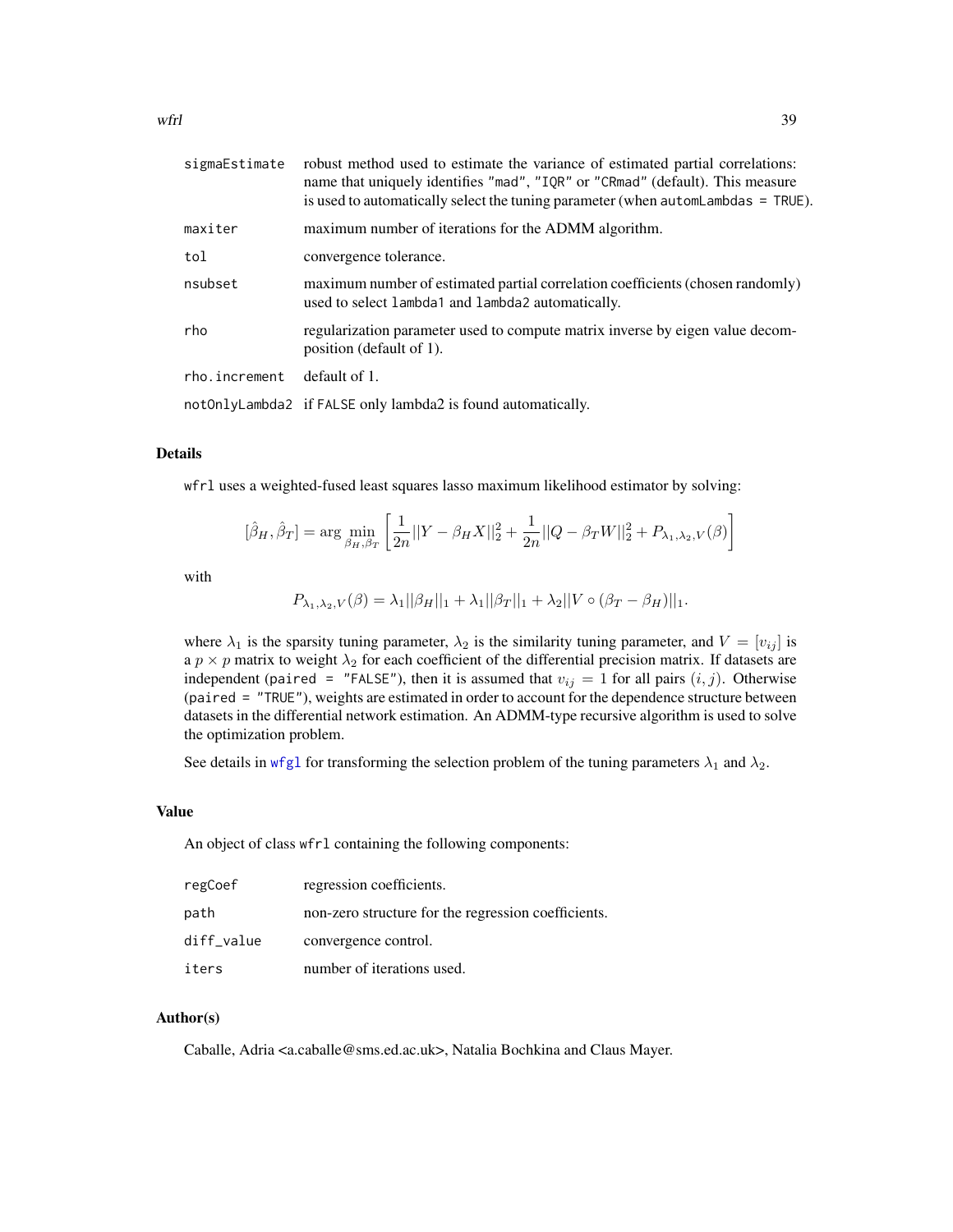<span id="page-39-0"></span>Danaher, P., P. Wang, and D. Witten (2014). The joint graphical lasso for inverse covariance estimation across multiple classes. Journal of the Royal Statistical Society: Series B (Statistical Methodology) (2006), 1-20.

Boyd, S. (2010). Distributed Optimization and Statistical Learning via the Alternating Direction Method of Multipliers. Foundations and Trends in Machine Learning 3(1), 1-122.

#### See Also

[plot.wfrl](#page-31-1) for graphical representation. [wfgl](#page-34-1) for joint partial correlation estimation.

#### Examples

```
# example to use of wfrl
N < -200EX2 <- pcorSimulatorJoint(nobs = N, nclusters = 3, nnodesxcluster = c(30, 30, 30),
                       pattern = "pow", diffType = "cluster", dataDepend = "diag",
                       low.strength = 0.5, sup.strength = 0.9, pdiff = 0.5, nhubs = 5,
                       degree.hubs = 20, nOtherEdges = 30, alpha = 2.3, plus = 0,
                       prob = 0.05, perturb.clust = 0.2, mu = 0, diagCCtype = "dicot",
                       diagNZ.strength = 0.6, mixProb = 0.5, probSign = 0.7,
                       exactZeroTh = 0.05)
P <- EX2$P
q <- 50
BETA1 \leftarrow array(0, dim = c(P, q))
diag(BETA1) <- rep(0.35,q)
BETA2 <- BETA1
diag(BETA2)[c(1:floor(q/2))] <- 0
sigma2 <- 1.3
Q <- scale(EX2$D1)
W <- scale(EX2$D2)
X \leftarrow Q%*%BETA1 + mvrnorm(N,rep(0,q),diag(rep(sigma2,q)))
Y <- W%*%BETA2 + mvrnorm(N,rep(0,q),diag(rep(sigma2,q)))
D1 <- list(scale(X), scale(Y))
D2 <- list(scale(Q), scale(W))
## not run
#wfrl1 \leq wfrl(D1, D2, lambda1 = 0.05, lambda2 = 0.05, automLambdas = TRUE, paired = FALSE,
# sigmaEstimate = "CRmad", maxiter = 30, tol = 1e-05, nsubset = 10000, rho = 1,
# rho.increment = 1, notOnlyLambda2 = TRUE)
#print(wfrl1)
```